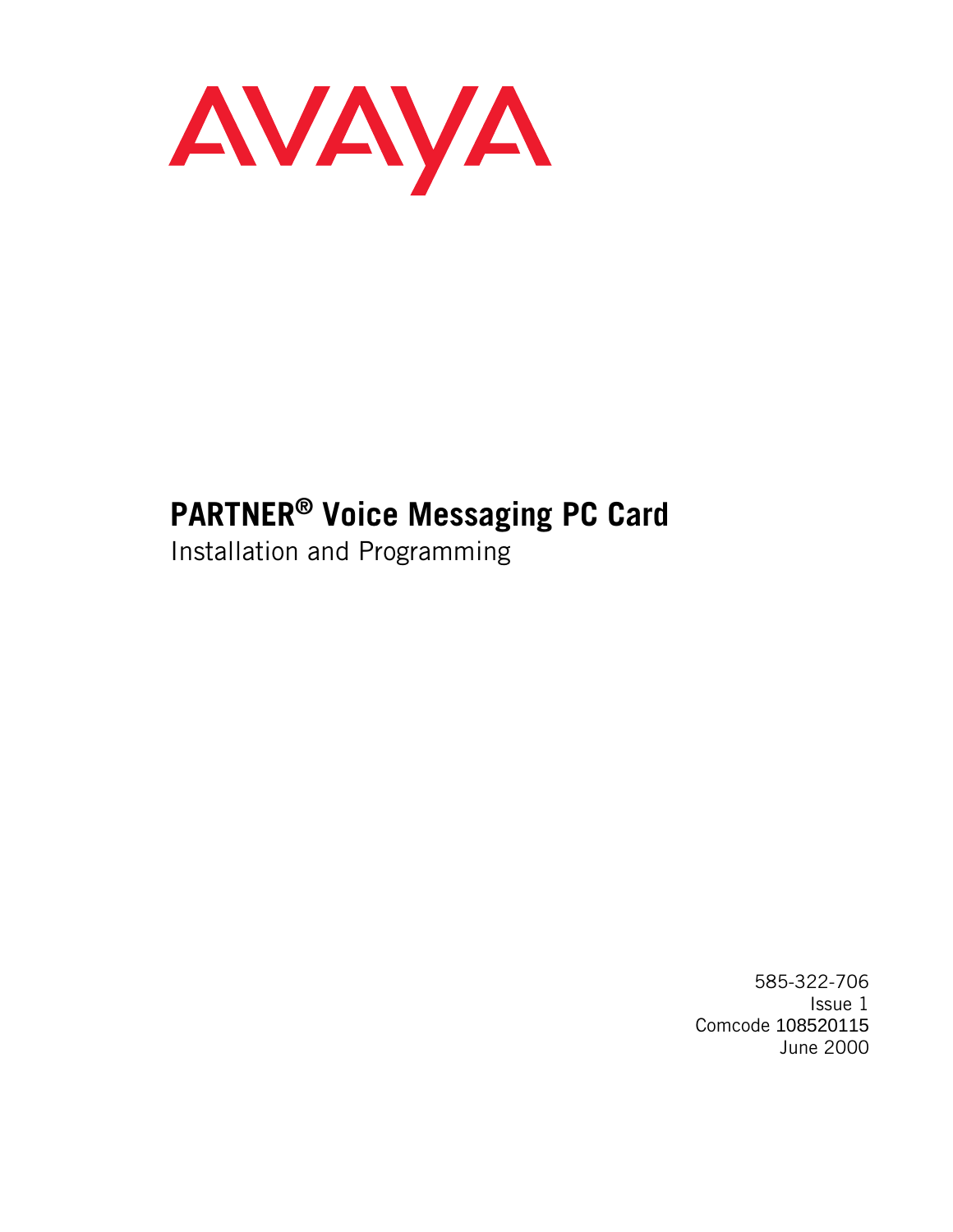**Copyright 2000 Avaya Inc. All rights reserved.**

# **Disclaimer**

**Intellectual property related to this product (including trademarks) and registered to Lucent Technologies Inc. has been transferred or licensed to Avaya Inc.**

**Any reference within the text to Lucent Technologies Inc. or Lucent should be interpreted as references to Avaya Inc. The exception is cross references to books published prior to April 1, 2001, which may retain their original Lucent titles.** 

**Avaya Inc. formed as a result of Lucentís planned restructuring, designs builds and delivers voice, converged voice and data, customer relationship management, messaging, multi-service networking and structured cabling products and services. Avaya Labs is the research and development arm for the company.**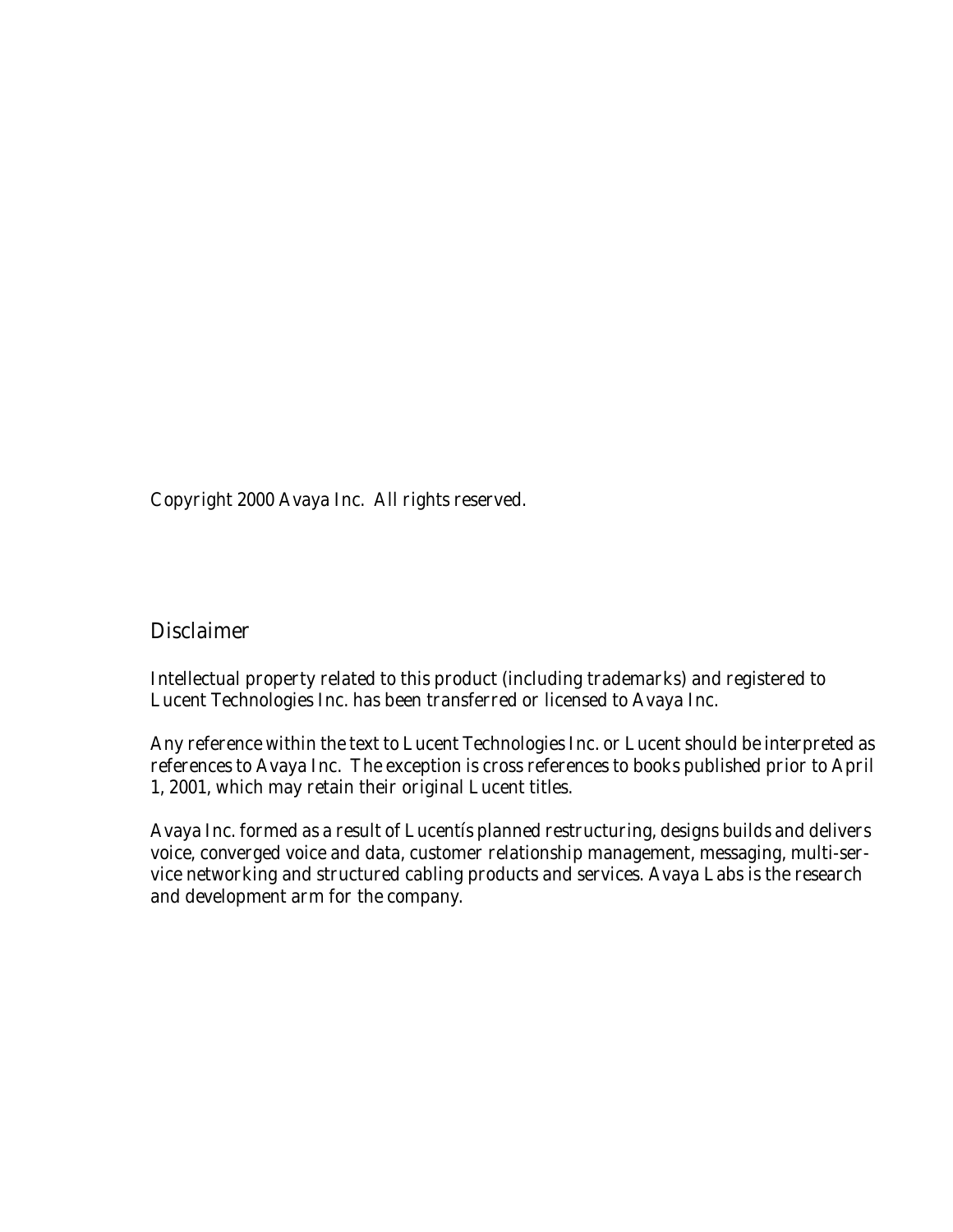# **2000, Avaya Inc.**

**All Rights Reserved, Printed in U.S.A.**

#### **Notice**

Every effort was made to ensure that the information in this book was complete and accurate at the time of printing. However, information is subject to change.

#### **Avaya Web Page**

The world wide web home page for Avaya is: http://www.avaya.com

#### **Preventing Toll Fraud**

Toll Fraud is the unauthorized use of your telecommunications system by an unauthorized party (for example, a person who is not a corporate employee, agent, subcontractor, or working on your company's behalf). Be aware that there is a risk of toll fraud associated with your system and that, if toll fraud occurs, it can result in substantial additional charges for your telecommunications services.

#### **Avaya Fraud Intervention**

If you s*uspect that you are being victimized* by toll fraud and you need technical assistance or support, call the Technical Service Center's Toll Fraud Intervention Hotline at 1.800.643.2353.

#### **Providing Telecommunications Security**

Telecommunications security of voice, data, and/or video communications is the prevention of any type of intrusion to, that is, either unauthorized or malicious access to or use of, your company's telecommunications equipment by some party.

Your company's "telecommunications equipment" includes both this Avaya product and any other voice/data/video equipment that could be accessed via this Avaya product (that is, "networked equipment").

An "outside party" is anyone who is not a corporate employee, agent, subcontractor, or working on your company's behalf. Whereas, a "malicious party" is Anyone, including someone who may be otherwise authorized, who accesses your telecommunications equipment with either malicious or mischievous intent.

Such intrusions may be either to/through synchronous (time-multiplexed and/or circuit-based) or asynchronous (character-, message-, or packet-based) equipment or interfaces for reasons of:

- **Utilization (of capabilities special to the accessed equipment)**
- **Theft (such as, of intellectual property, financial assets, or toll-facility access)**
- **Eavesdropping (privacy invasions to humans)**
- **Mischief (troubling, but apparently innocuous, tampering)**
- **Harm (such as harmful tampering, data loss or alteration, regardless of motive or intent)**

Be aware that there may be a risk of unauthorized intrusions associated with your system and/or its networked equipment. Also realize that, if such an intrusion should occur, it could result in a variety of losses to your company, including but not limited to, human/data privacy, intellectual property, material assets, financial resources, labor costs, and/or legal costs).

#### **Your Responsibility for Your Company's Telecommunications Security**

The final responsibility for securing both this system and its networked equipment rests with you – an Avaya customer's system administrator, your telecommunications peers, and your managers. Base the fulfillment of your responsibility on acquired knowledge and resources from a variety of sources including but not limited to:

- **Installation documents**
- **System administration documents**
- **Security documents**
- **Hardware-/software-based security tools**
- **Shared information between you and your peers**
- **Telecommunications security experts**

To prevent intrusions to your telecommunications equipment, you and your peers should carefully program and configure your:

- **Avaya provided telecommunications systems and their interfaces**
- **Avaya provided software applications, as well as their underlying hardware/software platforms and interfaces**
- **Any other equipment networked to your Avaya products**

#### **Federal Communications Commission Statement**

Part 15: Class A Statement. This equipment has been tested and found to comply with the limits for a Class A digital device, pursuant to Part 15 of the FCC Rules.

These limits are designed to provide reasonable protection against harmful interference when the equipment is operated in a commercial environment. This equipment generates, uses, and can radiate radio-frequency energy and, if not installed and used in accordance with the instructions, may cause harmful interference to radio communications. Operation of this equipment in a residential area is likely to cause harmful interference, in which case the user will be required to correct the interference at his own expense.

Part 15: Class B Statement. This equipment has been tested and found to comply with the limits for a Class B digital device, pursuant to Part 15 of the FCC Rules. These limits are designed to provide reasonable protection against harmful interference in a residential installation. This equipment generates, uses, and can radiate radio-frequency energy and, if not installed and used in accordance with the instructions, may cause harmful interference to radio communications. However, there is no guarantee that interference will not occur in a particular installation. If this equipment does cause harmful interference to radio or television reception, which can be determined by turning the equipment off and on, the user is encouraged to try to correct the interference by one or more of the following measures:

- Reorient the receiving television or radio antenna where this may be done safely.
- To the extent possible, relocate the receiver with respect to the telephone equipment.
- Where the telephone equipment requires ac power, plug the telephone into a different ac outlet so that the telephone equipment and receiver are on different branch circuits.

Part 15: Personal Computer Statement. This equipment has been certified to comply with the limits for a Class B computing device, pursuant to Subpart J of Part 15 of FCC Rules. Only peripherals (computing input/output devices, terminals, printers, etc.) certified to comply with the Class B limits may be attached to this computer. Operation with noncertified peripherals is likely to result in interference to radio and television reception.

**Part 68: Network Registration Number**. This equipment is registered with the FCC in accordance with Part 68 of the FCC Rules. It is identified by FCC registration number xxx. Refer to the "Federal Communications Commission Statement" in "About This Book" for more information regarding Part 68.

**Part 68: Answer-Supervision Signaling.** Allowing this equipment to be operated in a manner that does not provide proper answer-supervision signaling is in violation of Part 68 Rules. This equipment returns answer-supervision signals to the public switched network when:

- Answered by the called station
- Answered by the attendant

• Routed to a recorded announcement that can be administered by the CPE user This equipment returns answer-supervision signals on all DID calls forwarded back to the public switched telephone network. Permissible exceptions are:

- A call is unanswered
- A busy tone is received
- A reorder tone is received

#### **Industry Canada (IC) Interference Information**

This digital apparatus does not exceed the Class A limits for radio noise emissions set out in the radio interference regulations of Industry Canada.

Le Présent Appareil Nomérique n'émet pas de bruits radioélectriques dépassant les limites applicables aux appareils numériques de la class A préscrites dans le reglement sur le brouillage radioélectrique édicté par le Industrie Canada.

#### **Trademarks**

See the preface of this document.

#### **Ordering Information**

| Call:  | <b>Avaya Publications Center</b> |                                                                               |  |
|--------|----------------------------------|-------------------------------------------------------------------------------|--|
|        |                                  | Voice $1800457-1235$ International Voice $+1317322-6791$                      |  |
|        |                                  | Fax $1800457-1764$ International Fax $+1317322-6699$                          |  |
| Write: | <b>Avaya Publications Center</b> |                                                                               |  |
|        | 2855 N. Franklin Road            |                                                                               |  |
|        | Indianapolis, IN 46219 USA       |                                                                               |  |
|        |                                  | Documents may also be ordered from the Customer Information Centre in Malmes- |  |

bury, England.

**Call**: 44 1666 83-2900 Fax 44 1666 83-2213

For additional documents, refer to the section in "About This Book" entitled "Related Resources."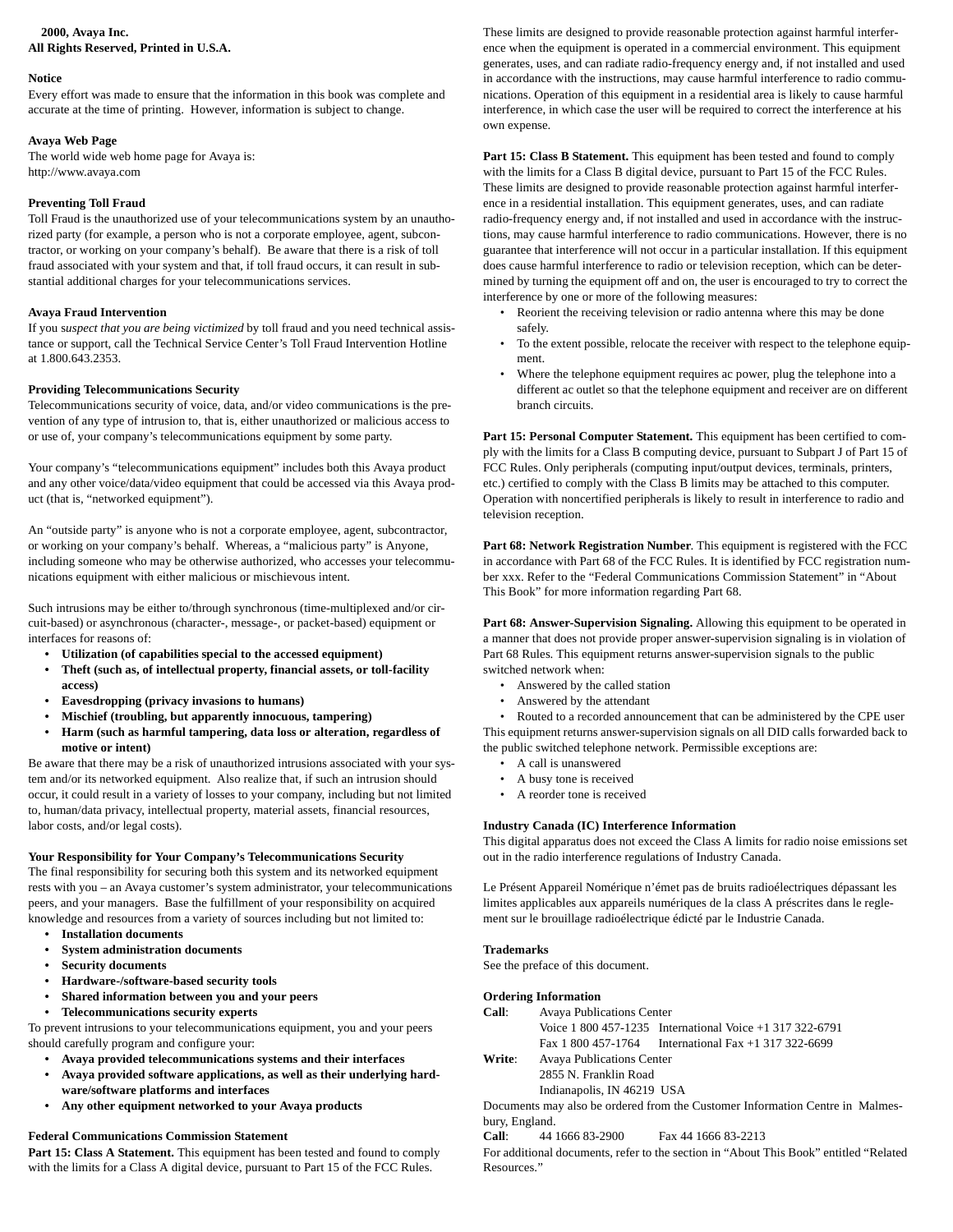You can be placed on a standing order list for this and other documents you may need. For more information on standing orders, or to be put on a list to receive future issues of this document, contact the Avaya Publications Center.

#### **Obtaining Products**

To learn more about Avaya products and to order products, contact Avaya Direct, the direct-market organization of Avaya Business Communications Systems. Access their web site at www.lucentdirect.com. Or call the following numbers: customers 1 800 451 2100, account executives 1 888 778 1880 (voice) or 1 888 778 1881 (fax).

#### **European Union Declaration of Conformity**

The "CE" mark affixed to the equipment means that it conforms to the referenced European Union (EU) Directives listed below: EMC Directive 89/336/EEC Low-Voltage Directive73/23/EEC For more information on standards compliance, contact your local distributor.

#### **Comments**

To comment on this document, return the comment card at the front of the document.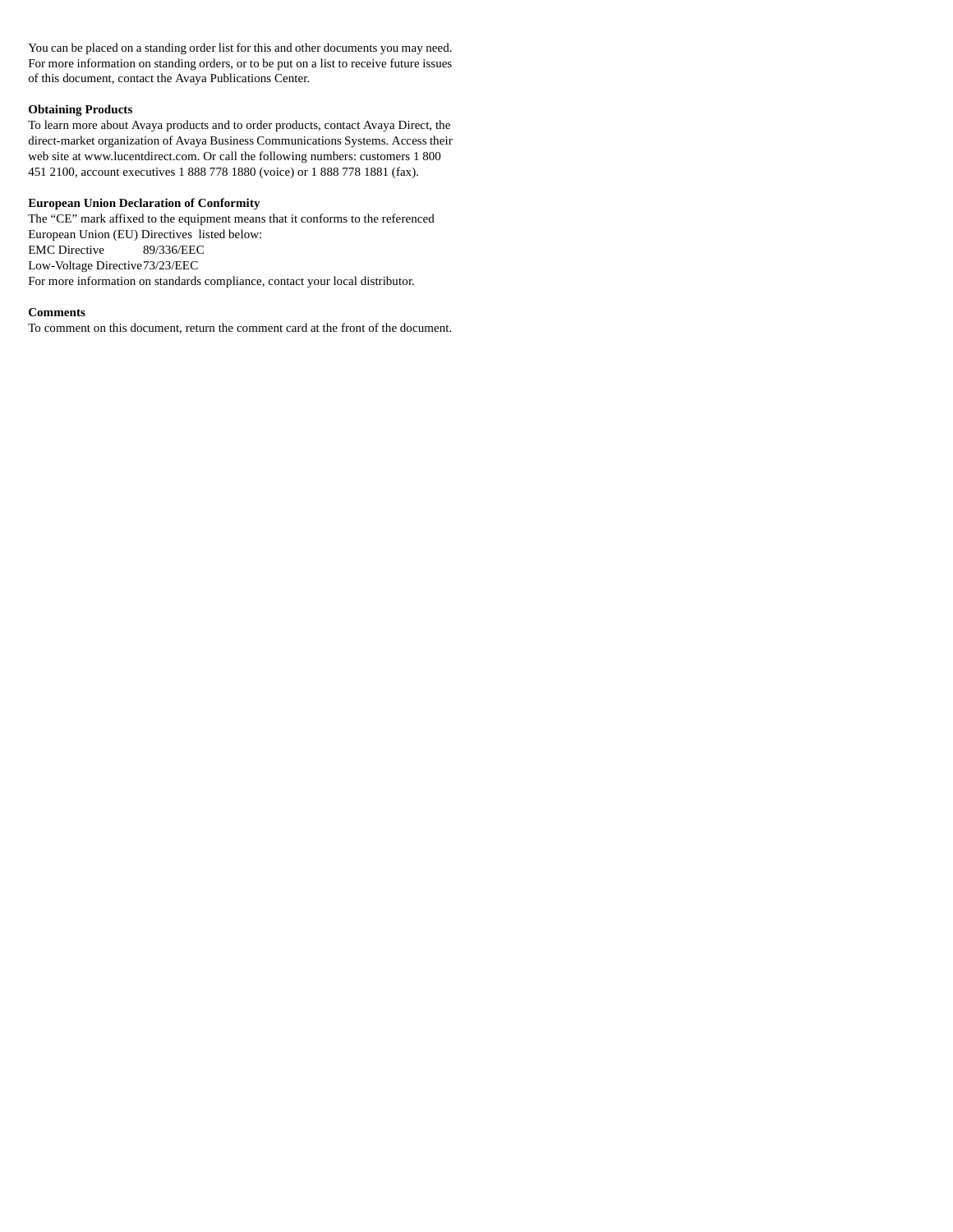# **Installation and Programming**

**Table of Contents**

п

|                         | ta a shekara ta 1998 a ƙafa ta ƙasar Angila.<br>'Yan ƙafa ta ƙasar ƙasar Ingila ta ƙasar Amerika |
|-------------------------|--------------------------------------------------------------------------------------------------|
| 1                       |                                                                                                  |
|                         |                                                                                                  |
|                         |                                                                                                  |
|                         |                                                                                                  |
|                         |                                                                                                  |
|                         |                                                                                                  |
|                         |                                                                                                  |
|                         |                                                                                                  |
|                         |                                                                                                  |
|                         |                                                                                                  |
|                         |                                                                                                  |
|                         |                                                                                                  |
|                         |                                                                                                  |
|                         |                                                                                                  |
| $\overline{\mathbf{2}}$ |                                                                                                  |
|                         |                                                                                                  |
|                         |                                                                                                  |
|                         |                                                                                                  |
|                         |                                                                                                  |
|                         |                                                                                                  |
|                         |                                                                                                  |
|                         |                                                                                                  |
|                         |                                                                                                  |
|                         |                                                                                                  |
| 3                       | 21                                                                                               |
|                         |                                                                                                  |
|                         |                                                                                                  |
|                         |                                                                                                  |
| 4                       | Programming the Messaging System  25                                                             |
|                         |                                                                                                  |
|                         |                                                                                                  |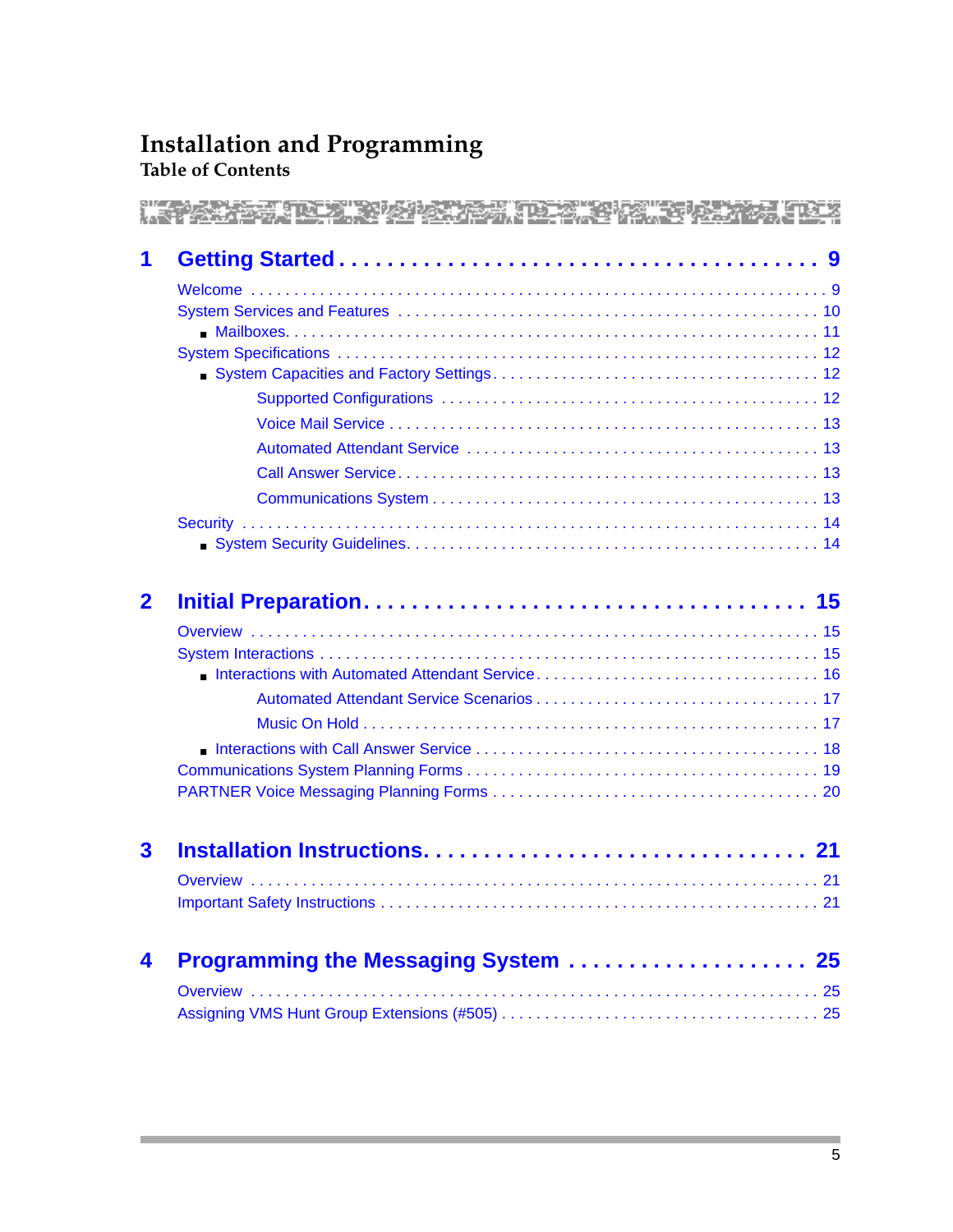# PARTNER Voice Messaging Installation and Programming<br>EXPERIMENTIVISTING INSTALLATION INTO THE CONTRACTOR OF THE SECOND INTERFERING INTERFERING

| Using PARTNER Voice Messaging System Programming26                      |  |
|-------------------------------------------------------------------------|--|
| <b>Logging Into System Administration from an Internal Telephone 26</b> |  |
|                                                                         |  |
|                                                                         |  |
|                                                                         |  |
|                                                                         |  |
|                                                                         |  |
|                                                                         |  |
|                                                                         |  |
|                                                                         |  |
| <b>Reconfiguring System Capacity</b>                                    |  |
|                                                                         |  |
|                                                                         |  |
|                                                                         |  |
|                                                                         |  |

| 5 | <b>Programming the Communications System  35</b> |
|---|--------------------------------------------------|
|   |                                                  |
|   |                                                  |
|   |                                                  |
|   |                                                  |
|   |                                                  |
|   |                                                  |
|   |                                                  |
|   |                                                  |
|   |                                                  |
|   |                                                  |
|   |                                                  |
|   |                                                  |
|   |                                                  |
|   |                                                  |
|   |                                                  |
|   |                                                  |
|   |                                                  |
|   |                                                  |
|   |                                                  |
|   |                                                  |
|   |                                                  |
|   |                                                  |
|   |                                                  |
|   |                                                  |
|   |                                                  |

۰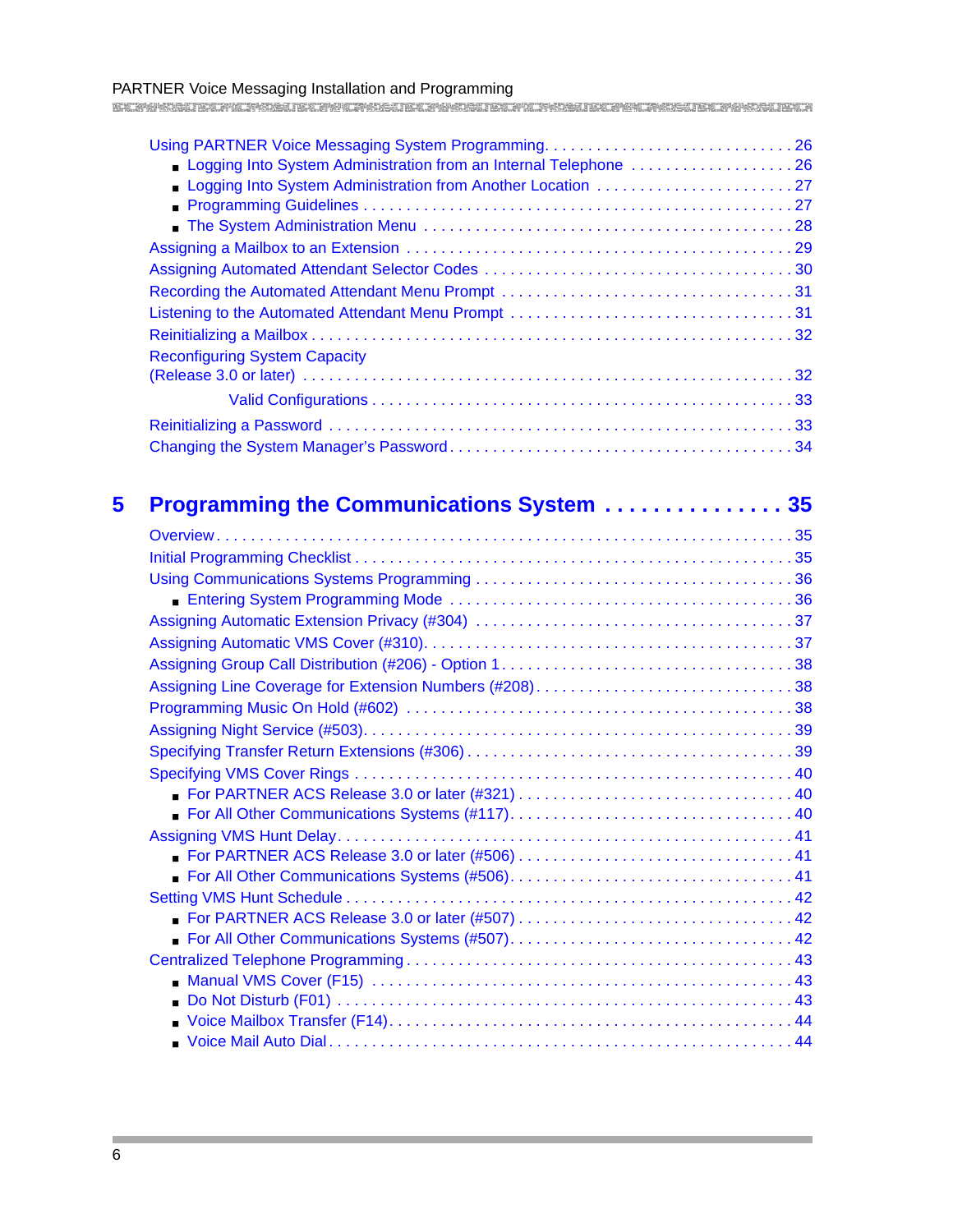| 6 | Testing Your System's Operation  45                                                    |
|---|----------------------------------------------------------------------------------------|
|   |                                                                                        |
|   |                                                                                        |
|   |                                                                                        |
|   |                                                                                        |
|   |                                                                                        |
|   |                                                                                        |
|   | Responding to Caller Complaints About System Operation  49                             |
|   | Outside callers hear ringing, but the system does not answer. 49                       |
|   |                                                                                        |
|   |                                                                                        |
|   | The system transfers calls to a receptionist before playing the menu prompt (for Auto- |
|   | Outside callers hear silence, tones, or ringing during transfer. 50                    |
|   |                                                                                        |
|   |                                                                                        |
|   |                                                                                        |
|   | The system stops recording while the caller is leaving a message 50                    |
|   | The mailbox is full and messages cannot be deposited in the mailbox. 50                |
|   |                                                                                        |
|   |                                                                                        |
|   |                                                                                        |
|   | Subscribers hear a busy signal when calling into voice mail. 51                        |
|   |                                                                                        |
|   |                                                                                        |
|   | 53                                                                                     |
|   |                                                                                        |
|   |                                                                                        |
|   |                                                                                        |
|   |                                                                                        |
|   |                                                                                        |
|   |                                                                                        |
|   |                                                                                        |

■ [General Information. . . . . . . . . . . . . . . . . . . . . . . . . . . . . . . . . . . . . . . . . . . . . . . . . . . . . . 57](#page-56-1) ■ [Completing this Form. . . . . . . . . . . . . . . . . . . . . . . . . . . . . . . . . . . . . . . . . . . . . . . . . . . . . 58](#page-57-0) ■ [Recording the Automated Attendant Menu Prompt. . . . . . . . . . . . . . . . . . . . . . . . . . . . . . 58](#page-57-1)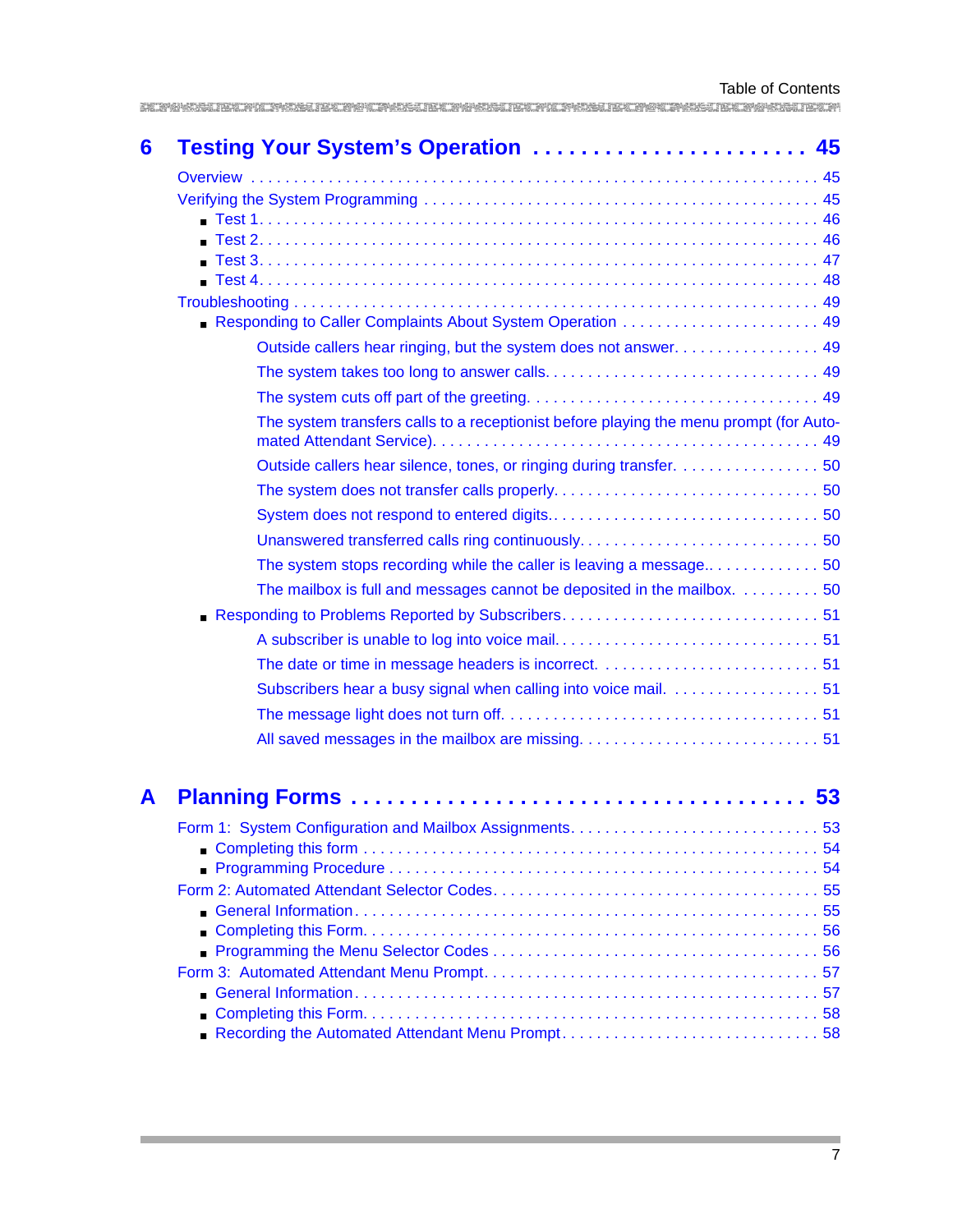# PARTNER Voice Messaging Installation and Programming<br>EXPERIMENTIVISTING INSTALLATION INTO THE CONTRACTOR OF THE SECOND INTERFERING INTERFERING

| B Mailbox Extension Assignments 59                                      |
|-------------------------------------------------------------------------|
|                                                                         |
| <b>Mailbox Extension Assignments for</b>                                |
|                                                                         |
| • Mailbox Extension Assignments for Systems with Increased Capacity  63 |
|                                                                         |

and the state of the state of the state of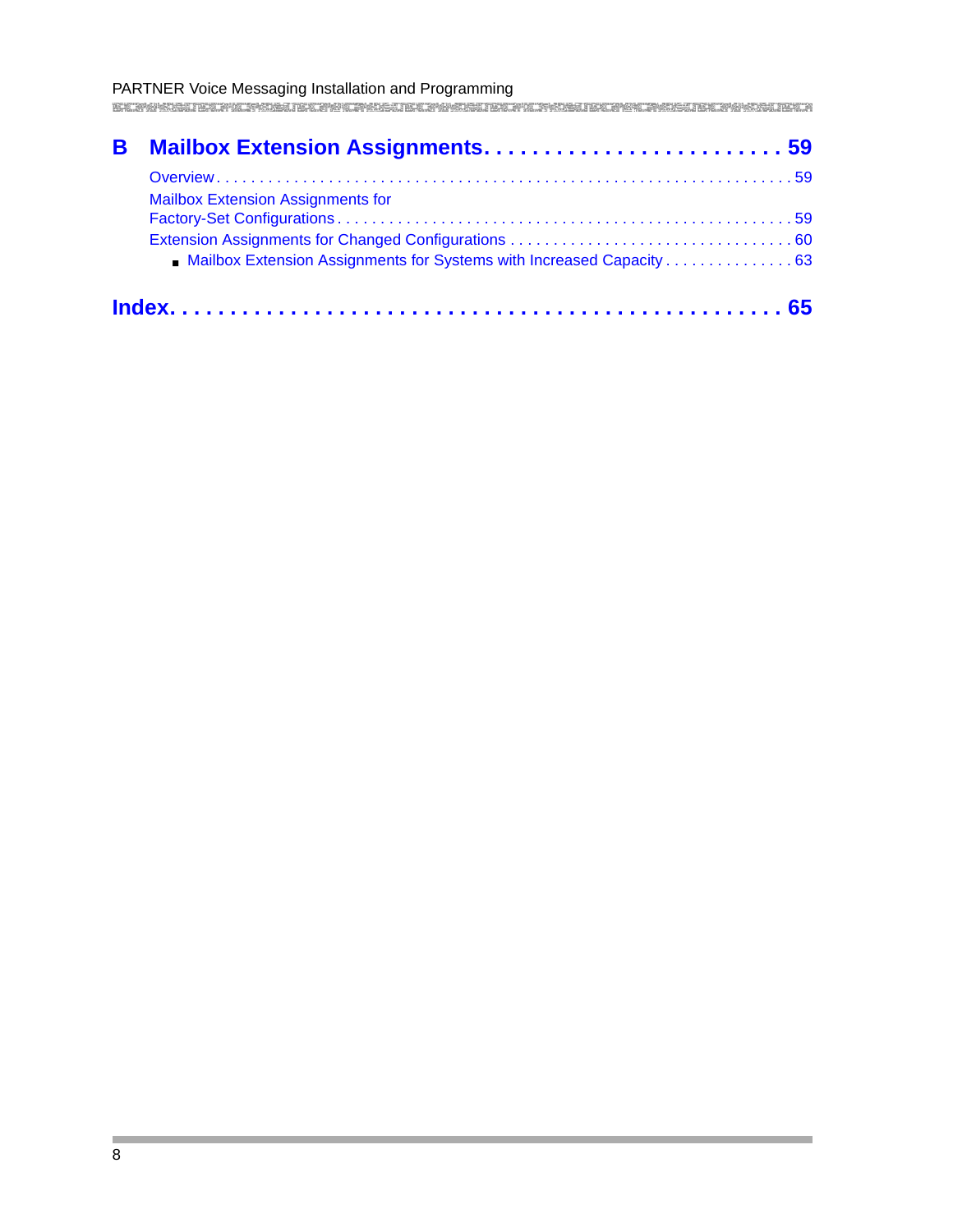# <span id="page-8-0"></span>**Getting Started 1**

# <span id="page-8-1"></span>**Welcome**

This guide provides instructions for installing, programming, and using the PARTNER® Voice Messaging PC Card Release 2.0 and 3.0 or later with the PARTNER Advanced Communications System (ACS) Release 1.1 or later and PARTNER Endeavor System Release 1.0. This guide is intended for the technician who installs the hardware and programs the initial system settings, as well as for the System Manager who is responsible for managing the system on an ongoing basis.

#### <span id="page-8-2"></span>**NOTE**

<span id="page-8-4"></span>The PARTNER Voice Messaging PC Card Release 3.0 is available in two versions, Release 3 Small (R3S) and Release 3 Large (R3L), to support a greater range of mailbox configurations (see "System Specifications," later in this chapter). In addition, certain voice messaging system features are available only with Release 3.0, as indicated in this guide.

<span id="page-8-3"></span>The PARTNER Voice Messaging PC Card works with your PARTNER communications system and ensures that your customers' calls are handled quickly and efficiently—day or night according to your specifications.

You can program the voice messaging system to complement your business environment. For example, the voice messaging system can be programmed to serve as a "backup" when the daytime receptionist is busy and at night when no receptionist is available. The voice messaging system can answer outside calls, play a customized message prompting the caller to press digits to reach the person with whom the caller wants to speak, and route the call to the appropriate person—all without the aid of a receptionist.

And if the employee called is unavailable to answer the call, the voice messaging system allows the caller to leave a private message in the employee's voice mailbox or transfer to the receptionist or another extension for assistance.

With PARTNER Voice Messaging System, your employees are alerted to the arrival of messages in their mailbox by the message light on their system telephone. They can retrieve these messages from any touch-tone telephone—even if your employees are on the road. The voice messaging system lets them know how many of these messages are new and how many are old. It also allows them to record and change the personal greeting for their mailbox, and to create a password to keep their messages private.

Welcome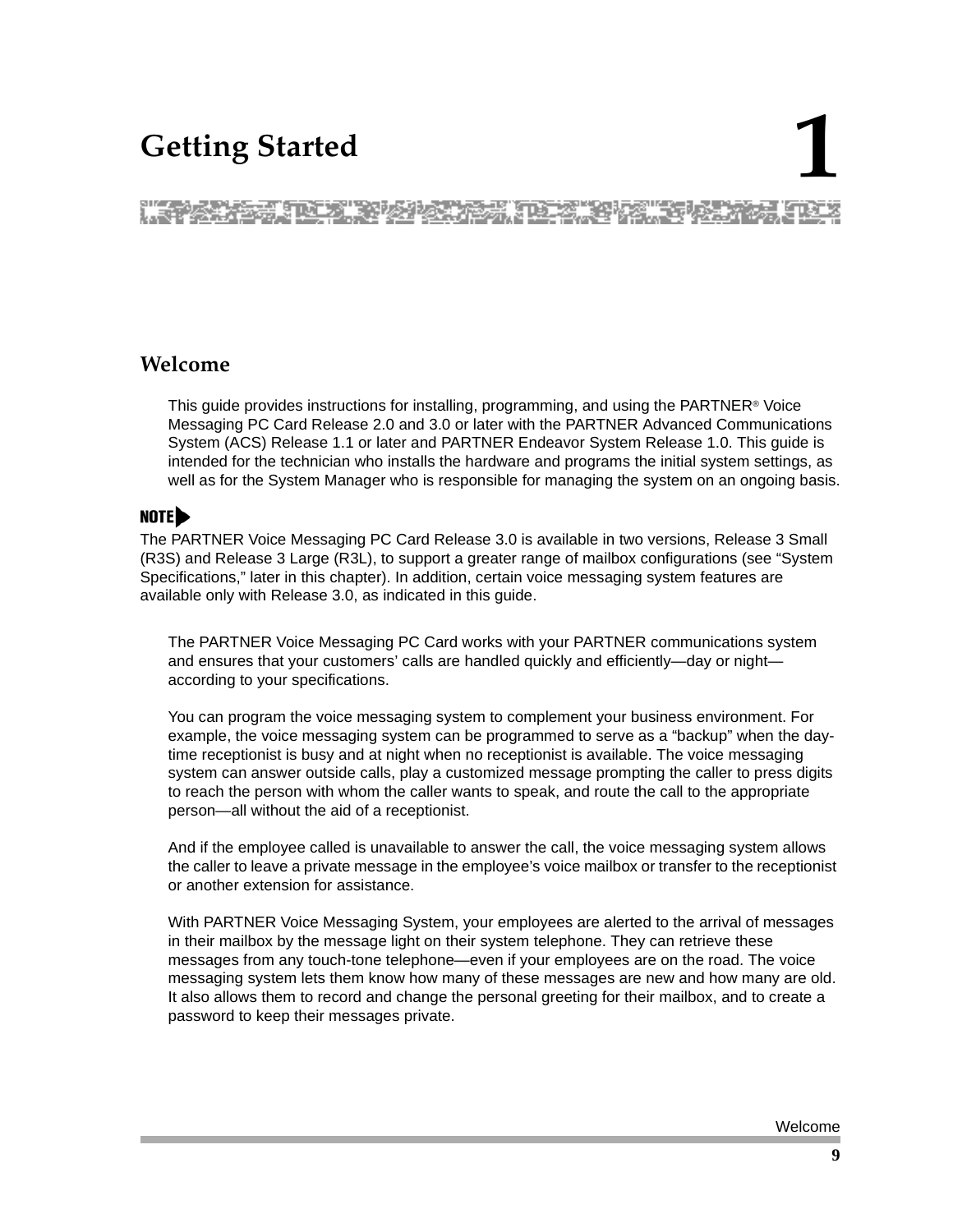<span id="page-9-13"></span>

# <span id="page-9-0"></span>**System Services and Features**

The voice messaging system provides three services:

<span id="page-9-3"></span>■ **Automated Attendant Service** acts like an automated receptionist. It answers outside calls and transfers them to the destination selected by the caller without assistance from a receptionist.

The Automated Attendant Service plays either the factory-set menu prompt (see "System Specifications") or a customized Automated Attendant Menu Prompt that you create and record. This menu prompt welcomes callers and lets them know they have reached the correct number. It can also offer callers a menu of options for transferring to the desired party.

<span id="page-9-11"></span><span id="page-9-10"></span><span id="page-9-9"></span><span id="page-9-6"></span>The digit the caller presses on the touch-tone telephone dialpad to select a menu option is called a Selector Code. When the caller presses a digit, the Automated Attendant performs the action (that is, the Selector Code Action) that you have programmed for that option. For example, the Automated Attendant can be programmed to prompt callers to enter a single digit to reach frequently called departments (Selector Code Transfer) or to dial the extension they want to reach (Direct Extension Transfer).

<span id="page-9-5"></span>**Call Answer Service** acts like a sophisticated answering machine. Depending on how users program their mailbox, callers will hear the personal greeting and be prompted to leave a message in a mailbox (Record Mode), or they will hear the personal greeting and be disconnected after five seconds (Answer-Only Mode). Users may choose Answer-Only Mode to prevent their mailboxes from reaching maximum message storage capacity (for example, while the user is on vacation).

<span id="page-9-7"></span><span id="page-9-4"></span><span id="page-9-1"></span>Call Answer Service, regardless of Call Answer Mode, allows callers the following options while listening to the personal greeting:

- $-$  Press  $\oslash$  to transfer to the receptionist's extension.
- $-$  Press  $\mathbb{R}$   $\mathbb{Z}$  to reach Voice Mail Service.
- $\blacksquare$  Press  $\mathcal{R}(\mathcal{B})$  to transfer to another extension.

<span id="page-9-8"></span>In Record Mode, callers can also use these same options after leaving a message.

<span id="page-9-2"></span>In Answer-Only Mode, callers can use these options during the five seconds of silence after the personal greeting has played.

<span id="page-9-12"></span>**Voice Mail Service** allows the System Manager to program the voice messaging system, and subscribers to listen to messages and to manage their own mailboxes by performing the activities shown in Figure 1.

See Using PARTNER Voice Messaging for instructions for recording a personal greeting, listening to messages, transferring to another extension, changing a password, and changing Call Answer Mode (in Release 3.0 only).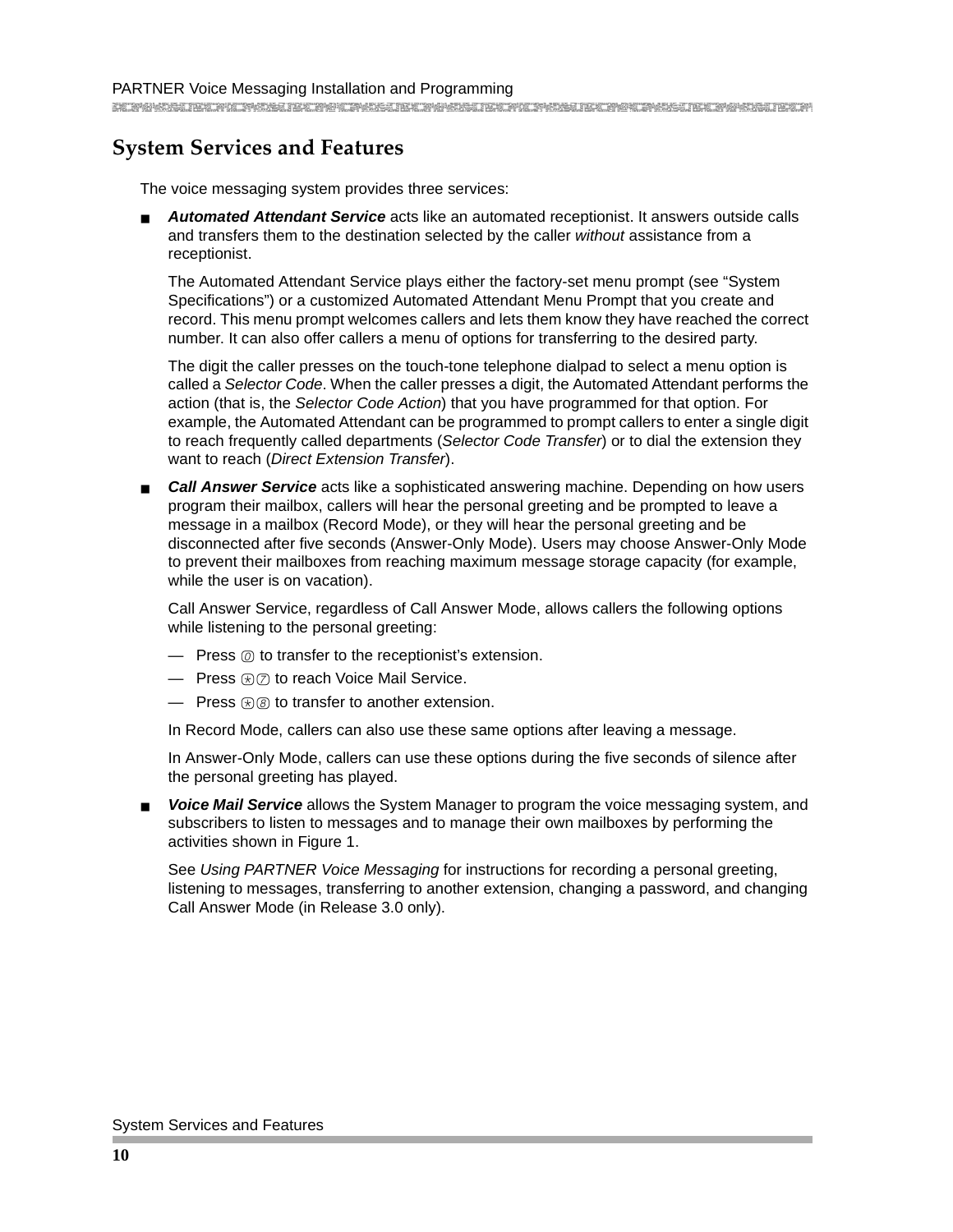Figure 1 summarizes the features associated with each service.



**Figure 1. PARTNER Voice Messaging Services**

# <span id="page-10-1"></span><span id="page-10-0"></span>**Mailboxes**

When a caller leaves a message, the voice messaging system places the message in the mailbox and turns on the message light (if available) at the subscriber's phone.

# **NOTE**

It is recommended that mailbox subscribers use system telephones with message lights.

Subscribers can retrieve these messages at their convenience from any touch-tone phone either while on-site or from an off-site location. The system informs subscribers of the number of new and old (saved) messages in their mailboxes, and plays new messages first.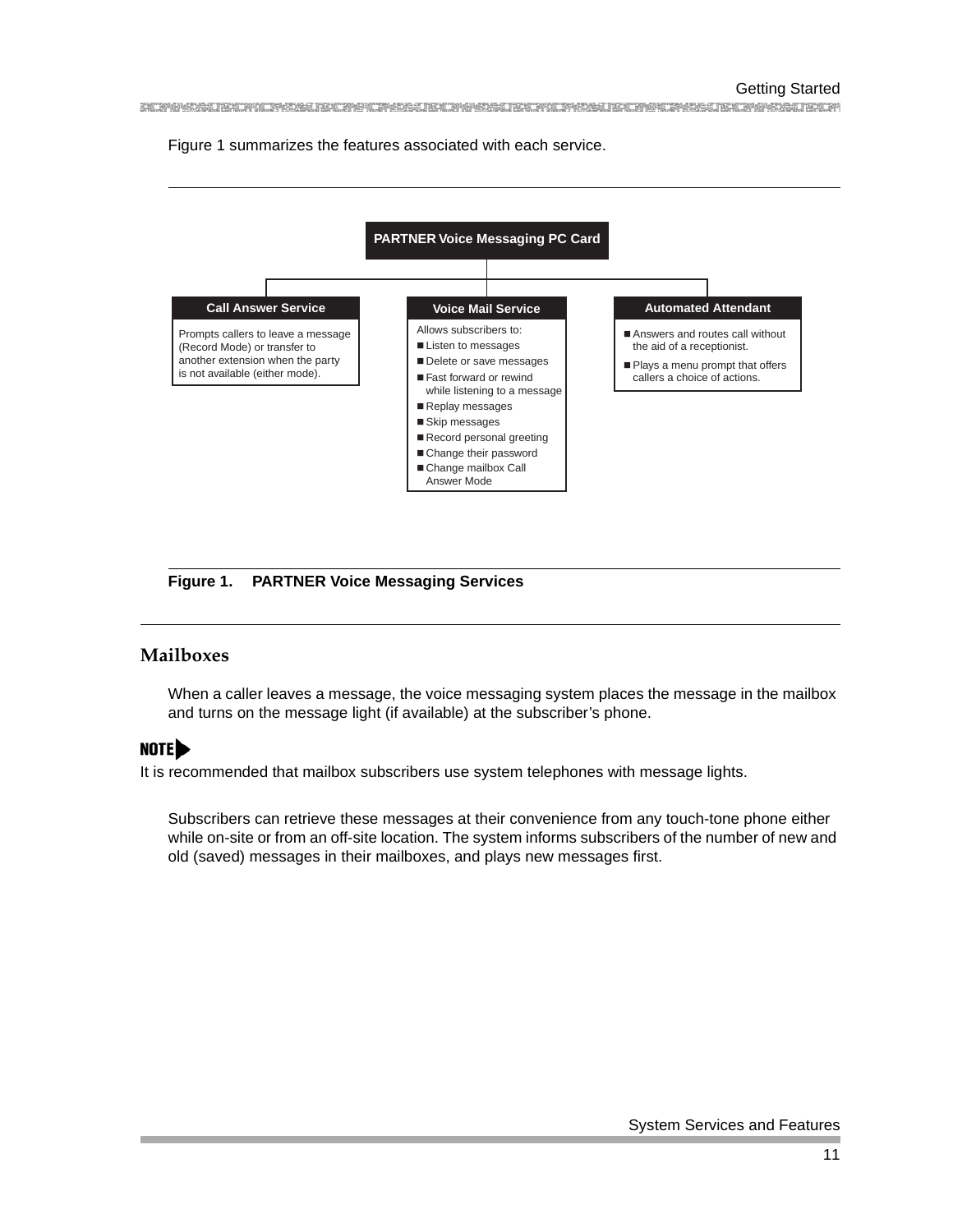PARTNER Voice Messaging Installation and Programming<br>FERWYSSIE EXPRESNEE TELEVINEES AND EXPRESS THE PROGRAMME SYSTEM TELEVINEES TELEVINEES TELEVINEES

# <span id="page-11-0"></span>**System Specifications**

# <span id="page-11-4"></span><span id="page-11-1"></span>**System Capacities and Factory Settings**

<span id="page-11-3"></span>■ 2 voice channels (ports) - assigned extensions 78 and 79

# <span id="page-11-2"></span>**Supported Configurations**

Release 2.0 supports a maximum of four mailboxes.

| <b>Number of Mailboxes</b> | <b>Minutes of Storage per</b><br><b>Mailbox</b> | <b>Total Minutes of System</b><br><b>Message Storage</b> |
|----------------------------|-------------------------------------------------|----------------------------------------------------------|
|                            | 21.50                                           | 43                                                       |
| 4 (factory setting)        | 11.25                                           | 45                                                       |

# **R3S Configurations**

#### **R3L Configurations**

| <b>Number of Mailboxes</b> | <b>Minutes of Storage per</b><br><b>Mailbox</b> | <b>Total Minutes of System</b><br><b>Message Storage</b> |
|----------------------------|-------------------------------------------------|----------------------------------------------------------|
| 4                          | 27.50                                           | 110.0                                                    |
| 6                          | 18.75                                           | 112.5                                                    |
| 8 (factory setting)        | 15.00                                           | 120.0                                                    |
| 10                         | 11.25                                           | 112.5                                                    |
| 12                         | 10.00                                           | 120.0                                                    |
| 14                         | 7.50                                            | 105.0                                                    |
| 16                         | 6.25                                            | 100.0                                                    |

See Appendix B for the factory-set mailbox extension assignments for these system configurations.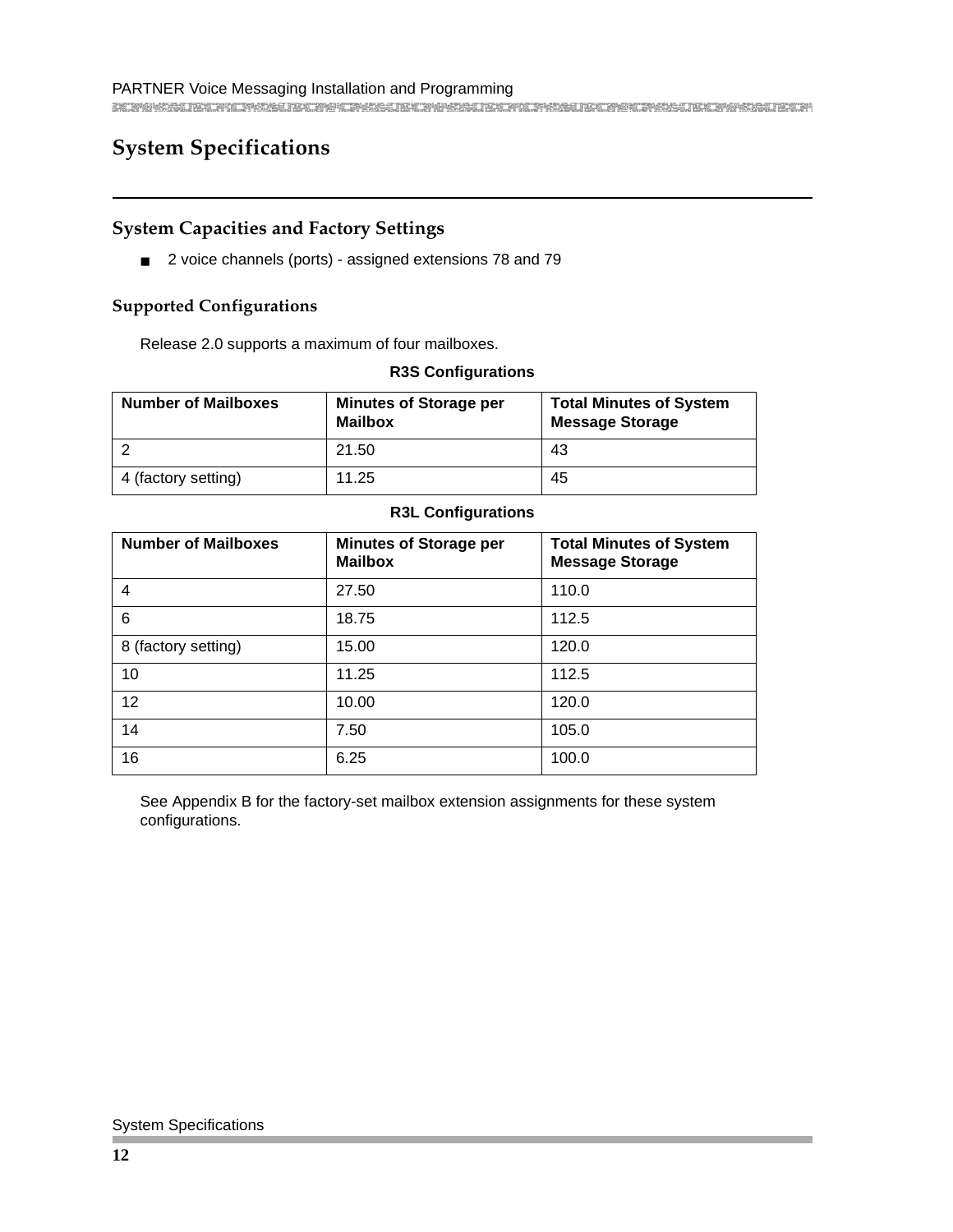.<br>그리 한 시 전 사람의 그만 하나 있는 사람들이 그만 있는 것 같은 것 같은데 그만 있는 것 같은 것 같은데, 그만 하나 사람들이 나 있는 것 같은 것 같은 것 같은데, 그만 있는 것 같은 것 같은

#### <span id="page-12-0"></span>**Voice Mail Service**

- System Manager's Mailbox (Mailbox 0) has no storage
- Factory-set mailbox password: 1234
- Password length: 4 digits
- Factory-set personal greeting for subscriber mailboxes:

"Your party is not available. Please leave a message after the tone." (Record Mode)

"Your party is unavailable. To transfer to another extension, press  $\circledast \circledast$ , or to reach the receptionist, press  $\oslash$ ." (Answer-Only Mode)

- Number of personal greetings per mailbox: 1
- Maximum personal greeting length: 1.25 minutes
- Maximum message capacity: the maximum number of minutes of storage or 30 messages
- Factory-set Call Answer Mode: Record Mode

#### <span id="page-12-1"></span>**Automated Attendant Service**

- Maximum number of selector codes on an Automated Attendant Menu: 9
- Factory-set Selector code action: Direct Extension Transfer
- Factory-set Automated Attendant Menu Prompt:

"Your call is being answered by PARTNER Voice Messaging. Please enter the extension number of the person you wish to reach. Or to reach the receptionist, press 0."

■ Maximum menu prompt length: 2 minutes

#### <span id="page-12-2"></span>**Call Answer Service**

■ Maximum message length: 2 minutes

#### <span id="page-12-3"></span>**Communications System**

- PARTNER Advanced Communications System Release 1.1 or later
- PARTNER Endeavor System Release 1.0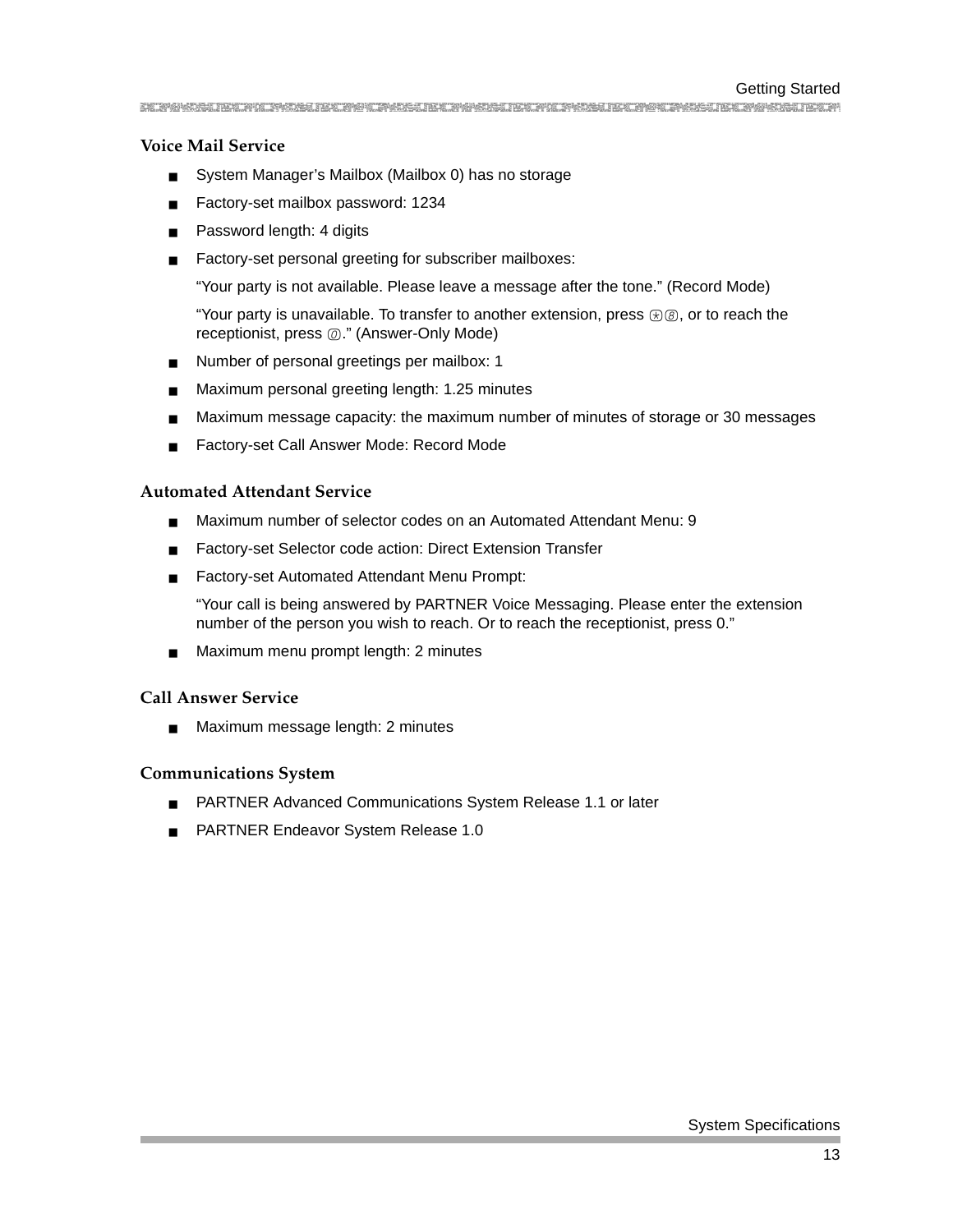# <span id="page-13-0"></span>**Security**

<span id="page-13-2"></span>The System Manager is responsible for the security of the system. As the System Manager, it is important that you fully understand and appropriately administer this product to reduce your risk of incurring charges that result from unauthorized use of the system. Under the law, your company is responsible for paying for part or all of those unauthorized calls.

Be aware that criminals called hackers may attempt to gain unauthorized access to your communications system and your voice messaging system. Hackers often try to trick a company's employees into providing them with access to an outside line or an outside operator. They may also concentrate their activities in two areas related to the voice messaging system:

- They try to dial into a mailbox, then execute a transfer by dialing  $\mathcal{R}(\mathcal{B})$ . Then they dial an access code, followed by a digit string to either direct dial or access a network operator to complete the call.
- They try to locate unused or unprotected mailboxes and use them as drop-off points for their own messages.

# <span id="page-13-1"></span>**System Security Guidelines**

To reduce the risk of unauthorized use of your communications and voice messaging systems, you should:

- Change the System Manager's password from the factory setting. Use a hard-to-guess value.
- Advise subscribers to protect their mailboxes by changing their passwords (a four-digit password is required) frequently. Subscribers can refer to the instructions for changing their passwords in Using PARTNER Voice Messaging.
- Monitor your call reporting system records of outgoing calls to identify possible system abuse.

You should also:

- Ask users to tell you if any of the following suspicious activity occurs:
	- Inability to log into PARTNER Voice Messaging.
	- Lost mail messages or altered greetings.
	- Inability to get an outside line.
	- Series of calls with silence on the other end or with the caller hanging up.
	- Sudden increase in wrong numbers.
	- Caller complaints that your lines are busy.
	- Callers claiming to represent the "phone" company. Ask for a callback number.
	- Callers trying to obtain sensitive information or asking for assistance in placing outside or long-distance calls. Ask for a callback number.
	- Increases in internal requests for assistance in making outside calls (particularly international calls or requests for dial tone).
- Never distribute the office telephone directory to anyone outside the company.
- Never discuss your telephone system's numbering plan with anyone outside your company.

**Security**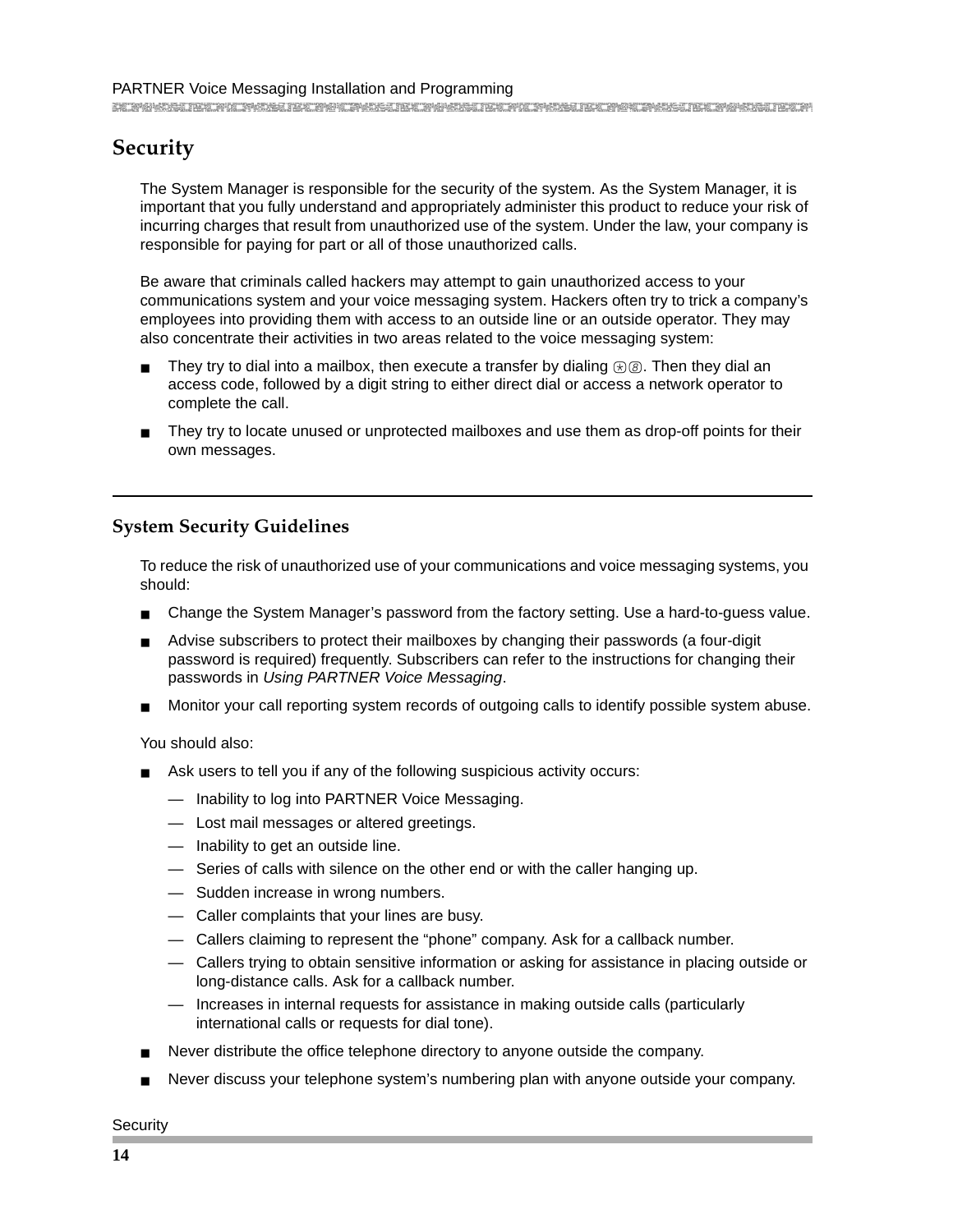# <span id="page-14-0"></span>Initial Preparation<br>第222章 中文**文学文学文学文学文学文学文学文学文学文学文学文学文学**

# <span id="page-14-1"></span>**Overview**

To prepare for voice messaging system installation and programming:

- <span id="page-14-3"></span>■ Review voice messaging service interactions with communications system features.
- Complete the necessary communications systems forms.
- Complete the necessary voice messaging system forms.

# <span id="page-14-2"></span>**System Interactions**

The tables in this section identify the communications system features that interact with the voice messaging system. For more information about any of these features, see the documentation for your communications system.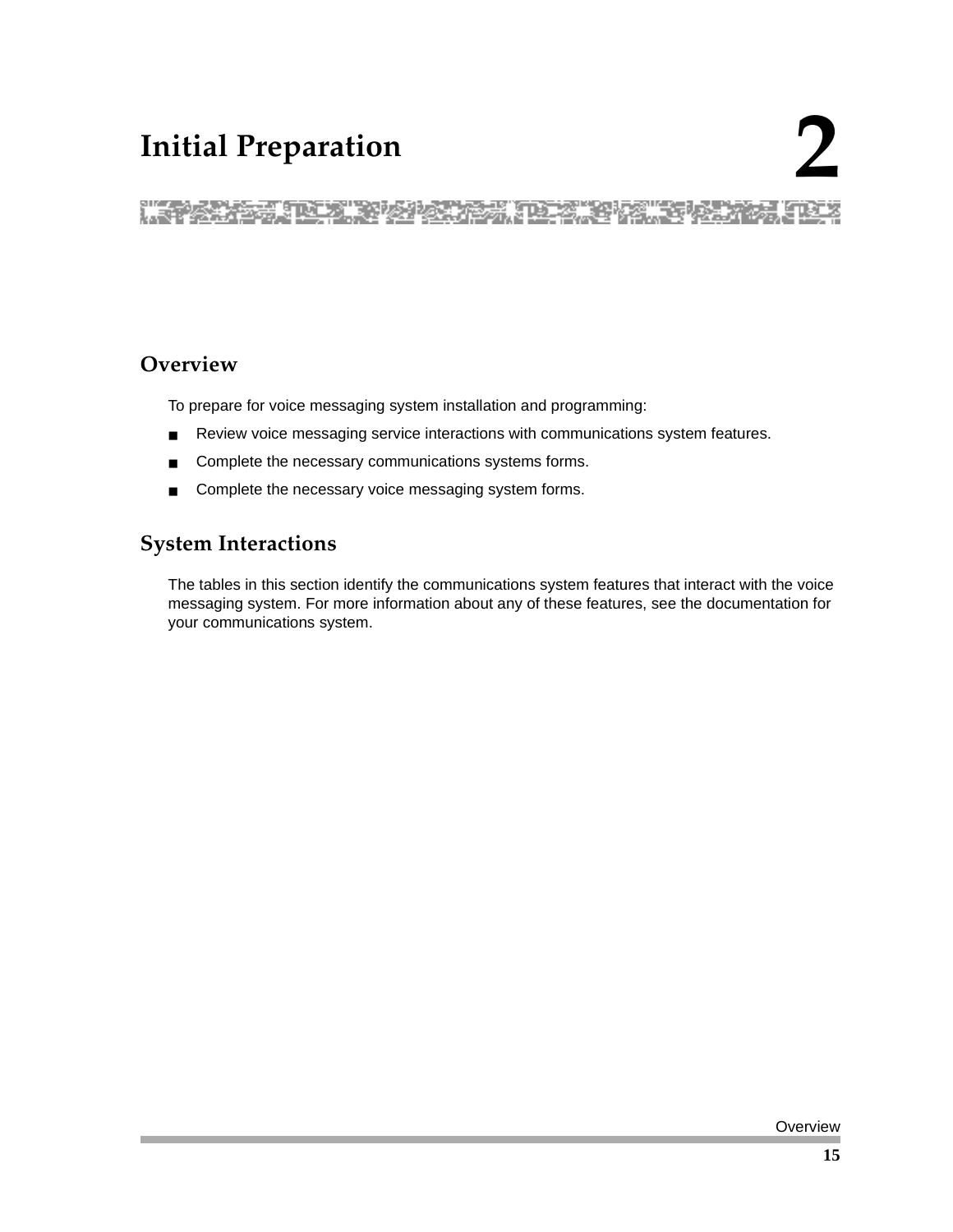PARTNER Voice Messaging Installation and Programming<br>FERNING TERRITORIAL TERRITORIAL TERRITORIAL TERRITORIAL TERRITORIAL TERRITORIAL TERRITORIAL

# <span id="page-15-0"></span>**Interactions with Automated Attendant Service**

Table 1 summarizes the communications system features for which you must choose settings if Automated Attendant Service (AA Service) will be used.

| Table 1. | <b>Communications System Features Affecting Automated Attendant Service</b> |  |  |
|----------|-----------------------------------------------------------------------------|--|--|
|          |                                                                             |  |  |

<span id="page-15-5"></span><span id="page-15-4"></span><span id="page-15-2"></span>

| <b>Feature</b>                                        | <b>Description</b>                                                                                                                                                                                                                                                                                                                                                                                                                                                                                                                                                        | <b>Setting</b>                                                                                                                                                                                                                                                                                                                                                                      |
|-------------------------------------------------------|---------------------------------------------------------------------------------------------------------------------------------------------------------------------------------------------------------------------------------------------------------------------------------------------------------------------------------------------------------------------------------------------------------------------------------------------------------------------------------------------------------------------------------------------------------------------------|-------------------------------------------------------------------------------------------------------------------------------------------------------------------------------------------------------------------------------------------------------------------------------------------------------------------------------------------------------------------------------------|
| Group Call<br><b>Distribution</b><br>(#206, Option 1) | Specifies the outside lines to be answered<br>by AA Service. You can specify some or all<br>of your company's outside lines. This<br>feature assigns outside lines to Hunt<br>Groups.                                                                                                                                                                                                                                                                                                                                                                                     | If you want an outside line<br>answered by AA Service, assign<br>the line to Hunt Group 7.                                                                                                                                                                                                                                                                                          |
| <b>VMS Hunt Schedule</b><br>(#507)                    | Specifies when the communications<br>system is to route calls to the AA Service.<br>On PARTNER ACS 3.0, this feature allows<br>you to specify this information on a per-line<br>basis.                                                                                                                                                                                                                                                                                                                                                                                    | Factory setting: Always<br>Day Only: Routes calls only<br>when Night Services is off.<br>Night Only: Routes calls only<br>when Night Service is on.                                                                                                                                                                                                                                 |
| <b>VMS Hunt Delay</b><br>(#506)                       | Specifies after how many rings the<br>communications system will route calls to<br>the AA Service, and its setting depends on<br>whether AA Service or your receptionist<br>acts as the primary call handler. See<br>"Automated Attendant Scenarios," later in<br>this chapter.<br>On PARTNER ACS 3.0, you can specify<br>on a per-line basis the number of rings<br>after which the AA Service answers calls.<br>The higher the number of rings, the greater<br>the delay--allowing the receptionist more<br>time to answer a call before it is routed to<br>AA Service. | On PARTNER ACS 3.0, you<br>can specify on a per-line basis<br>the number of rings (0 to 6). You<br>can also specify different<br>settings for day and night.<br>For all other systems, factory<br>setting: Immediate. The AA<br>Service answers calls on the<br>second ring (day and night).<br>Delayed: AA Service answers<br>outside calls on the fourth ring<br>(day and night). |
| <b>Automatic Extension</b><br>Privacy (#304)          | If VMS Hunt Delay is set to two or fewer<br>rings, you can use this feature to prevent<br>subscribers from accidentally picking up<br>calls sent to the voice messaging system.                                                                                                                                                                                                                                                                                                                                                                                           | Factory setting: Off                                                                                                                                                                                                                                                                                                                                                                |
| <b>Transfer Return</b><br>Extension (#306)            | Allows you to ensure that unanswered<br>calls transferred by the voice mail system<br>return to a designated extension, where<br>they ring until answered.<br>If the voice mail system transfers a call to<br>an extension that has no voice mail<br>coverage, the communications system<br>transfers the call to the Transfer Return<br>Extension (which you can specify).                                                                                                                                                                                               | Factory setting: Calls are<br>returned to the voice messaging<br>system (extensions 78 and 79).<br>It is strongly recommended that<br>you change these settings.                                                                                                                                                                                                                    |

<span id="page-15-3"></span><span id="page-15-1"></span>System Interactions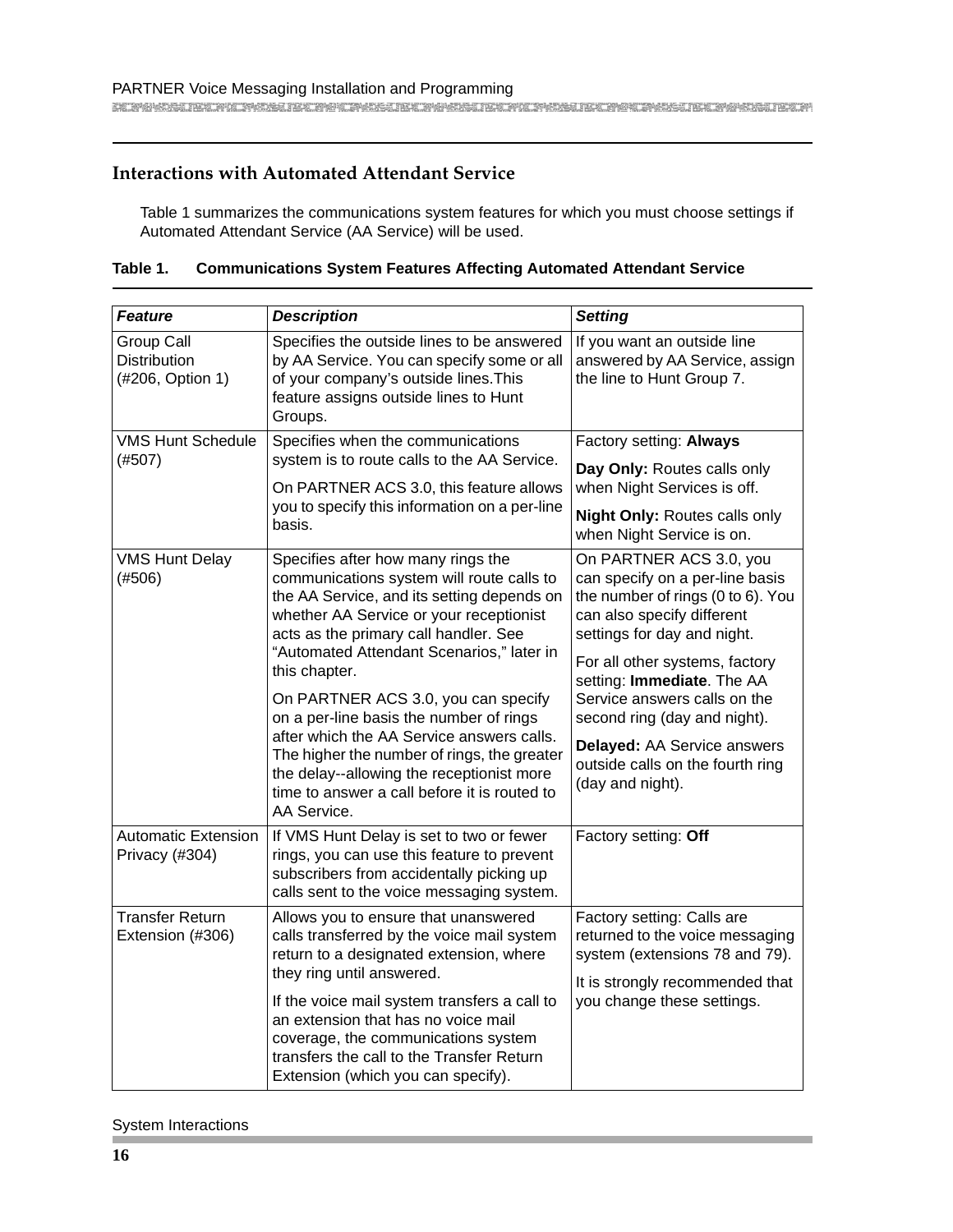.<br>그리 한 시 전 사람의 그만 하나 있는 사람들이 그만 있는 것 같은 것 같은데 그만 있는 것 같은 것 같은데, 그만 하나 사람들이 나 있는 것 같은 것 같은 것 같은데, 그만 있는 것 같은 것 같은

#### <span id="page-16-0"></span>**Automated Attendant Service Scenarios**

<span id="page-16-2"></span>The following sample scenarios illustrate typical ways in which the communications system can be set up to support Automated Attendant Service:

- Case 1: The receptionist is the primary call handler. Automated Attendant Service handles overflow.
	- a. Use Group Call Distribution (#206) Option 1 to identify the lines to be answered by Automated Attendant Service.
	- b. Set VMS Hunt Schedule (#507) to Always.
	- c. Set VMS Hunt Delay (#506) to Delayed.
- Case 2: Automated Attendant Service is the primary call handler.
	- a. Use Group Call Distribution (#206) Option 1 to identify the lines to be answered by Automated Attendant Service.
	- b. Set VMS Hunt Schedule (#507) to Always.
	- c. Set VMS Hunt Delay (#506) to Immediate.
	- d. Set Automatic Extension Privacy (#304) to Assigned for each PARTNER Voice Messaging extension. (When VMS Hunt Delay is set to Immediate, you can use this feature to prevent users from accidentally picking up calls sent to the voice mail system.)
- Case 3: The receptionist answers calls during the day; Automated Attendant Service answers calls at night.
	- a. Use Group Call Distribution (#206) Option 1 to identify the lines to be answered by Automated Attendant Service.
	- b. Set VMS Hunt Schedule (#507) to Night Only.
	- c. Set VMS Hunt Delay (#506) to Immediate.

#### <span id="page-16-3"></span><span id="page-16-1"></span>**Music On Hold**

If you use Automated Attendant Service, you also may want to use the communications system's Music On Hold feature. When Music On Hold is Active and an audio source is connected to the system, callers being transferred hear music or recorded material. If Music On Hold is Not Active, callers hear tones, ringing, or silence (depending on how the communications system is set up) while they are being transferred.

For more information, see Music On Hold and Ring on Transfer in the documentation for the communications system.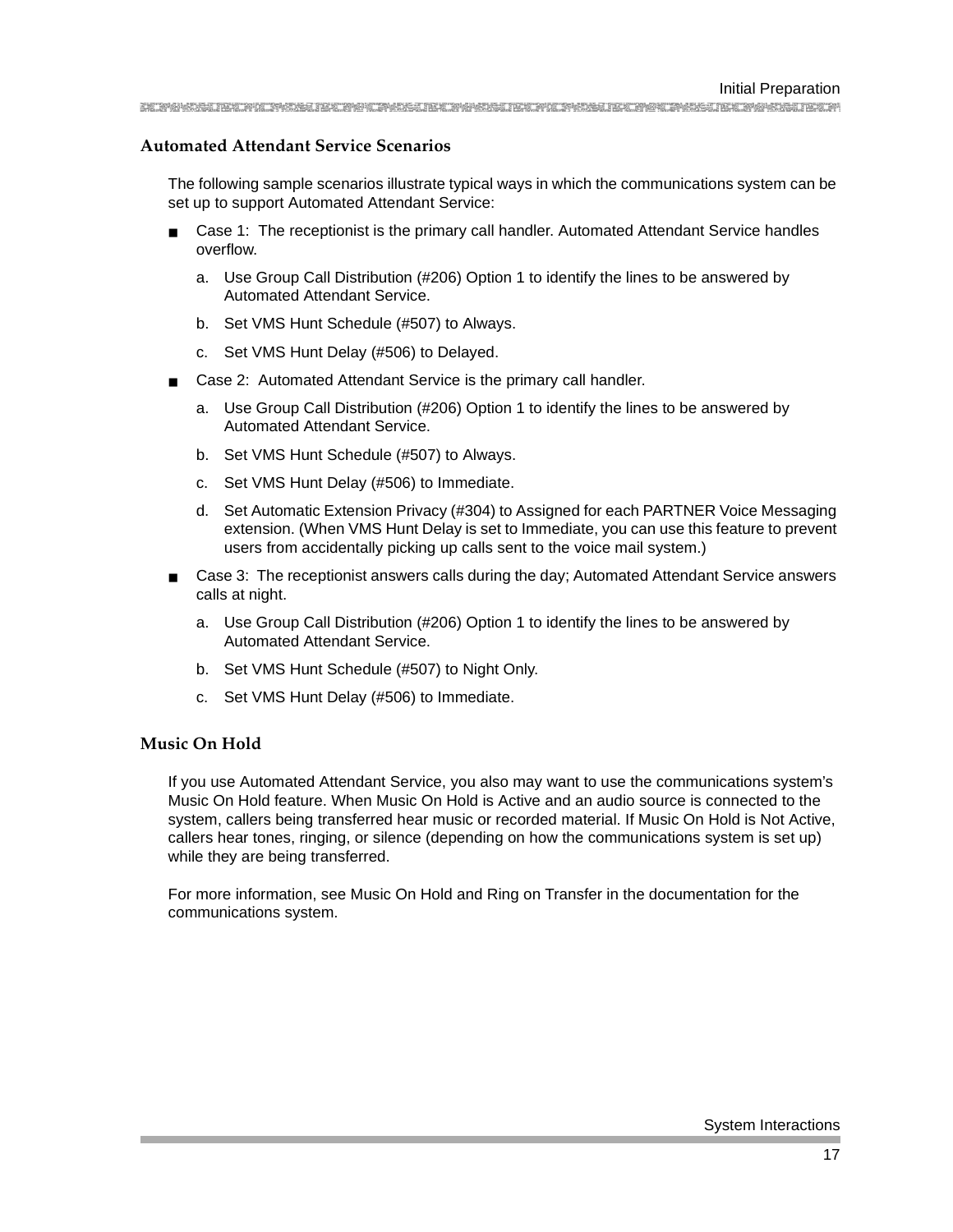MORTH THREE BELL AND THE STREET RELEASED AND THE STREET BELOCAL CONTRACTIONS IN THE STREET BELOCAL CONTRACTION

# <span id="page-17-0"></span>**Interactions with Call Answer Service**

Call Answer Service works with the following communications system features described in Table 2.

| Table 2. | <b>Communications System Features Affecting Call Answer Service</b> |  |  |  |
|----------|---------------------------------------------------------------------|--|--|--|
|----------|---------------------------------------------------------------------|--|--|--|

<span id="page-17-5"></span><span id="page-17-4"></span><span id="page-17-3"></span><span id="page-17-2"></span><span id="page-17-1"></span>

| <b>Feature</b>                    | <b>Description</b>                                                                                                                                                                                                                                                                                                                                             |
|-----------------------------------|----------------------------------------------------------------------------------------------------------------------------------------------------------------------------------------------------------------------------------------------------------------------------------------------------------------------------------------------------------------|
| <b>VMS Coverage</b><br>(#310)     | When this feature is assigned for an extension, intercom and<br>transferred callers are transferred to the voice messaging<br>system when the called person does not answer by the fourth<br>ring (or by the number of rings specified within the<br>communications system VMS Cover Rings feature).                                                           |
|                                   | <b>Note:</b> Manual VMS Cover (F15) allows subscribers to turn voice<br>mail coverage on and off at their extensions using a<br>programmed button--regardless of the Automatic VMS Cover<br>setting.                                                                                                                                                           |
| Do Not Disturb (F01)              | A Do Not Disturb button can be programmed on a subscriber's<br>phone to prevent calls for that extension from audibly alerting<br>(lights still flash). Subscribers who have VMS Extension<br>Coverage--either automatic or manual--or Line Coverage<br>Extension can use this feature when they want calls sent to the<br>voice messaging system immediately. |
| Line Coverage<br>Extension (#208) | Identifies an extension as the "owner" of a specific line, so the<br>extension can activate Call Coverage or VMS Cover for that<br>line. When a call comes in on a covered line, the system routes<br>the call to the line owner's mailbox if the call is not answered.                                                                                        |
| Voice Mailbox<br>Transfer (F14)   | A Voice Mailbox Transfer button can be programmed on a<br>user's phone so that the user can transfer callers directly to a<br>PARTNER Voice Messaging mailbox without ringing the<br>subscriber's extension first.                                                                                                                                             |

and the state of the state of the state of the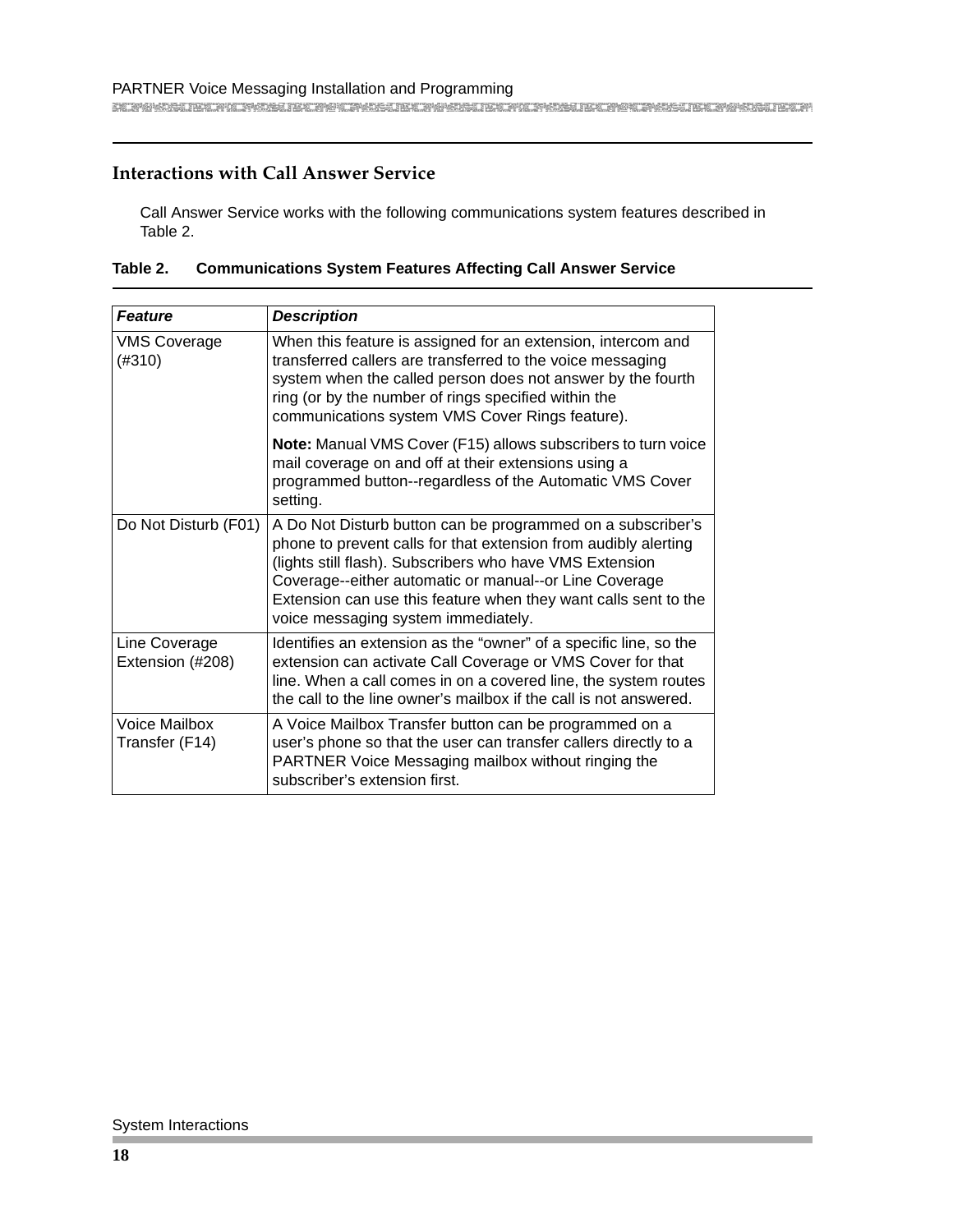M MART BROP MARTHE MART PROFILE THE STATE OF THE STATE OF THE STATE OF THE MART PROPERTY OF THE STATE OF THE STATE OF THE STATE OF THE STATE OF THE STATE OF THE STATE OF THE STATE OF THE STATE OF THE STATE OF THE STATE OF

# <span id="page-18-1"></span><span id="page-18-0"></span>**Communications System Planning Forms**

The following forms that come with your communications system documentation contain the information required to program PARTNER Voice Messaging.

| To:                                                                                                                                                                                                             | Use Form:                            |
|-----------------------------------------------------------------------------------------------------------------------------------------------------------------------------------------------------------------|--------------------------------------|
| Identify basic information about the system,<br>including line number and type of voice<br>messaging service required for each line.                                                                            | <b>System Configuration</b>          |
| Identify basic information about each<br>extension, including type of telephone or<br>auxiliary equipment at the extension, and the<br>name of the subscriber or a description of how<br>the extension is used. | <b>System Extensions</b>             |
| Identify feature settings, such as Automatic<br>VMS Cover and Automatic Extension Privacy,<br>and group assignments for each extension.                                                                         | <b>Customized Extension Settings</b> |
| Specify which features are programmed on<br>buttons for each extension. These buttons can<br>be for VMS Cover, Do Not Disturb, Voice<br>Mailbox Transfer, and Voice Mail Auto Dial.                             | <b>Button Assignments</b>            |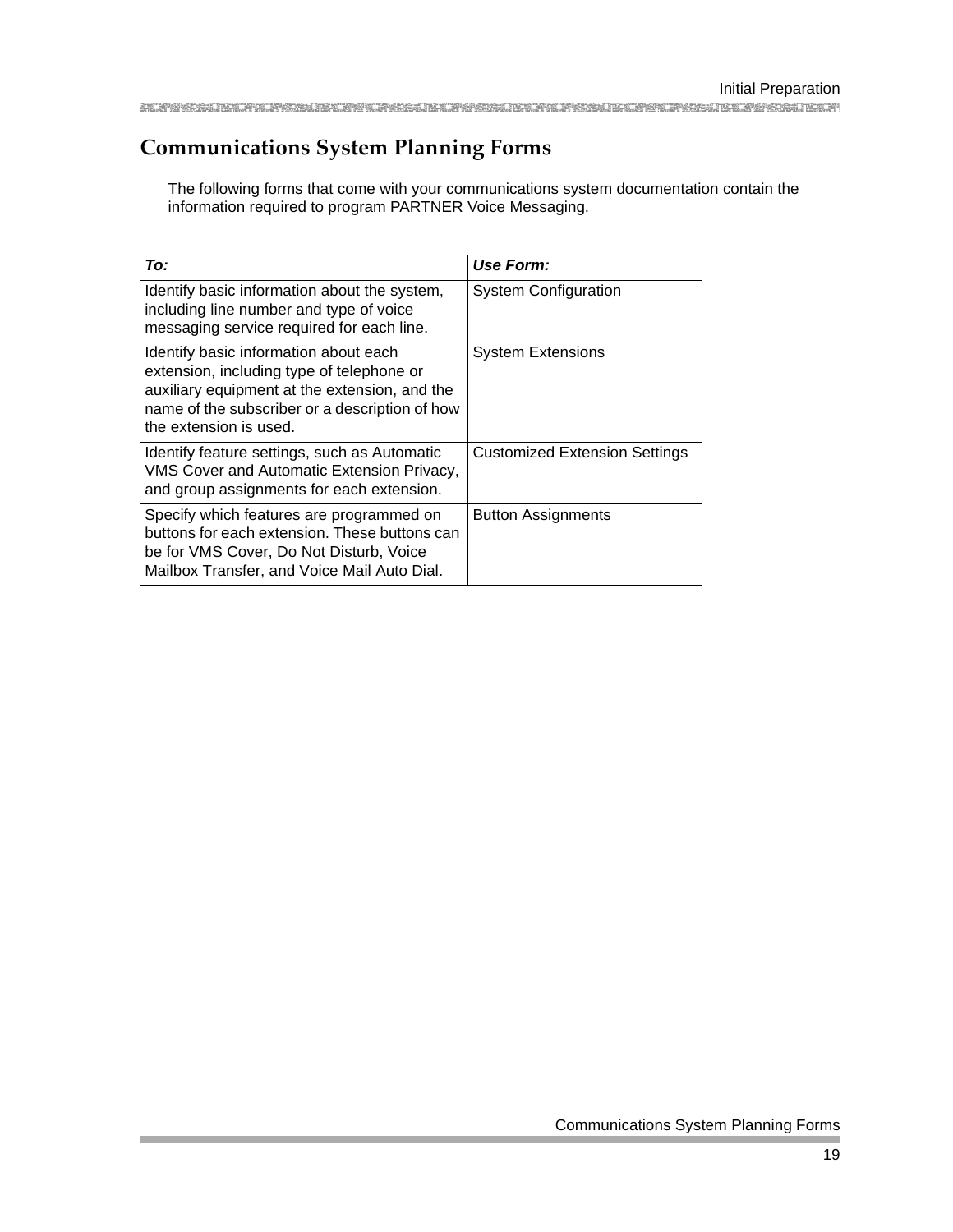# <span id="page-19-0"></span>**PARTNER Voice Messaging Planning Forms**

<span id="page-19-1"></span>To complete the PARTNER Voice Messaging forms (see Appendix A), obtain completed copies of the relevant planning forms for the communications system. See "Communications System Planning Forms," below, for a description of these forms that provide the names, extensions, and VMS coverage information required to program PARTNER Voice Messaging.

| To:                                                                                                                                                                      | Use Form:                              |
|--------------------------------------------------------------------------------------------------------------------------------------------------------------------------|----------------------------------------|
| Identify system configuration (number of<br>mailboxes), review factory-set mailbox<br>assignments, and change mailbox<br>assignments.                                    | 1 - Mailbox Assignments                |
| Identify the Automated Attendant Menu<br>Definition (that is, the list of digits that a caller<br>can press to reach a specific extension,<br>mailbox, or receptionist). | 2 - Automated Attendant Selector Codes |
| Write or review the script used to record the<br>menu prompt that is played when a call is<br>answered by Automated Attendant Service.                                   | 3 - Automated Attendant Menu Prompt    |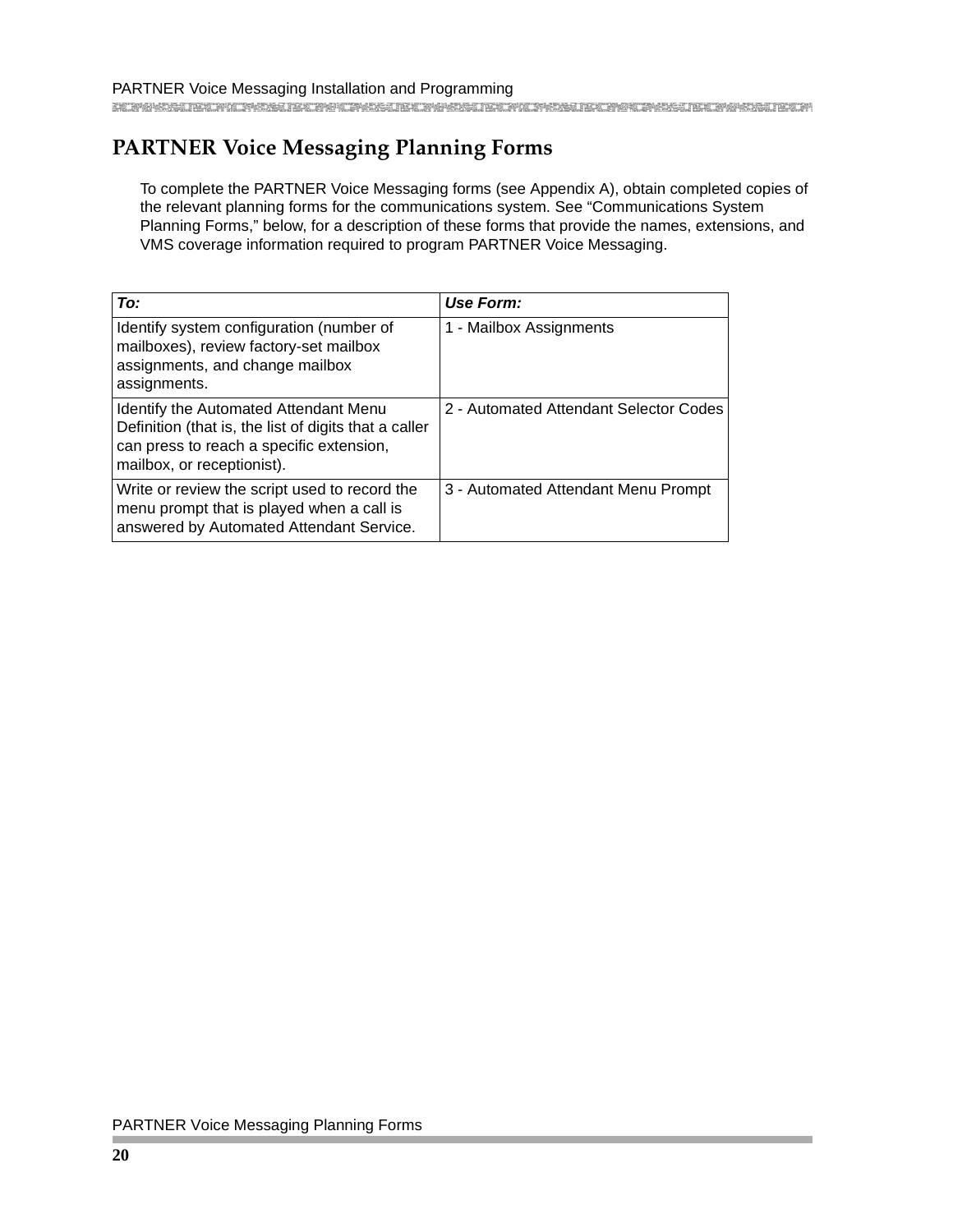# <span id="page-20-3"></span><span id="page-20-0"></span>**Installation Instructions 3**

# <span id="page-20-1"></span>**Overview**

<span id="page-20-4"></span>PARTNER Voice Messaging Release 2.0 has one PC card that supports up to four mailboxes. Two types of PARTNER Voice Messaging PC Cards are available for Release 3 (and later). The R3S card supports up to 4 mailboxes, while the R3L card supports up to 16 mailboxes. The communications system processor module uses PC cards for PARTNER Voice Messaging, for backup or restore functions, for software upgrades, and for Automatic System Answer/Direct Extension Dialing (ASA/DXD) functions.

Make sure that you have the required PARTNER Voice Messaging PC Card and PARTNER ACS Release 1.1 or later or PARTNER Endeavor Release 1.0 before beginning these installation procedures.

# **NOTE**

If you are using Release 1.0 of the Partner ACS processor module, you will need to upgrade to Release 1.1 or later before you can install the PARTNER Voice Messaging PC Card. Contact your local Authorized Dealer.

# <span id="page-20-2"></span>**Important Safety Instructions**

Always follow these basic safety precautions when using this product:

- 1. Read and understand all instructions.
- 2. Follow all warnings and instructions marked on the product.
- 3. Do not drop, bend, or crush the card.
- 4. Keep the card away from moisture, high temperatures, and direct sunlight.
- 5. Keep the connector on the card clean.

# **CAUTION:**

Before starting, verify that you have batteries installed in the PARTNER communications system processor module (If extension 10 shows the ReplaceSysBat W/Power On message in the display, replace the batteries without turning off the system.)

**Overview**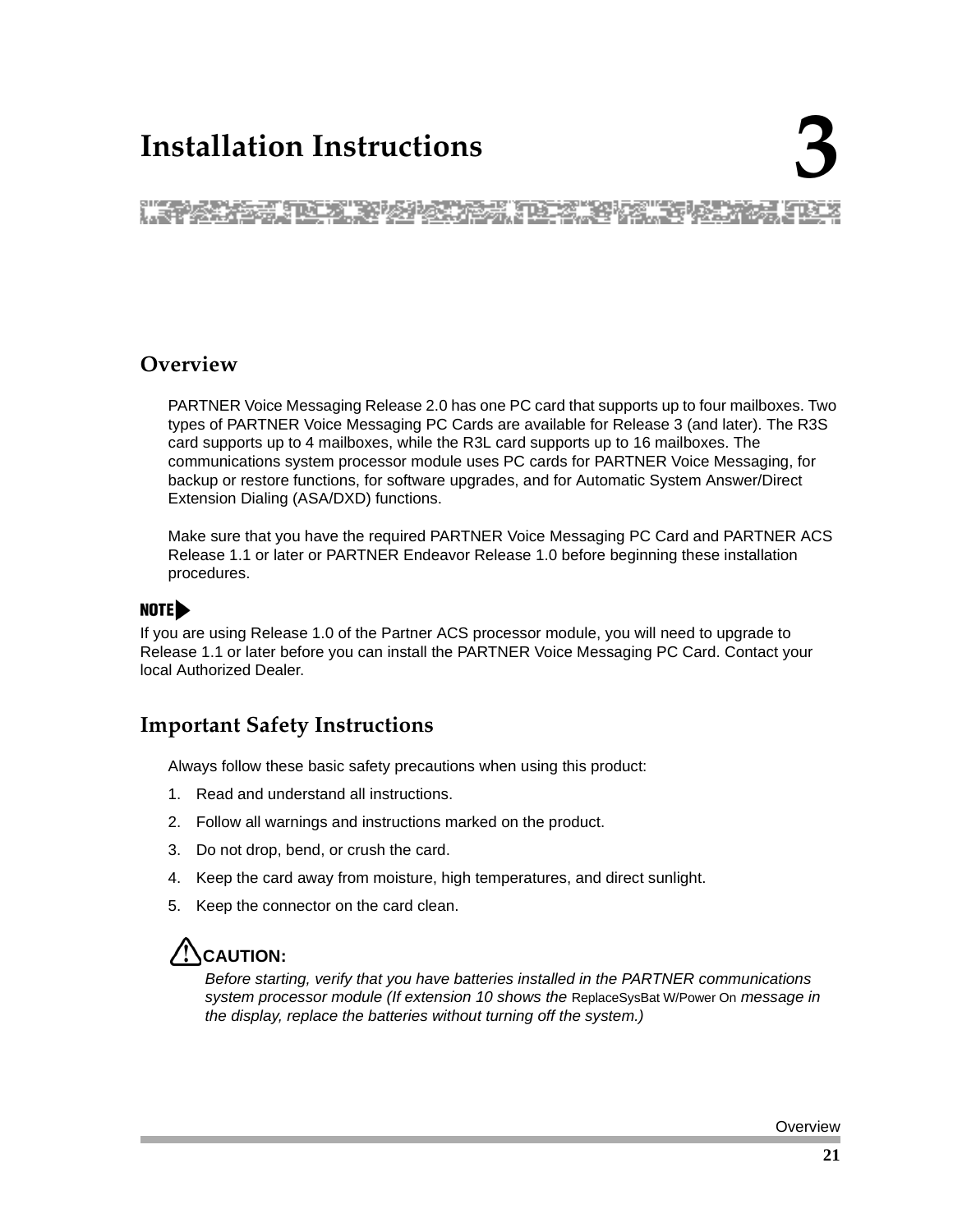# **CAUTION:**

To avoid damage to the PARTNER communications system processor module or to the card, do not install or remove the card when power is on.

- 1. Power down the PARTNER communications system before inserting or removing the PARTNER Voice Messaging PC Card.
	- a. If you have a 5-Slot carrier, turn the On/Off Switch to Off ("O").
	- b. Disconnect the power cord from the power jack on your installation.
- 2. If you have a standalone or a 2-Slot carrier, skip to Step 3. If you have a 5-Slot carrier, continue with Step 2a.
	- a. Loosen the screw on the lower front of the cover. Then place one hand on the handle on the lower front and place your other hand on the top of the cover.
	- b. Gently pull the cover up and away from the carrier.
- 3. To insert the PARTNER Voice Messaging PC Card, hold it with the Lucent Technologies label facing to the right, and slide it gently into one of the PC card slots on the PARTNER communications system processor module. When inserted properly, the PARTNER Voice Messaging PC Card projects about 1-5/8" (4 cm) from the module. To remove the PC card, gently pull straight out (with the power off).



**Figure 2. Inserting PARTNER Voice Messaging PC Card**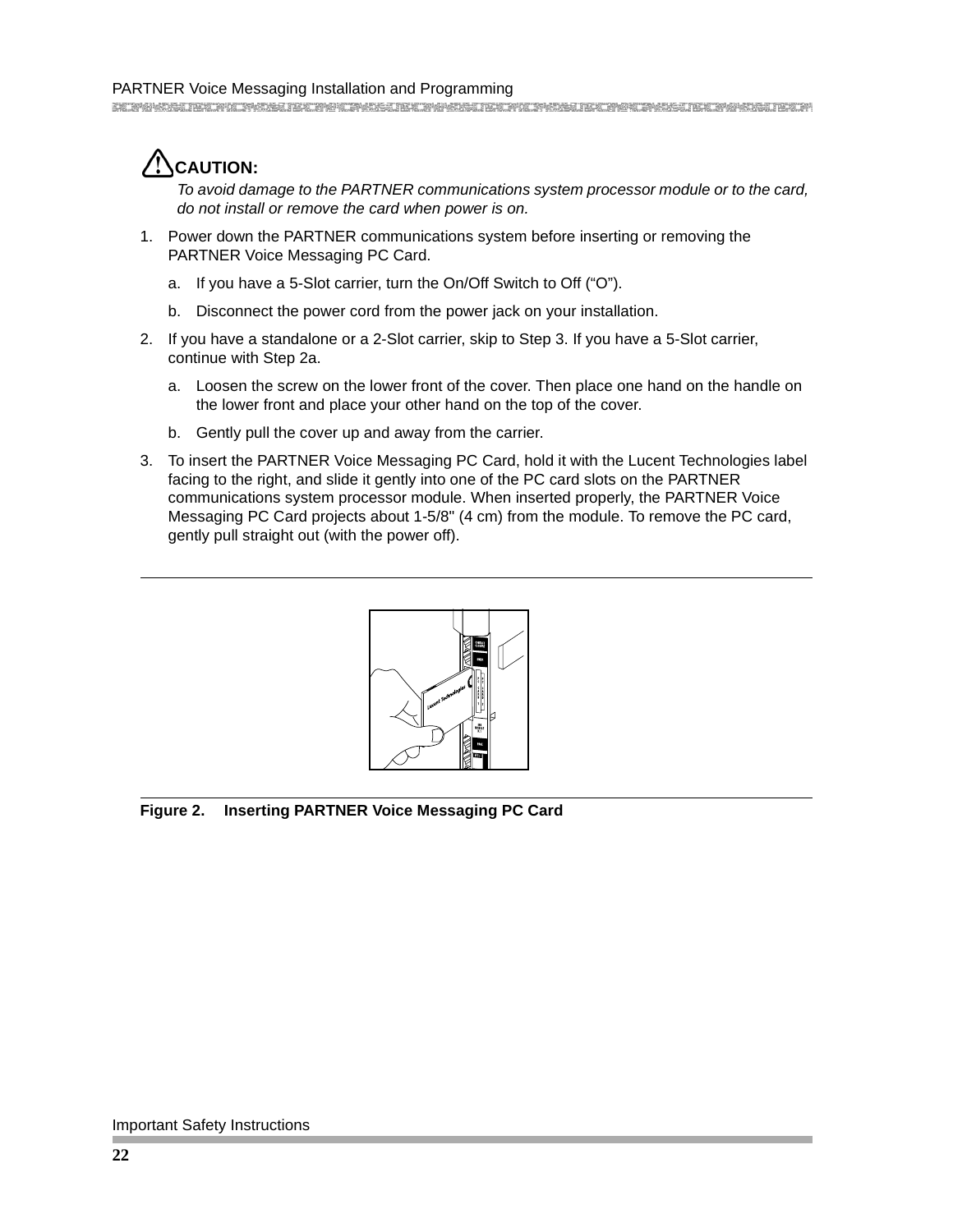.<br>그리 한 시 전 사람의 그만 하나 있는 사람들이 그만 있는 것 같은 것 같은데 그만 있는 것 같은 것 같은데, 그만 하나 사람들이 나 있는 것 같은 것 같은 것 같은데, 그만 있는 것 같은 것 같은

- 4. Power up the system:
	- a. Reconnect the power cord.
	- b. If you have a 5-Slot carrier, move the carrier's On/Off switch to the "On" position ("—").
- 5. Check that the green light on the front of each module is lit:
	- a. If a single light is out, power down the system, reseat the module, then power up the system.

If multiple lights are out, power down the system, reseat the leftmost module that has a light out, then power up the system.

- b. If the lights are still out, in the continental U. S., contact your Lucent Technologies Representative or local Authorized Dealer.
- 6. If you have a 2-Slot carrier or a standalone configuration, you are finished with this procedure. If you have a 5-Slot carrier, continue with Step 6A.
	- a. Make sure all modules are seated properly. The cover will not fit if the modules are not seated properly.
	- b. To replace the cover, grasp it by its upper edges and hold it squarely over the control unit.
	- c. Place the cover over the modules and make sure it fits firmly in place.
	- d. Tighten the screw on the lower front cover.

# **NOTE**

When the PARTNER Voice Messaging PC Card is installed in the PARTNER communications system processor module and the system is powered up, some settings are established for both PARTNER Voice Messaging (see "System Capacities and Factory Settings" in Chapter 1) and the PARTNER ACS system or PARTNER Endeavor system.

<span id="page-22-0"></span>If you want to make changes to the initial settings for PARTNER Voice Messaging, use the instructions in Chapter 4. If you want to make changes to the initial PARTNER ACS or PARTNER Endeavor settings, use the instructions in Chapter 5.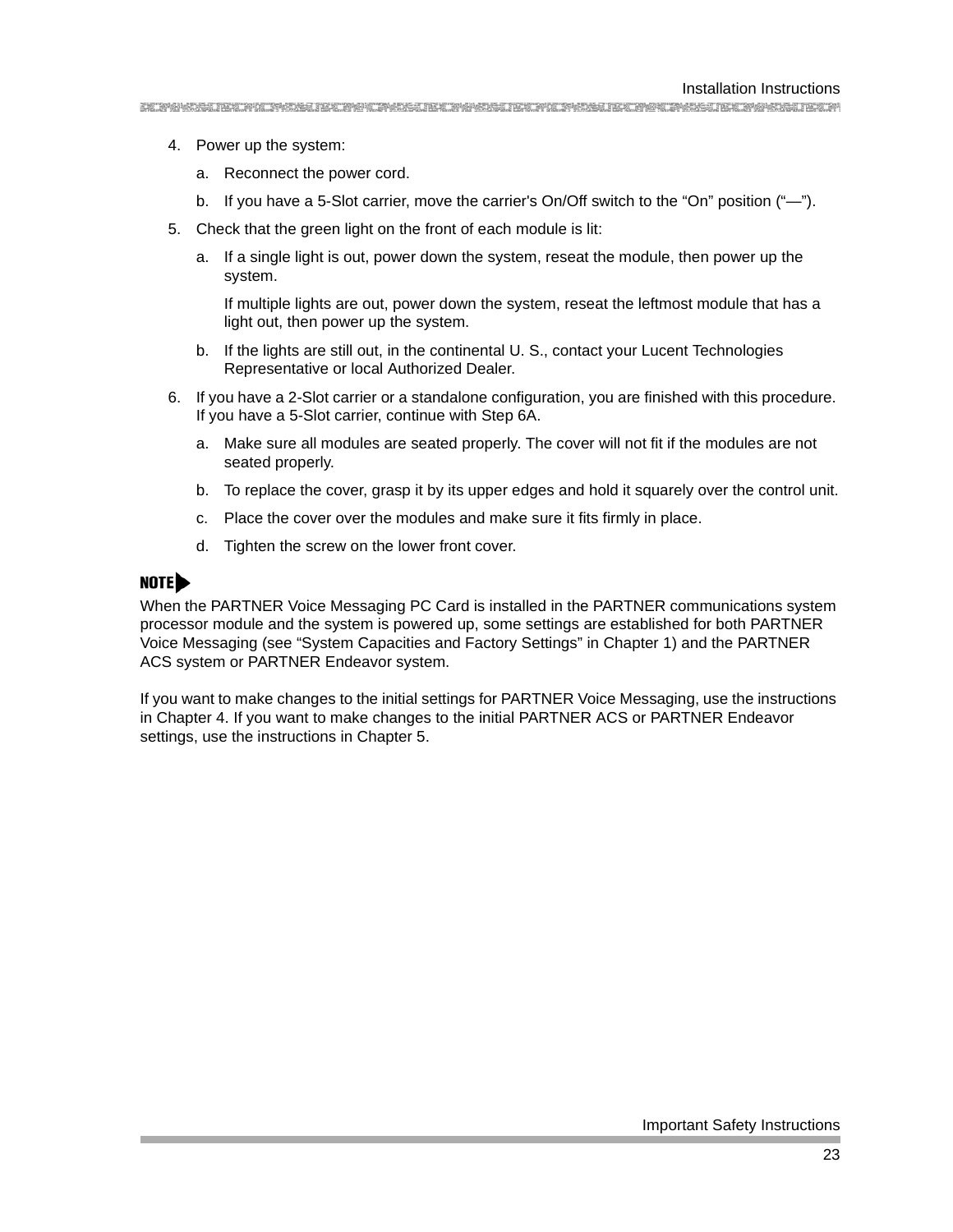PARTNER Voice Messaging Installation and Programming<br>FERWERKERTER PRENDITIE FOR THE ENGINEERS OF THE PRENDITIE TO THE ENGINEERS OF THE ENGINEERS

Important Safety Instructions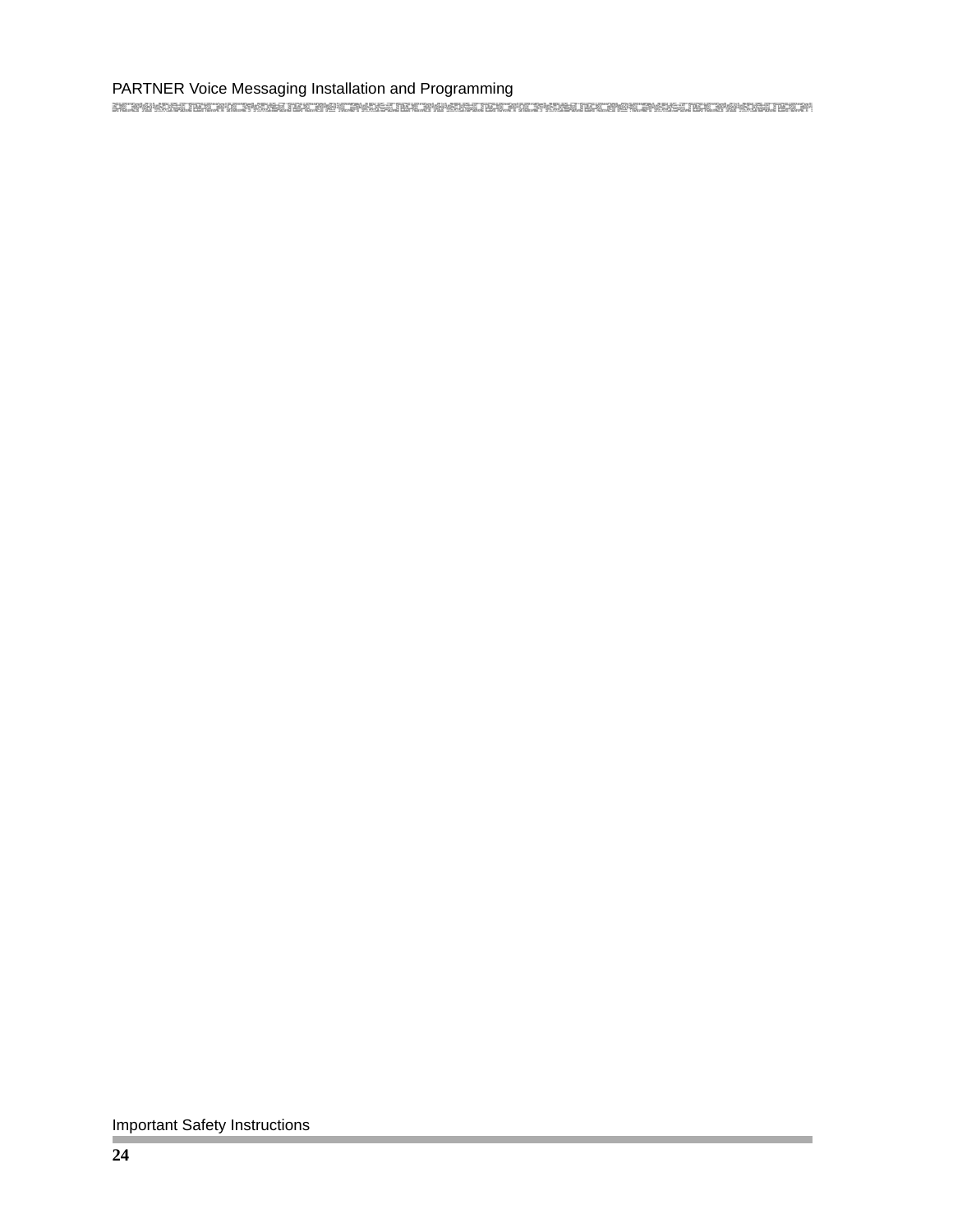# <span id="page-24-0"></span>**Programming the Messaging System 4**

# <span id="page-24-1"></span>**Overview**

This chapter provides instructions for changing the initial PARTNER Voice Messaging settings as well as general instructions for programming and managing PARTNER Voice Messaging. The order of the procedures in this section enables you to record the Automated Attendant Menu Prompt, change the system configuration size, and change the assignments for the mailboxes before PARTNER Voice Messaging begins to handle calls—this order is recommended to ensure that calls are handled correctly for the subscribers who require voice mail coverage. You should have all completed voice messaging system and communications system planning forms available for reference.

When you complete all programming, perform the system programming verification procedures in Chapter 6.

# **CAUTION:**

<span id="page-24-3"></span>To ensure that your voice messaging system operates correctly, you must first assign extensions 78 and 79, which are associated with PARTNER Voice Messaging, to Hunt Group 7 according to the following procedure (#505).

# <span id="page-24-2"></span>**Assigning VMS Hunt Group Extensions (#505)**

Perform this procedure first, before logging into PARTNER Voice Messaging, for new installations.

<span id="page-24-4"></span>To assign voice messaging system extensions 78 and 79 to Hunt Group 7:

- 1. Press #5005.
- 2. At the  $Group: prompt, press \n  $\emptyset$ .$
- 3. At the  $\text{Extension}:$  prompt, enter  $\oslash\oslash\oslash$  for the first extension number assigned to PARTNER Voice Messaging as shown on the System Extensions Form.
- 4. Press  $(NextData)$  until the display reads 1 Assigned.
- 5. Press **Next liem** to display extension 79 (the second extension number assigned to PARTNER Voice Messaging as shown on the System Extensions Form).
- 6. Press  $(Next Data)$  until the display reads 1 Assigned.

**Overview**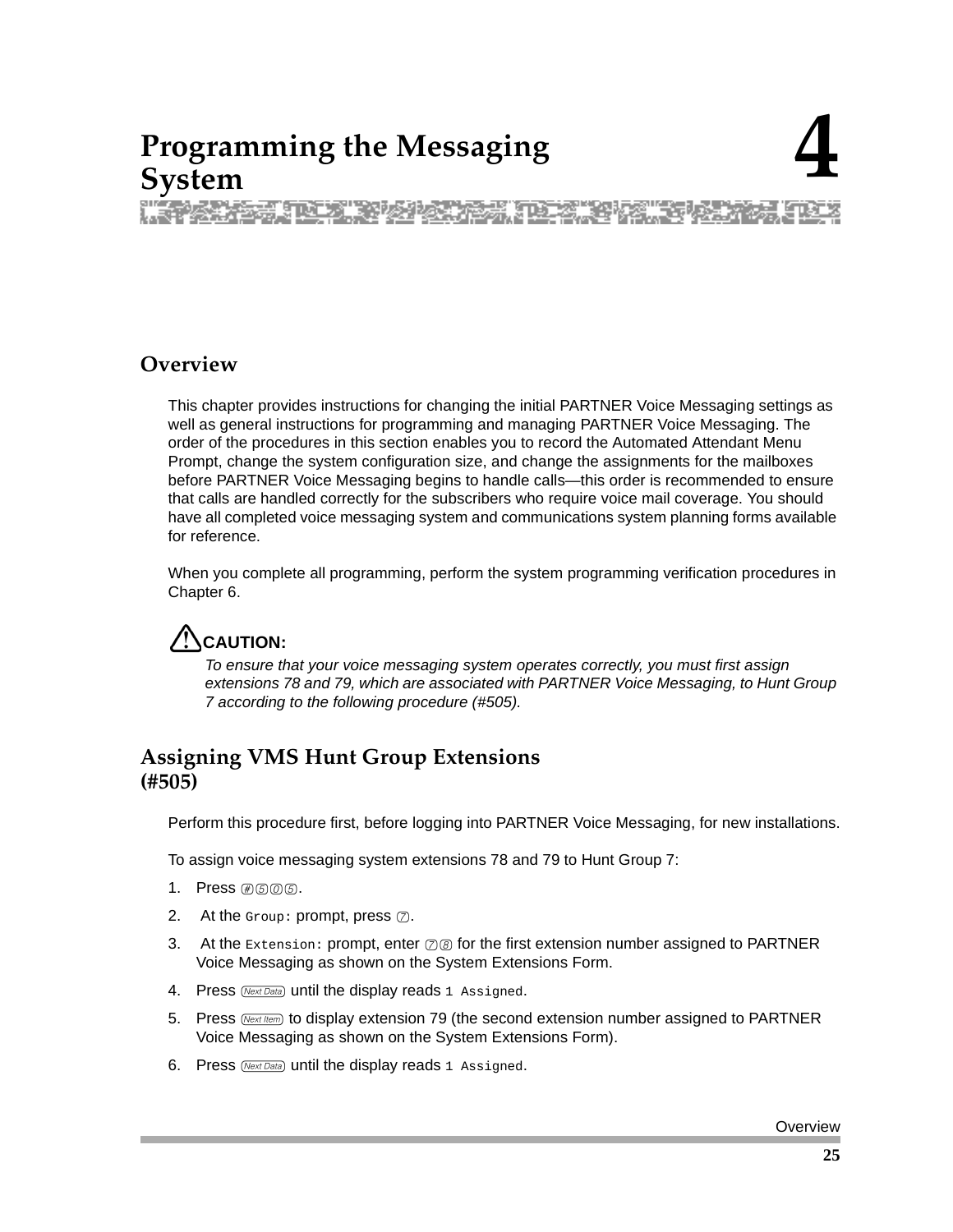# <span id="page-25-0"></span>**Using PARTNER Voice Messaging System Programming**

<span id="page-25-5"></span><span id="page-25-3"></span>The System Manager's mailbox (Mailbox 0) is a special mailbox that is used to program PARTNER Voice Messaging. The System Manager uses this mailbox to:

- Assign mailboxes to the PARTNER communications system extensions.
- Change the system configuration (that is, number of mailboxes).
- Record a menu prompt (up to two minutes long).
- Assign Selector Codes (that is, the first digit the caller dials in response to the menu prompt).
- Initialize a mailbox (to prepare it for use by a new subscriber).
- Change the System Manager's password for the System Manager's mailbox (0).
- Reinitialize passwords for mailboxes if a subscriber forgets the password.

The factory-set password for the System Manager's mailbox is 1234. See "Changing the System Manager's Password" for instructions on how to change the password.

# **NOTE**

Although the System Manager's mailbox has a password, it does not have storage capacity for messages.

Note that Step 1 of each programming procedure in this chapter is logging into PARTNER Voice Messaging, which is explained below. If you are already logged into PARTNER Voice Messaging, you can skip Step 1.

# <span id="page-25-2"></span><span id="page-25-1"></span>**Logging Into System Administration from an Internal Telephone**

<span id="page-25-4"></span>To log into System Administration:

- 1. Call PARTNER Voice Messaging by pressing *Intercom* [2] or a programmed Voice Mail Auto Dial button.
- 2. Enter  $\oslash$  and press  $\oslash$  when prompted.
- 3. Enter the four-digit password and press  $\circledast$  when prompted. (The factory-set password is 1234.)

# NOTE<sup>></sup>

The first time you access this menu, you should change the factory-set password. Use a hard-to-guess value, and record it in a safe place. See "Changing the System Manager's Password."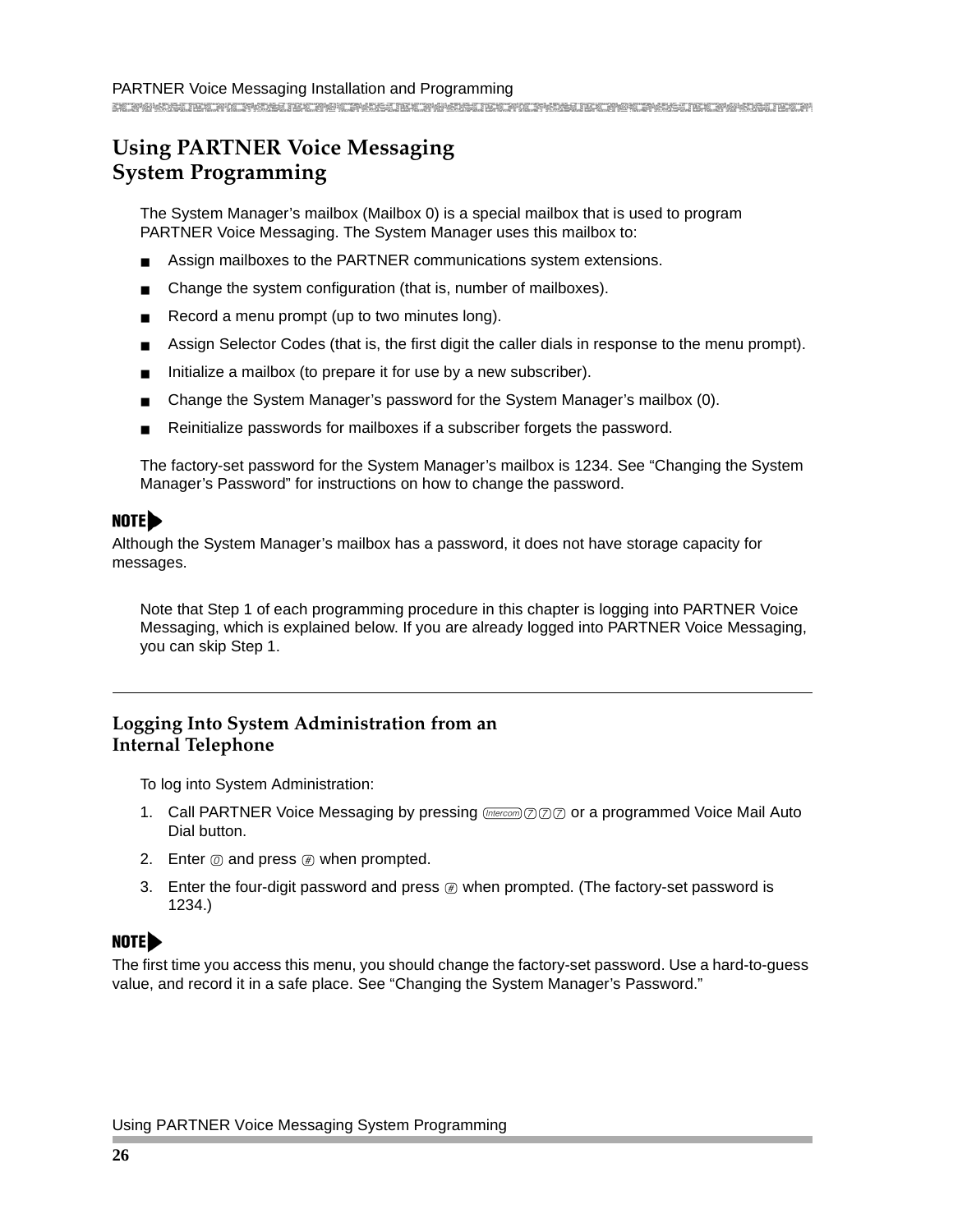.<br>그리 한 시 전 사람의 그만 하나 있는 사람들이 그만 있는 것 같은 것 같은데 그만 있는 것 같은 것 같은데, 그만 하나 사람들이 나 있는 것 같은 것 같은 것 같은데, 그만 있는 것 같은 것 같은

# <span id="page-26-0"></span>**Logging Into System Administration from Another Location**

To log into System Administration from a telephone outside your communications system:

- 1. Call in on a line answered by PARTNER Voice Messaging.
- 2. Press  $\circledast\oslash$  during the Automated Attendant Menu Prompt or during a mailbox greeting.
- 3. Enter  $\oslash$  and press  $\oslash$  when prompted.
- 4. Enter the four-digit password and press  $\circledast$  when prompted. (The factory-set password is 1234.)

# NOTE<sup>></sup>

The first time you access this menu, you should change the factory-set password. Use a hard-to-guess value, and record it in a safe place. See "Changing the System Manager's Password."

# <span id="page-26-2"></span><span id="page-26-1"></span>**Programming Guidelines**

You can use these tips for more efficient programming:

- You do not have to wait for a prompt to play before entering digits for the next step.
- Press \*7 at any point during programming to return to the Programming Main Menu.
- To ensure that you hear voice prompts, turn off your microphone if using the speakerphone.
- To avoid background noise in your recordings, use the handset rather than the speakerphone when recording greetings.
- Hang up to exit programming.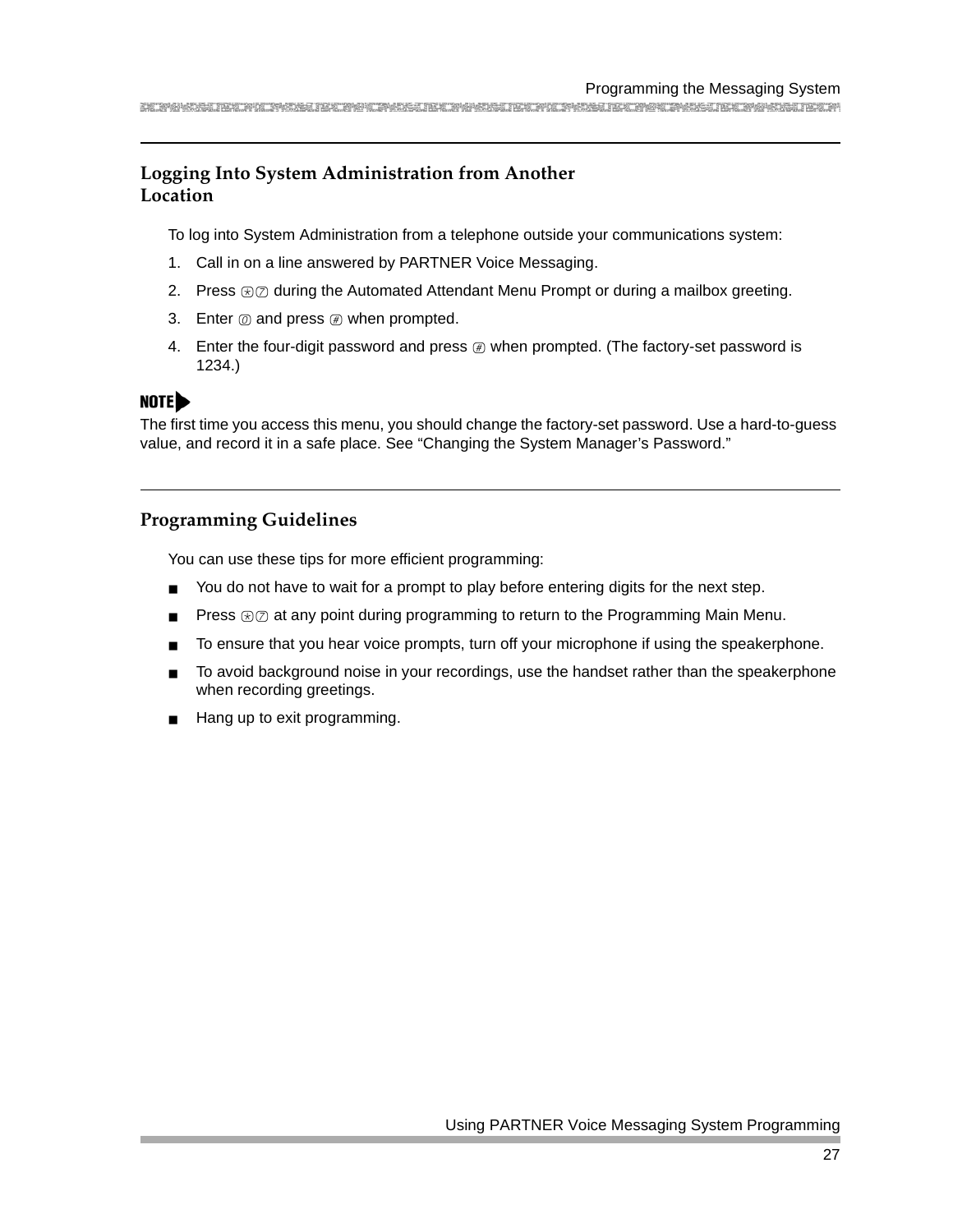# <span id="page-27-0"></span>**The System Administration Menu**

<span id="page-27-1"></span>The System Administration Menu enables you to assign mailboxes to extensions, change the system configuration, play mailbox assignments, record the Automated Attendant Menu Prompt, assign Selector Codes, change the System Manager's password, initialize mailboxes, and reinitialize mailbox passwords.



**Figure 3. System Administration Menu**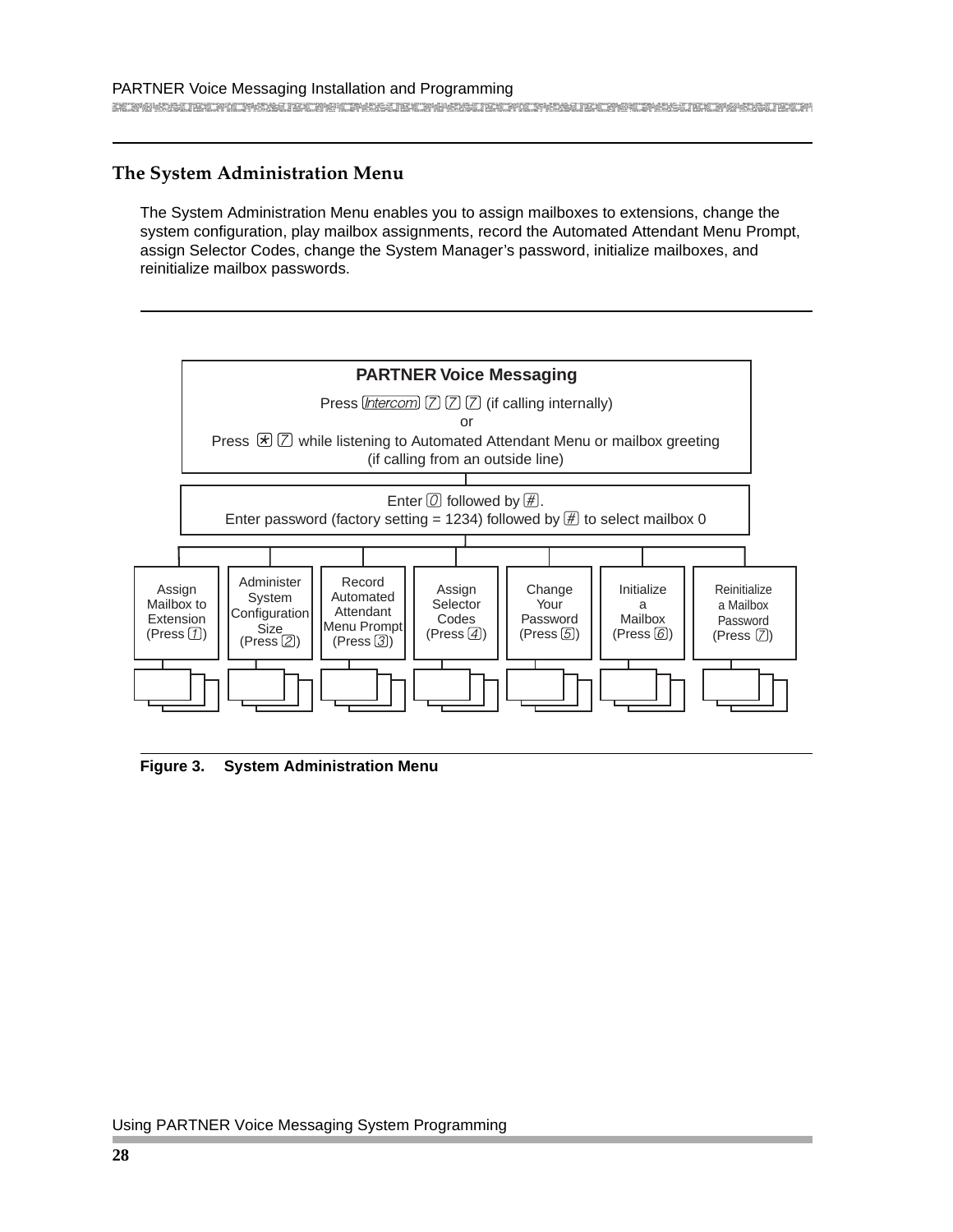.<br>그리 한 시 전 사람의 그만 하나 있는 사람들이 그만 있는 것 같은 것 같은데 그만 있는 것 같은 것 같은데, 그만 하나 사람들이 나 있는 것 같은 것 같은 것 같은데, 그만 있는 것 같은 것 같은

# <span id="page-28-1"></span><span id="page-28-0"></span>**Assigning a Mailbox to an Extension**

Before you begin, locate **Form 1: Mailbox Assignments** for PARTNER Voice Messaging. Check to see whether the system configuration (that is, the number of mailboxes supported) or mailbox assignments have been changed from the factory settings. If factory settings are not changed, skip to "Recording the Automated Attendant Menu Prompt." If the mailbox has not been initialized, the system notifies you that the mailbox must be reinitialized before you can change the mailbox assignment. Refer to "Reinitializing a Mailbox" for instructions. Then repeat this procedure.

# **NOTE**

You can reassign each mailbox to any extension (10 through 41 for PARTNER ACS, or 10 through 49 for all other PARTNER systems supported).

Assign mailboxes to extensions as specified on Form 1:

- 1. Log into System Administration according to the appropriate procedure.
- 2. Press  $\odot$  to assign mailboxes to extensions.
- 3. Refer to Form 1 and do one of the following:
	- For PARTNER Voice Messaging Release 2.0, enter the two-digit mailbox number (01-04).
	- For PARTNER Voice Messaging Release 3.0 or later, enter the mailbox number and press  $#$ .

# **NOTE**

If the mailbox is already assigned to an extension, the system plays the current assignment and then plays: To modify, enter new extension and # sign. To exit without changing, enter \*#.

- 4. Enter the new extension assignment for the mailbox, followed by  $\mathcal{F}$ .
- 5. Repeat Steps 2 through 4 for each mailbox assignment to be changed.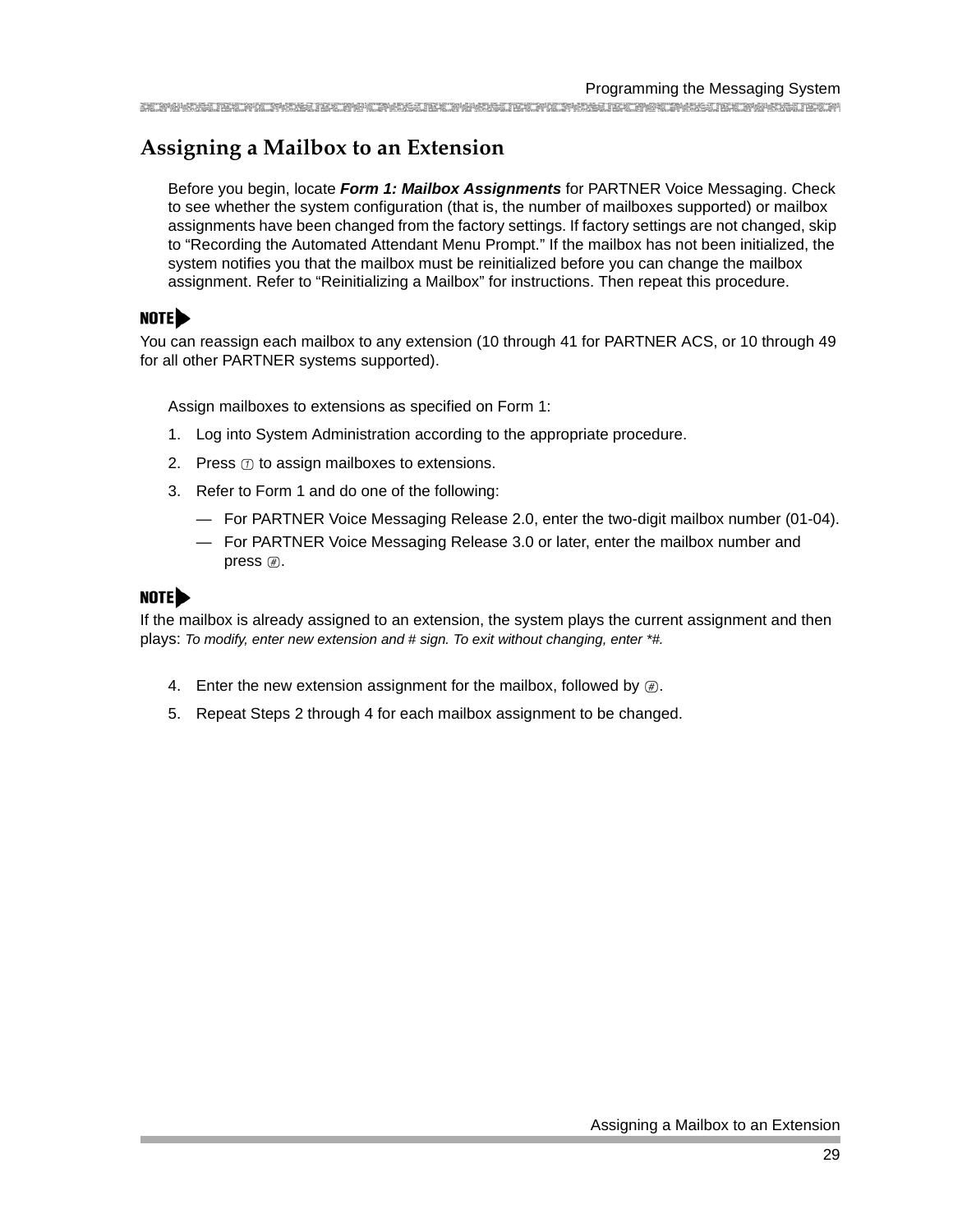<span id="page-29-1"></span>

# <span id="page-29-0"></span>**Assigning Automated Attendant Selector Codes**

Before you begin, locate **Form 2: Automated Attendant Selector Codes** for PARTNER Voice Messaging.

# <span id="page-29-2"></span>NOTE<sup>></sup>

All Selector Codes are factory set to Direct Extension Transfer.

To assign the Automated Attendant Selector Codes for PARTNER Voice Messaging:

- 1. Log into System Administration according to the appropriate procedure.
- 2. Press  $@$  to administer the Selector Code assignments.
- 3. Enter the first Selector Code (from 1 to 9) shown on Form 2.
- 4. Do one of the following:
	- $-$  To assign Direct Extension Transfer for this Selector Code, press  $\mathcal{D}$ .
	- $-$  To assign an extension to this Selector Code, enter the extension number followed by  $\mathcal{D}$ .
	- $-$  To delete a Selector Code that is unused, press  $\circledast$  (Release 3.0 or later).
	- To exit without changing the Selector Code, press  $\circledast \circledast$ .
- 5. To program another Selector Code, repeat Steps 2 through 5.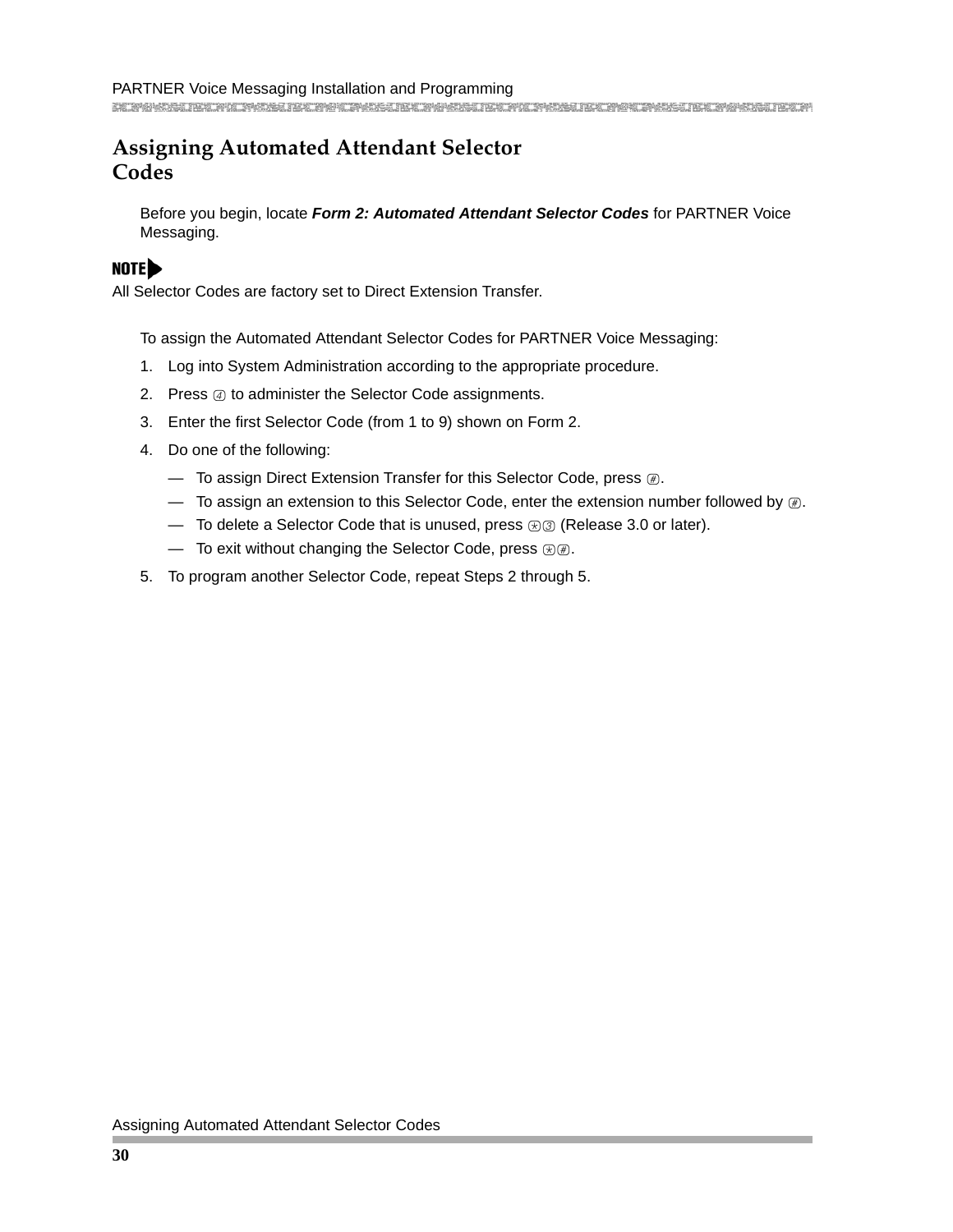#### MIRTET EN REGISTER DE STERLE EN DIE TRANSPORTE EN DE STERLE EN DIE TERTE MET EN DE STERLE TENTE EN DIE NEUEE DE

# <span id="page-30-0"></span>**Recording the Automated Attendant Menu Prompt**

Before you begin, locate **Form 3: Automated Attendant Menu Prompt** for PARTNER Voice Messaging.

# **CAUTION:**

You should record the Automated Attendant Menu Prompt when the system is idle. If the system receives a call while you are recording the prompt, the system plays the factory-set Automated Attendant Menu Prompt. Keep in mind that as soon as you begin recording, any previously recorded prompt (except the factory-set prompt) is erased.

<span id="page-30-3"></span>To record the Automated Attendant Menu Prompt for PARTNER Voice Messaging Automated Attendant Service:

- 1. Log into System Administration according to the appropriate procedure.
- 2. Press 3 to administer the Automated Attendant Menu Prompt.
- 3. Press  $\textcircled{1}$  to record the Automated Attendant Menu Prompt shown on Form 3.
- 4. Press  $\odot$  to end recording, and do one of the following:
	- To approve the Automated Attendant Menu Prompt, press  $\circledast \circledast$ .
	- To play back the Automated Attendant Menu Prompt, press 23.
	- To re-record the Automated Attendant Menu Prompt, press  $\mathcal{Q}(\mathcal{D})$ . Go to Step 3.
	- To exit, press  $\mathcal{B}(\mathbb{Z})$ . This action restores the factory-set prompt.

# <span id="page-30-2"></span><span id="page-30-1"></span>**Listening to the Automated Attendant Menu Prompt**

To listen to the current Automated Attendant Menu Prompt for PARTNER Voice Messaging Automated Attendant Service:

- 1. Log into System Administration according to the appropriate procedure.
- 2. Press 3 to administer the Automated Attendant Menu Prompt.
- 3. Press  $\oslash$  to hear the Automated Attendant Menu Prompt.

The system plays the current Automated Attendant Menu Prompt.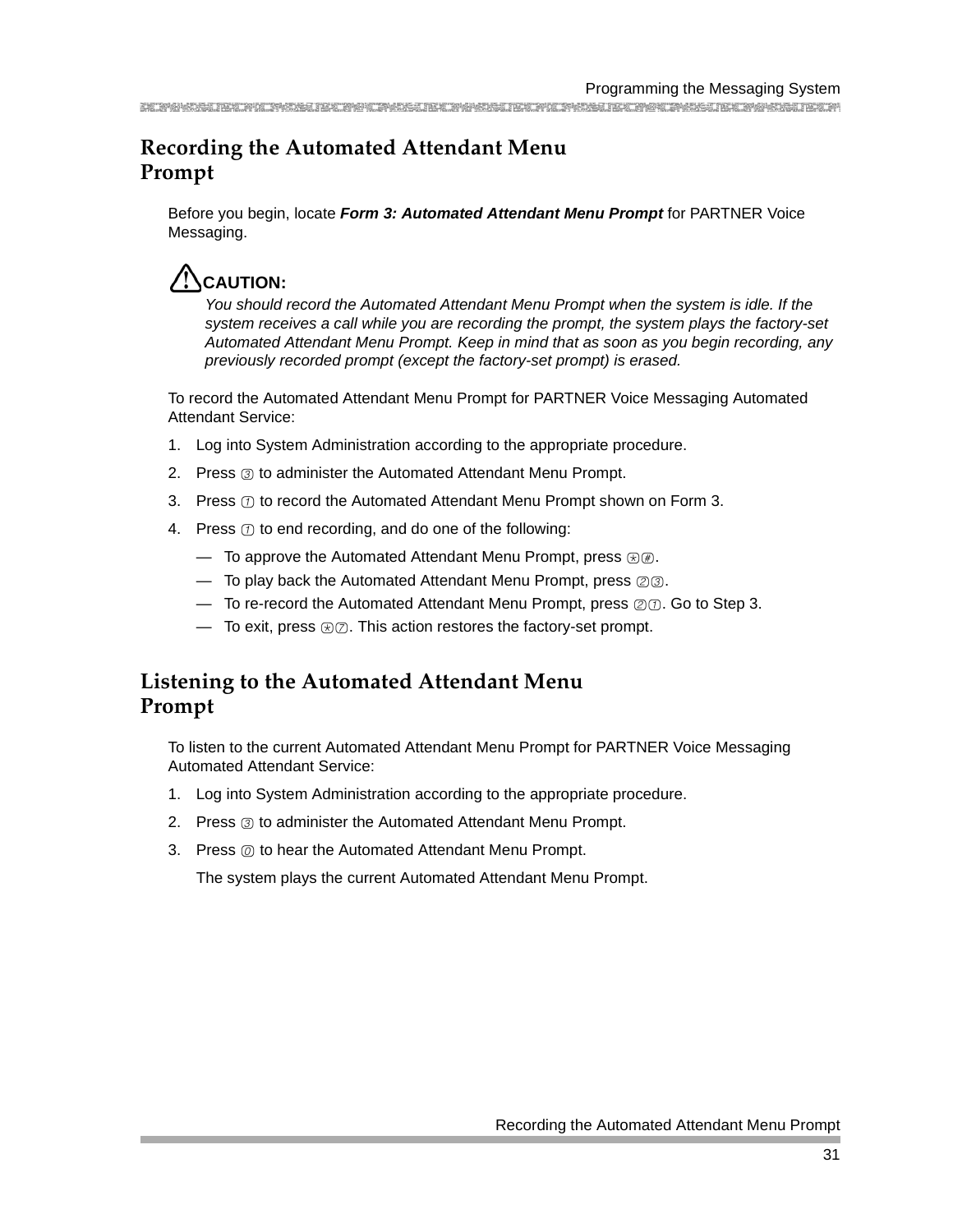# <span id="page-31-0"></span>**Reinitializing a Mailbox**

<span id="page-31-3"></span>To prepare a previously used mailbox for a new subscriber, you can reinitialize the mailbox. This procedure deletes any messages left in the mailbox and turns off the phone's message light (if on), erases the personal greeting (if recorded), returns the Call Answer Mode to the factory setting of Record Mode (Release 3.0 and later), and changes the password back to the factory setting (1234).

# **WARNING:**

<span id="page-31-2"></span>Initializing a mailbox erases its greeting, messages, and password.

To reinitialize a mailbox:

- 1. Log into System Administration according to the appropriate procedure.
- 2. Press  $\oslash$  to reinitialize a mailbox.
- 3. Do one of the following:
	- For PARTNER Voice Messaging Release 2.0, enter the two-digit number of the mailbox you want to initialize.
	- For PARTNER Voice Messaging Release 3.0 or later, enter the mailbox number and press  $#$ .
	- $-$  Press  $\otimes \oslash$  to return to the Programming Main Menu without making changes.

# <span id="page-31-4"></span><span id="page-31-1"></span>**Reconfiguring System Capacity (Release 3.0 or later)**

You can increase or decrease the number of mailboxes configured for the PARTNER Voice Messaging system. Refer to "System Specifications," in Chapter 1, for the minimum and maximum number of mailboxes that can be supported by PARTNER Voice Messaging R3S and R3L configurations.

# **NOTE**

If you increase the number of mailboxes configured for the PARTNER Voice Messaging system, this procedure **deletes any messages left in existing mailboxes** and turns off the telephone message light (if on); however, the personal greetings (if recorded), passwords, the mailbox Call Answer Mode, and mailbox extension assignments are not affected when you reconfigure system capacity. See Appendix B for information on mailbox extension assignments.

If you decrease the number of mailboxes configured for the PARTNER Voice Messaging system, this procedure will initialize all mailboxes, including:

- delete all personal greetings
- initialize all mailbox passwords (except that for the System Manager)
- reset Call Answer Mode to default (Record Mode)
- delete all messages in mailboxes

Reinitializing a Mailbox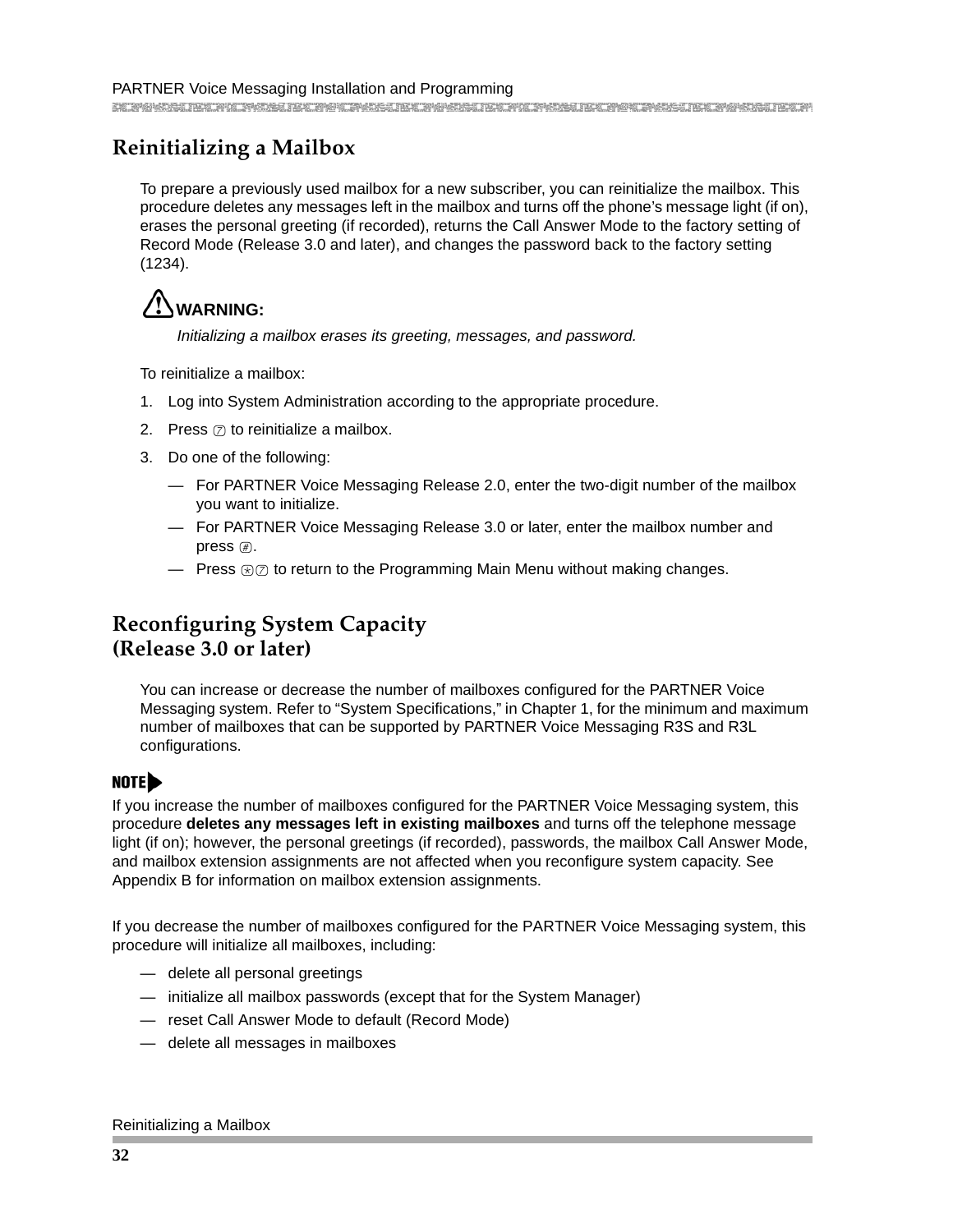M MART BROP MARTHE MART PROFILE THE STATE OF THE STATE OF THE STATE OF THE MART PROPERTY OF THE STATE OF THE STATE OF THE STATE OF THE STATE OF THE STATE OF THE STATE OF THE STATE OF THE STATE OF THE STATE OF THE STATE OF

All new mailboxes are assigned to previously unassigned extensions starting at extension 10. For example, if the system size is decreased from 4 mailboxes to 2 mailboxes, the resulting extension assignments are: Mailbox 1 is assigned to extension 10 and Mailbox 2 is assigned to extension 11. See Appendix B for more information on mailbox extension assignments.

#### <span id="page-32-5"></span><span id="page-32-0"></span>**Valid Configurations**

- For R3S: 2 and 4 (factory setting) mailboxes
- For R3L: 4, 6, 8 (factory setting), 10, 12, 14, and 16 mailboxes

For more information, see Appendix B.

To reconfigure system capacity:

- 1. Log into System Administration according to the appropriate procedure.
- 2. Press 2 to reconfigure system capacity.
- 3. Do one of the following:
	- Enter the number of the mailboxes you want in the system.
	- Press  $\mathcal{D}$  to return to the Programming Main Menu without making changes.

# <span id="page-32-1"></span>**Reinitializing a Password**

<span id="page-32-3"></span><span id="page-32-2"></span>If a subscriber forgets the password for his or her mailbox, you can reinitialize the password to the factory-set password of 1234 so the user can retrieve messages. Remind the subscriber to change the password immediately after logging in for the first time.

# **NOTED**

You cannot use this procedure to reinitialize the System Manager's password (for mailbox 0). If you change the System Manager's password and forget it, contact your local Authorized Dealer for instructions for how to reset the password.

<span id="page-32-4"></span>To reinitialize a password to 1234:

- 1. Log into System Administration according to the appropriate procedure.
- 2. Press  $\oslash$  followed by the mailbox number. Then, press  $\oslash$  to reinitialize a password.

The system plays: "The password has been reinitialized."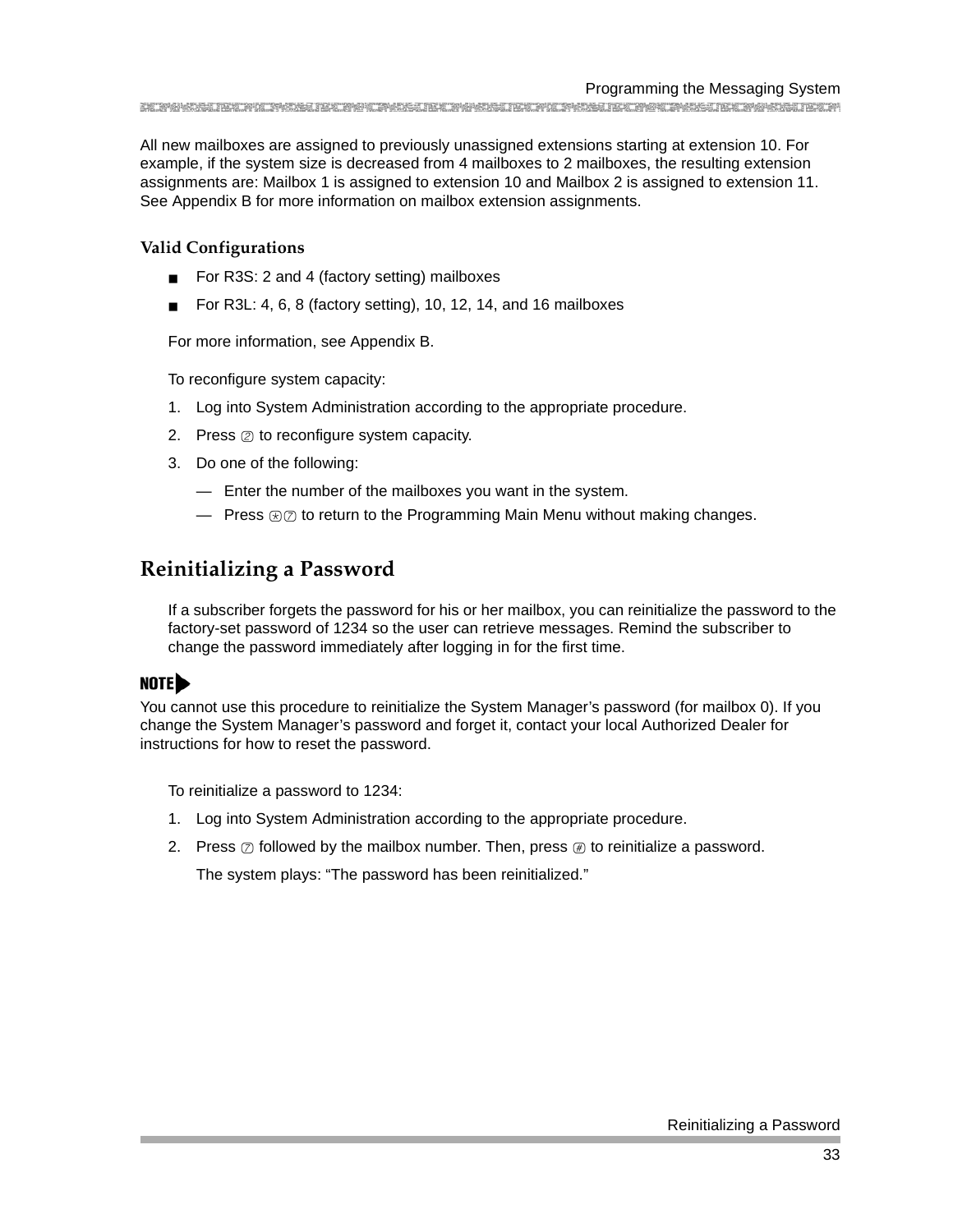# <span id="page-33-2"></span><span id="page-33-0"></span>**Changing the System Manager's Password**

<span id="page-33-1"></span>This section tells you how to change the System Manager's password (for mailbox 0). The factoryset password for mailbox 0 is 1234. To prevent unauthorized programming of the system, you should change the default password immediately after installation. You must assign four digits for a password. It is recommended that you create a password from random, nonsequential digits.

You cannot reinitialize the System Manager's password. If you change the password and forget it, contact your local Authorized Dealer for assistance.

To change the System Manager's password for mailbox 0:

- 1. Log into System Administration according to the appropriate procedure.
- 2. Press  $\square$  to change the password.
- 3. Enter four digits for the new password and press  $\mathcal F$  when prompted.
- 4. Re-enter your new password and press  $\mathcal{F}$  when prompted.

The new password is now active.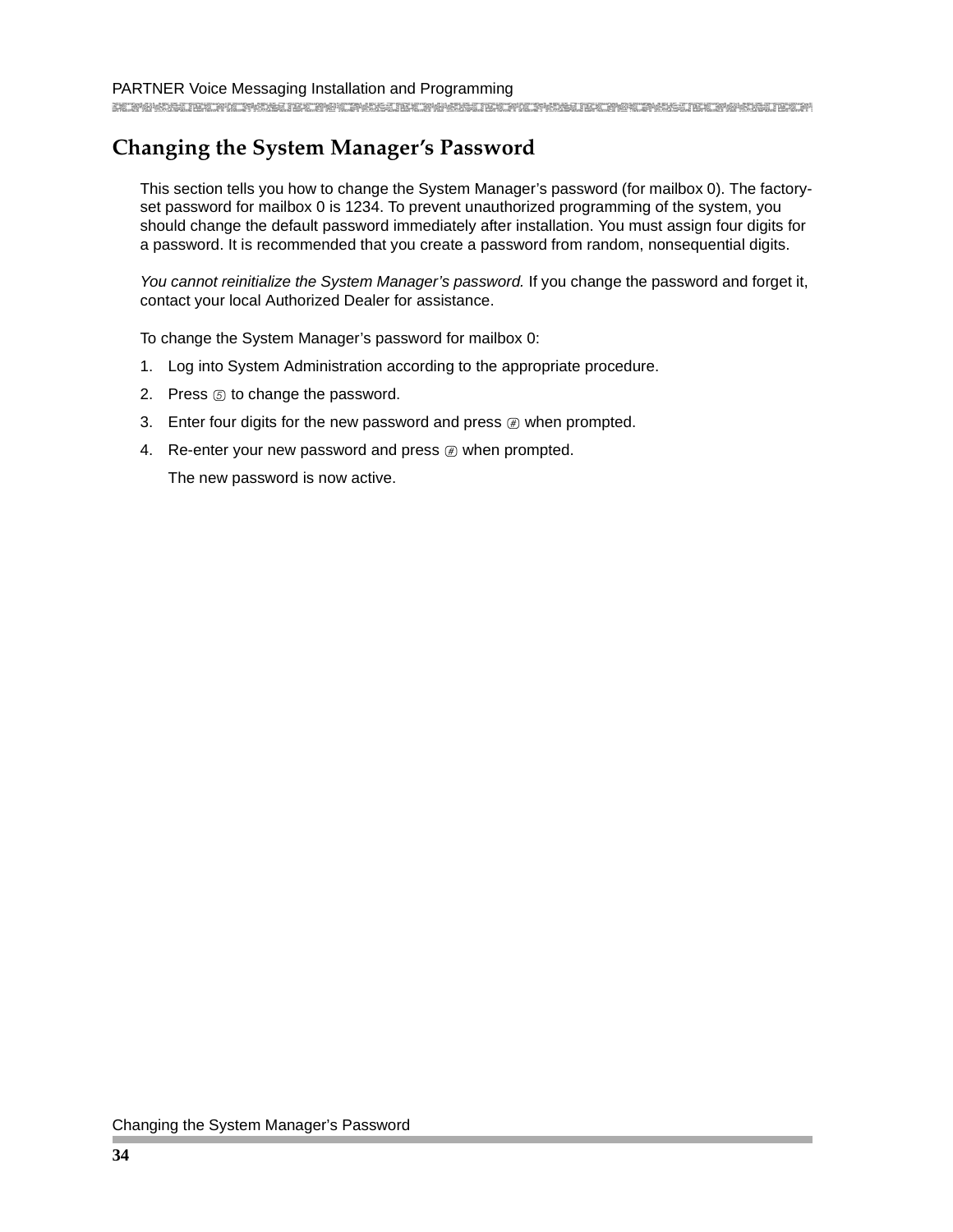# <span id="page-34-0"></span>**Programming the**  Programming the<br>Communications System<br> **FRAME TREATER TO BE TREATER**

# <span id="page-34-1"></span>**Overview**

This chapter provides instructions for changing the communications system settings necessary for proper operation with PARTNER Voice Messaging. You should have all completed voice messaging system and communications system planning forms available for reference.

In addition, refer to the "Initial Programming Checklist" in this chapter to determine which communications system features you will need to program for specific voice messaging configurations.

When you complete all programming, perform the system programming verification procedures in Chapter 6.

# <span id="page-34-2"></span>**Initial Programming Checklist**

You must program the following communications system features for every installation:

<span id="page-34-5"></span>VMS Hunt Group Extensions (#505)

Assign the PARTNER Voice Messaging PC Card's extensions 78 and 79 to PARTNER ACS or PARTNER Endeavor Hunt Group 7 (#505), which is used for voice mail systems. See Chapter 4 for instructions.

<span id="page-34-4"></span>■ Transfer Return Extension (#306)

If the voice mail system transfers a call to an extension that is busy or does not answer and that has no Voice Mail coverage, the communications system transfers the call to the Transfer Return Extension. The factory setting for Transfer Return is extensions 78 and 79 (the voice messaging system). If you want calls returned to the receptionist's extension, assign that extension as the Transfer Return extension. Otherwise, specify another extension.

<span id="page-34-3"></span>For Automated Attendant Service, program the following communications system features:

- Group Call Distribution (#206 Option 1)
- VMS Hunt Delay (#506)
- Automatic Extension Privacy (#304)
- VMS Hunt Schedule (#507)
- Music On Hold (#602)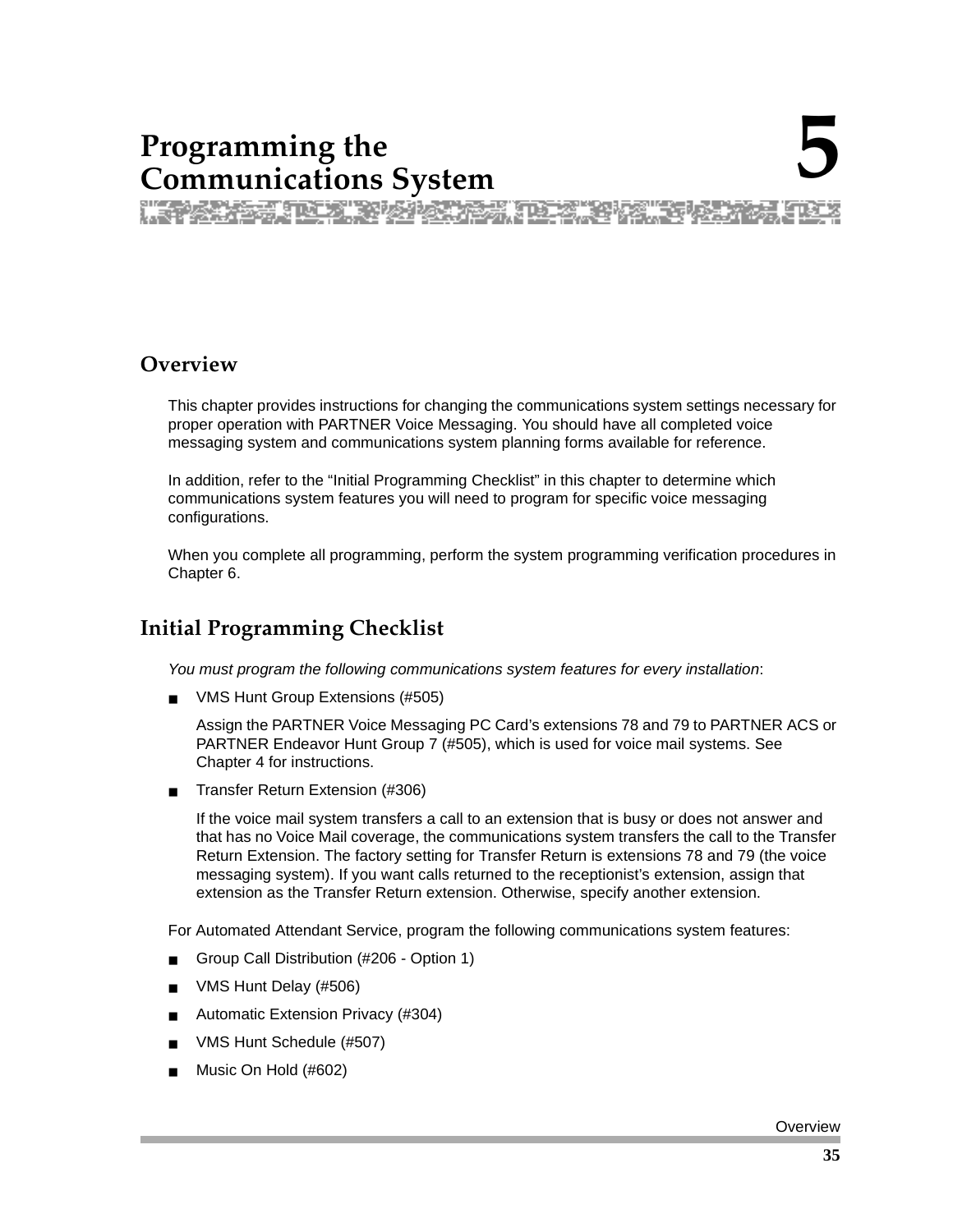<span id="page-35-2"></span>For Call Answer Service, program the following communications system features:

- Line Coverage Extension (#208)
- Automatic VMS Cover (#310)
- VMS Cover Rings (#117) (#321 on PARTNER ACS Release 3.0 or later)

You may also perform Telephone Button Programming for Manual VMS Cover (F15), Do Not Disturb (F01), Voice Mailbox Transfer (F14), Voice Mail Auto Dial (I777).

# <span id="page-35-3"></span><span id="page-35-0"></span>**Using Communications Systems Programming**

You can program the communications system from extension 10 or extension 11. You may find it more convenient to program from extension 11. This capability allows the receptionist to continue handling calls at extension 10 while you program.

System Programming requires a system display phone at extension 10 or extension 11, with a programming overlay placed over the phone's dialpad. System Programming procedures are identified by # and a 3-digit code (for example, the procedure code for System Date is #101).

System Programming changes settings for the system as a whole, or for individual lines or extensions. (Refer to the documentation for the PARTNER communications system for more information about System Programming options.)

# **NOTE**

You can talk on the telephone while you program. This is useful if you need to call for support while programming. However, you must place the call before you enter programming mode, and you must use the handset (not the speakerphone) to talk.

# <span id="page-35-4"></span><span id="page-35-1"></span>**Entering System Programming Mode**

To enter system programming mode:

- 1. At extension 10 or 11, make sure the programming overlay is in place over the system phone's dialpad.
- 2. Press Feature 00.
- 3. Press (System Program) (System Program).
- 4. Enter specific programming procedure codes.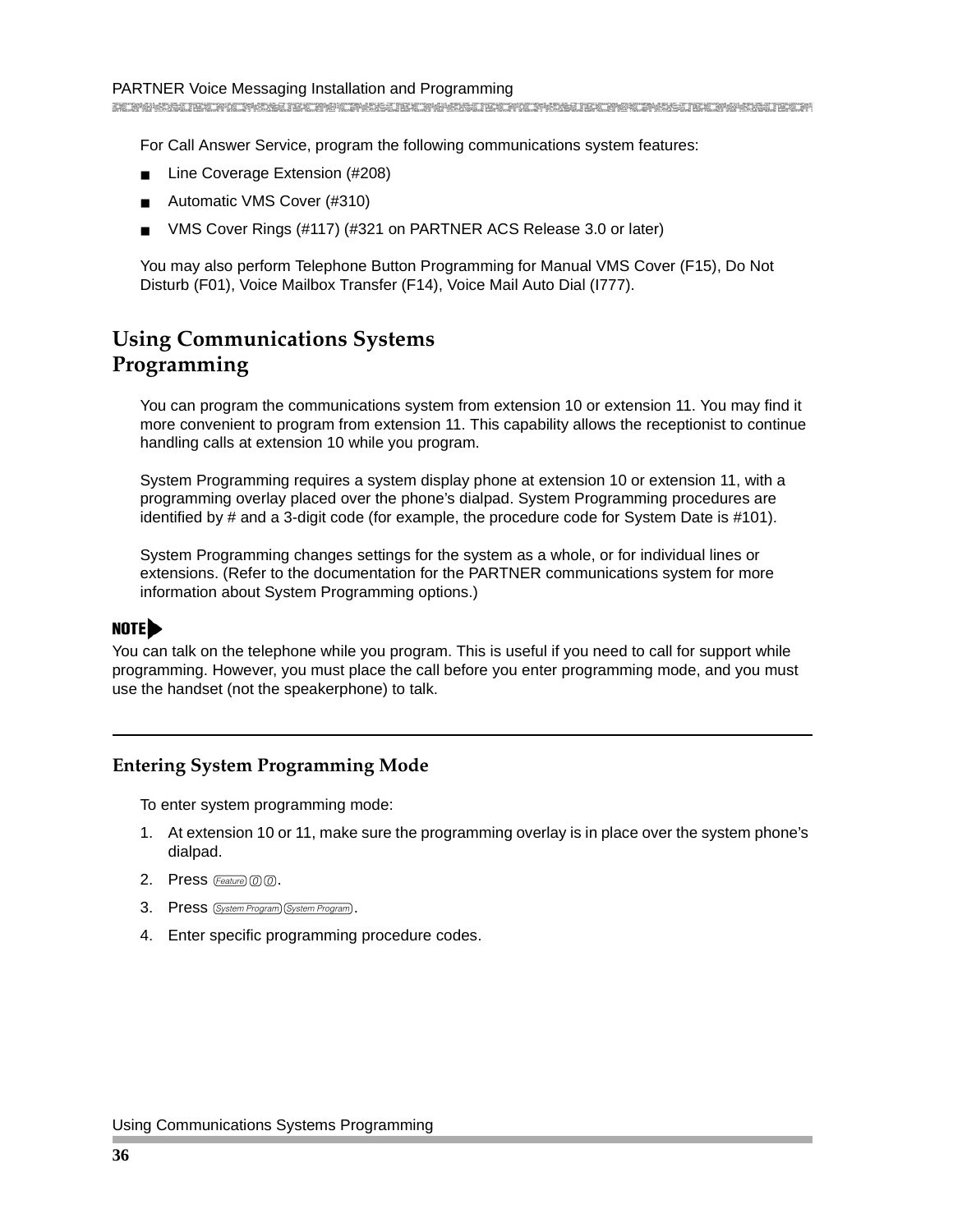.<br>그리 한 시 전 사람의 그만 하나 있는 사람들이 그만 있는 것 같은 것 같은데 그만 있는 것 같은 것 같은데, 그만 하나 사람들이 나 있는 것 같은 것 같은 것 같은데, 그만 있는 것 같은 것 같은

# <span id="page-36-0"></span>**Assigning Automatic Extension Privacy (#304)**

If VMS Hunt Delay is set to Immediate, use this procedure to prevent users from accidentally picking up calls sent to the voice messaging system.

<span id="page-36-2"></span>To set Automatic Extension Privacy (#304) to Assigned for the PARTNER Voice Messaging extensions 78 and 79 specified on Form B1:

- 1. Press  $\textcircled{H}3004$ .
- 2. Enter 78.
- 3. Press  $(NextData)$  until the display reads 1 Assigned.
- 4. Press (Next Item) or (Prev Item) until the next PARTNER Voice Messaging extension number (that is, 79) specified on the System Extensions Form displays.
- 5. Press  $(NextData)$  until the display reads 1 Assigned.

# <span id="page-36-1"></span>**Assigning Automatic VMS Cover (#310)**

<span id="page-36-3"></span>To change the Automatic VMS Cover setting for an extension to Assigned as indicated on the Customized Extension Settings Form:

- 1. Press #300.
- 2. Enter the number of the first extension to which Automatic VMS Cover is to be assigned.
- 3. Press  $(NextData)$  until the display reads 1 Assigned.
- 4. To program another extension, press  $\frac{N\text{ext item}}{N}$  or  $\frac{P\text{over item}}{P\text{over min}}$  until the extension number shows on the display.
- 5. Repeat Steps 3 and 4 for each extension to which Automatic VMS Cover is to be assigned.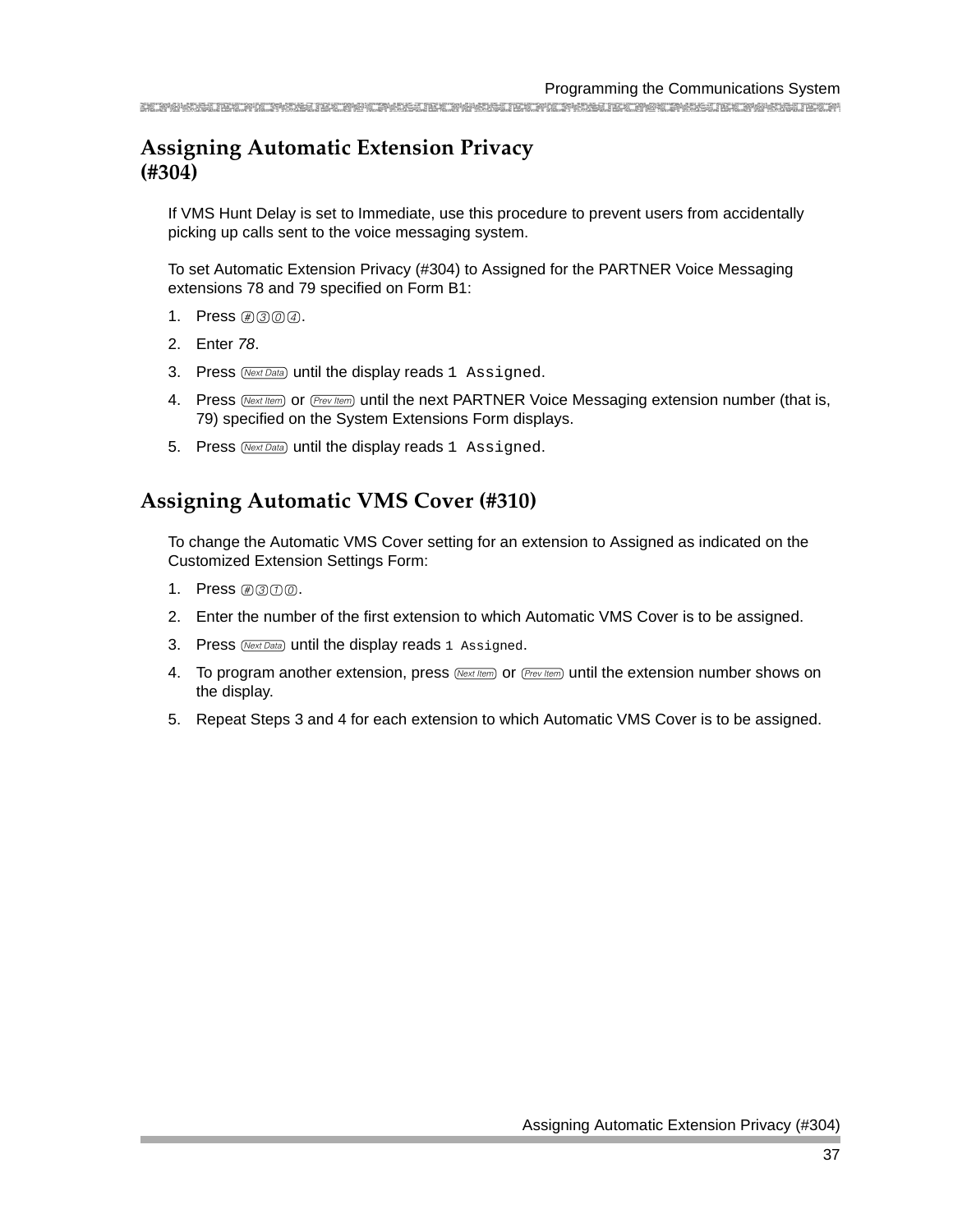# <span id="page-37-0"></span>**Assigning Group Call Distribution (#206) - Option 1**

<span id="page-37-3"></span>Use this procedure to specify the outside lines on which Automated Attendant Service is required.

To assign VMS-AA lines specified on the System Configuration Form, Page 1, Line Coverage, to Hunt Group 7:

- 1. Press #206.
- 2. At the Group: prompt, press  $\oslash$ .
- 3. At the Line: prompt, enter the first VMS-AA line specified in the Line Coverage column of the System Configuration Form, Page 1.
- 4. Press (Next Data) until the display reads 1 Assigned.
- 5. To program another line, press  $\frac{(\text{Next item})}{(\text{Per}(text) \text{ term})}$  until the appropriate line number displays.
- 6. Press  $(NextData)$  until the display reads 1 Assigned.
- 7. Repeat Steps 5 and 6 for each VMS-AA line on the System Configuration Form.

# <span id="page-37-1"></span>**Assigning Line Coverage for Extension Numbers (#208)**

To assign line coverage for the extension numbers specified in the VMS-Mail column on the System Configuration Form, Page 1, Line Coverage:

- 1. Press #2008.
- 2. At the Line: prompt, enter the first line for which an extension is specified in the VMS-Mail column of the System Configuration Form, Page 1, Line Coverage.
- 3. At the Data: prompt, enter the number of the extension specified in the VMS-Mail column.
- 4. To program another line, press  $\frac{N\text{d}x\text{ (Hem)}}{N\text{d}x\text{ (Hem)}}$  until the appropriate line number displays.
- 5. Repeat Steps 3 and 4 for each VMS-Mail line for which an extension number is written on the System Configuration Form.

# <span id="page-37-2"></span>**Programming Music On Hold (#602)**

<span id="page-37-4"></span>If desired, program Music On Hold. See the documentation for the communications system for instructions.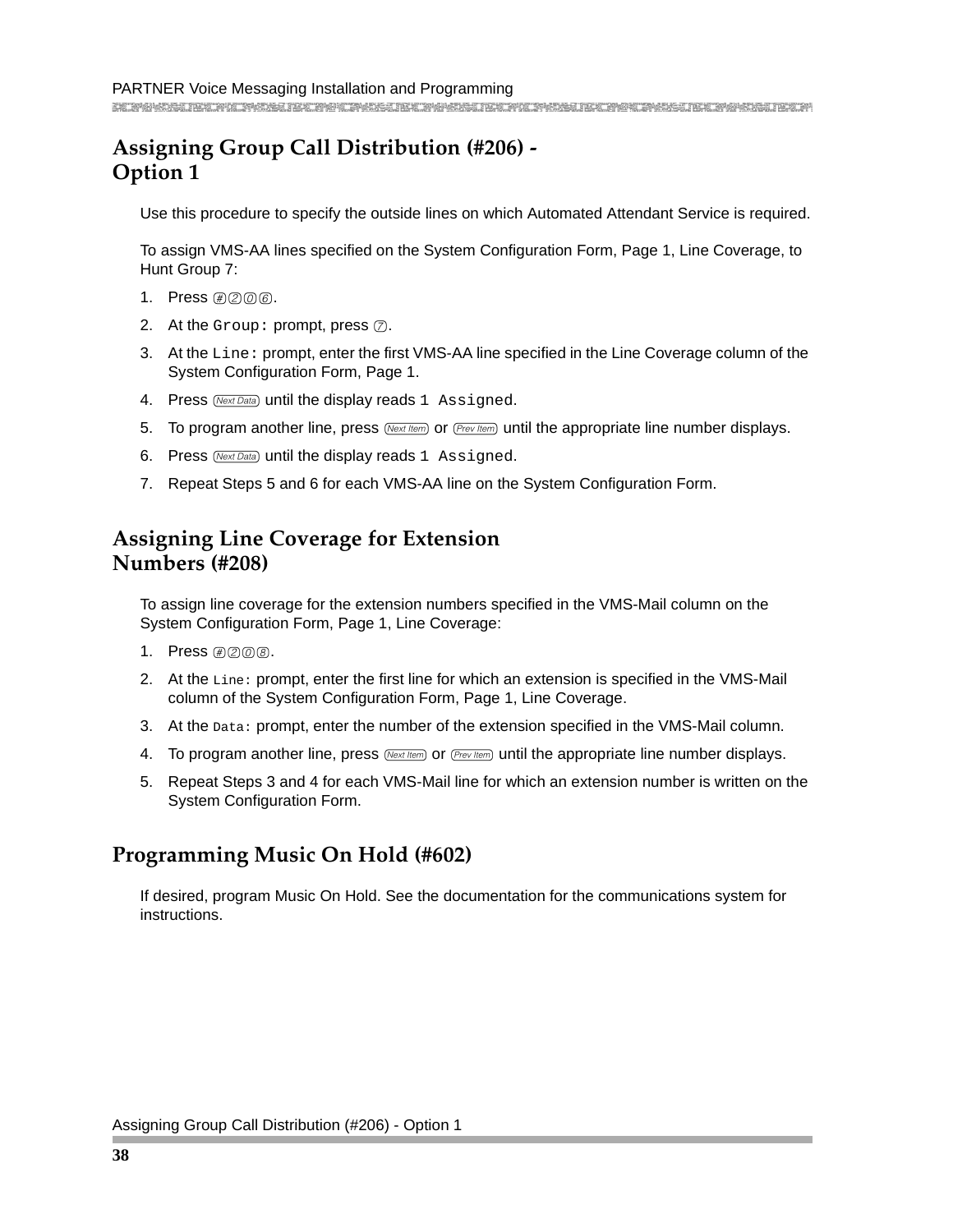.<br>그리 한 시 전 사람의 그만 하나 있는 사람들이 그만 있는 것 같은 것 같은데 그만 있는 것 같은 것 같은데, 그만 하나 사람들이 나 있는 것 같은 것 같은 것 같은데, 그만 있는 것 같은 것 같은

# <span id="page-38-0"></span>**Assigning Night Service (#503)**

<span id="page-38-2"></span>Check the Button Assignments Form for extension 10. If a Night Service button is specified, follow the procedure below.

To program Night Service on a button with lights at extension 10 as specified on the Button Assignments Form:

- 1. Press  $#5003$ .
- 2. Do one of the following:
	- If you want to assign Night Service to the first available button on the system phone, press  $(Next Data)$  until the display reads:
		- Night Service
		- 1 Assigned-Ext10
		- Go to Step 3.
	- $-$  If you want to assign Night Service to a specific button, press  $\circledA$ .

The display reads:

Night Service

3 Select Button

Press the desired programmable button with lights to assign Night Service to that button.

3. Label the Night Service button at extension 10.

# <span id="page-38-1"></span>**Specifying Transfer Return Extensions (#306)**

For extensions 78 and 79 assigned to PARTNER Voice Messaging, use the following procedure to assign an extension as the Transfer Return extension. Transfer Return ensures that calls transferred by the voice messaging system from an extension that is busy or does not answer and has no voice mail coverage return to a designated Transfer Return Extension, where they ring until answered.

If you want calls returned to the receptionist, assign extension 10 or 11. If you want calls returned to another system extension, assign any valid extension (10 through 41 for PARTNER ACS Release 1.1 or 10 through 49 for all other PARTNER communications systems).

<span id="page-38-3"></span>To assign the Transfer Return Extension for voice messaging system extensions 78 and 79:

- 1. Press #3006.
- 2. At the  $ext{extension: prompt, enter } \oslash \oslash$  for the first extension number assigned to PARTNER Voice Messaging as shown on the System Extensions Form.
- 3. At the Data: prompt, enter the extension number for the Transfer Return extension.
- 4. Press  $(\overline{Next item})$  to display extension 79 (the second extension number assigned to PARTNER Voice Messaging as shown on the System Extensions Form).
- 5. At the Data: prompt, enter the extension number for the Transfer Return extension.

Assigning Night Service (#503)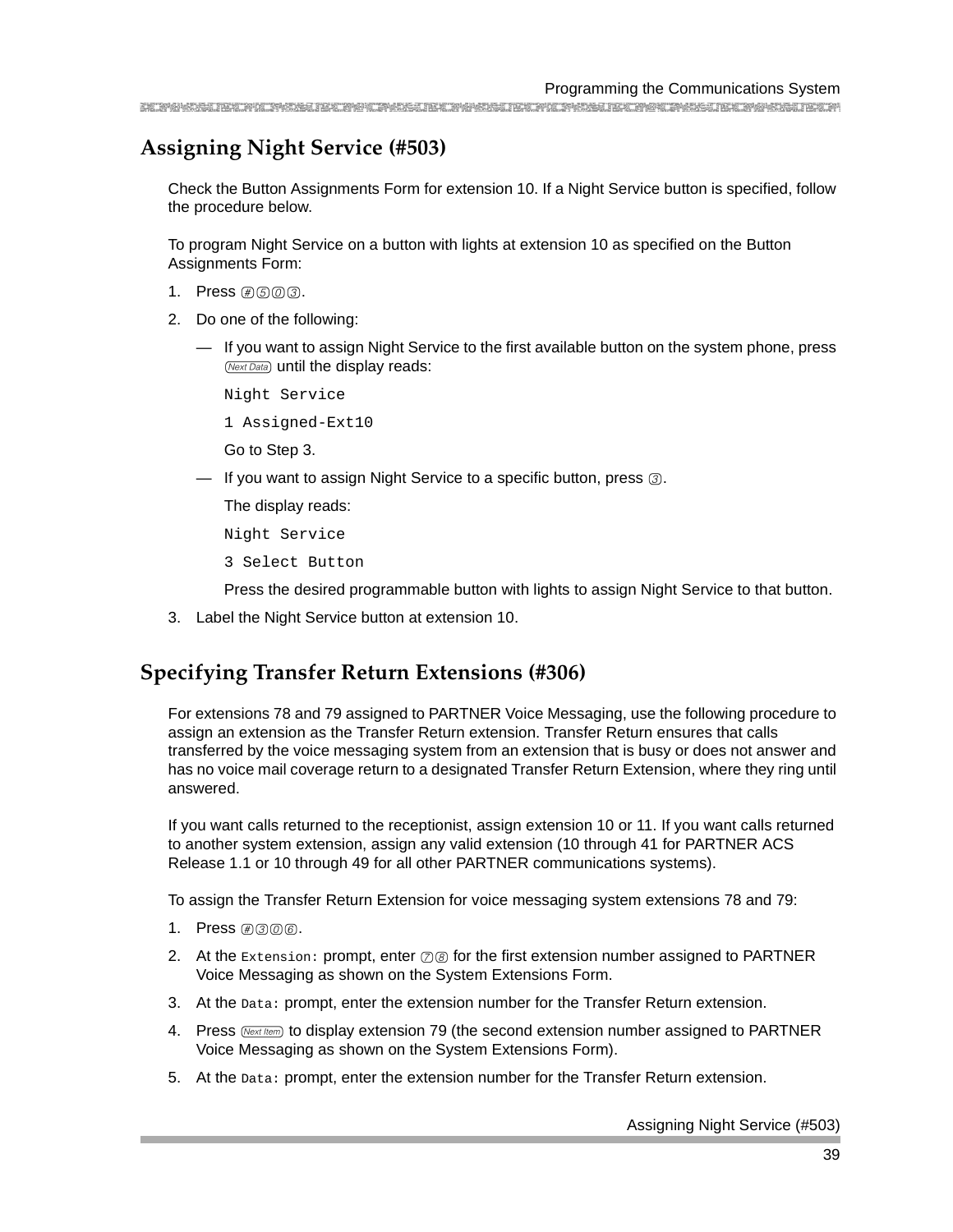# <span id="page-39-3"></span><span id="page-39-0"></span>**Specifying VMS Cover Rings**

Use the appropriate procedure to specify the number of times calls ring before they are sent to the voice messaging system as indicated on the System Configuration Form, Page 2, VMS Cover Rings.

# <span id="page-39-1"></span>**For PARTNER ACS Release 3.0 or later (#321)**

- 1. Press #320.
- 2. Enter the number of the first extension for which VMS Cover Rings is to be specified.
- 3. Press  $(NextData)$  until the appropriate value displays.
- 4. To program another extension, press  $\overline{N_{\text{ext-Item}}}$  or  $\overline{(\overline{Prov-Item})}$  until the appropriate value displays.
- 5. Repeat Steps 3 and 4 for each extension for which VMS Cover Rings is to be specified.

# <span id="page-39-2"></span>**For All Other Communications Systems (#117)**

- 1. Press  $#1000$ .
- 2. Enter the VMS Cover Rings setting (1 to 9) specified on the System Configuration Form.
- 3. Press Feature *in* to exit programming mode.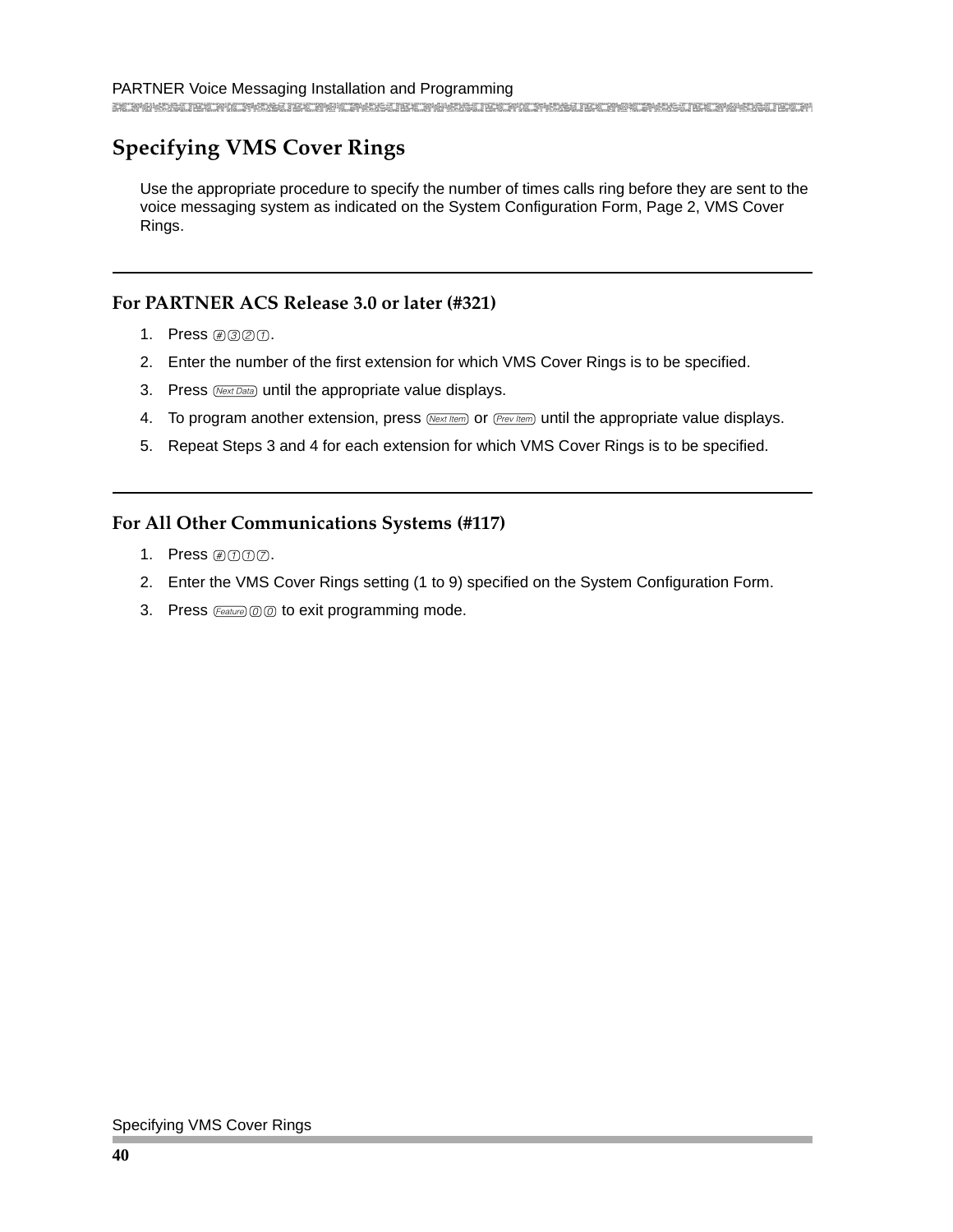.<br>그리 한 시 전 사람의 그만 하나 있는 사람들이 그만 있는 것 같은 것 같은데 그만 있는 것 같은 것 같은데, 그만 하나 사람들이 나 있는 것 같은 것 같은 것 같은데, 그만 있는 것 같은 것 같은

# <span id="page-40-0"></span>**Assigning VMS Hunt Delay**

<span id="page-40-3"></span>Check the System Configuration Form, Page 2, VMS Hunt Delay. If Delayed is specified, follow the appropriate procedure below.

# <span id="page-40-1"></span>**For PARTNER ACS Release 3.0 or later (#506)**

- 1. Press  $\mathcal{F}(\mathcal{F})$  5006.
- 2. At the  $Mode: prompt$ , enter Day  $(1)$  or Night  $(2)$ .
- 3. Enter the line number.
- 4. Press (Next Data) until the appropriate value (0 to 6 rings) displays.
- 5. To program another line, press **Mext Item)** or **(Prev Item)** until the appropriate line number displays.
- 6. Press  $N_{\text{ext}}$  Data) until the appropriate value displays.
- 7. Repeat Steps 4 and 5 as necessary.

# <span id="page-40-2"></span>**For All Other Communications Systems (#506)**

- 1. Press  $#5006$ .
- 2. Press  $N_{\text{extData}}$  until the appropriate value (Immediate 2 rings or Delayed) displays.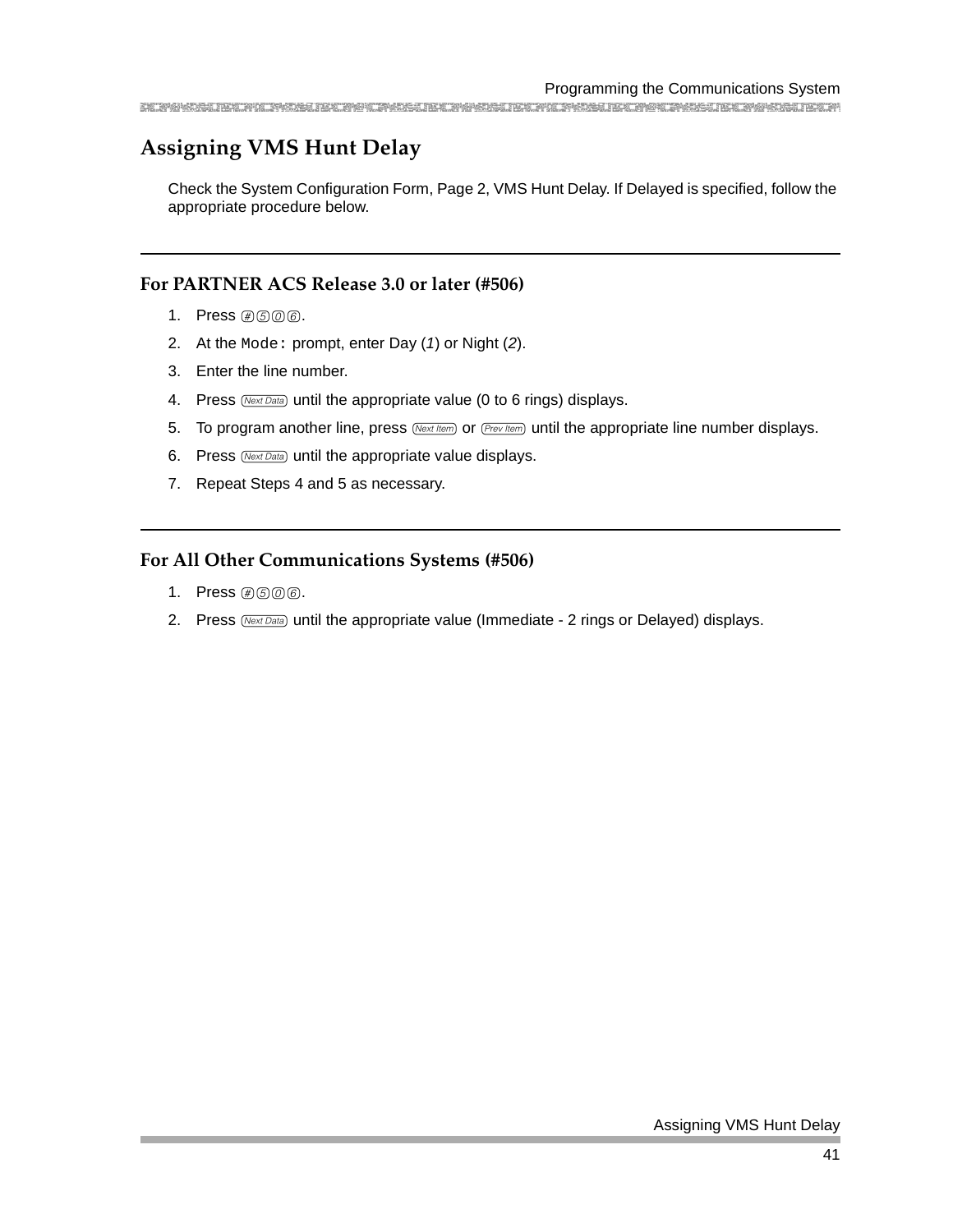# <span id="page-41-0"></span>**Setting VMS Hunt Schedule**

<span id="page-41-3"></span>Check the System Configuration Form, Page 2, VMS Hunt Schedule. If Day Only or Night Only is selected, follow the appropriate procedure below to change the VMS Hunt Schedule setting. The factory setting is Always.

# <span id="page-41-1"></span>**For PARTNER ACS Release 3.0 or later (#507)**

- 1. Press  $#5007$ .
- 2. At the Line: prompt, enter the first line number.
- 3. Press  $(Next Data)$  until the appropriate value displays.
- 4. To program another line, press  $\frac{N\text{ext} \text{Item}}{N\text{ event} \text{ term}}$  or  $\frac{P\text{rev} \text{Item}}{N\text{ event}}$  until the appropriate line number displays.
- 5. Press  $N$  *Next Data*) until the appropriate value displays.
- 6. Repeat Steps 4 and 5 as necessary.

# <span id="page-41-2"></span>**For All Other Communications Systems (#507)**

- 1. Press  $\mathcal{F}(\mathcal{F})$  (5)  $\mathcal{F}(\mathcal{F})$ .
- 2. Press  $N$ ext Data) until the appropriate value displays.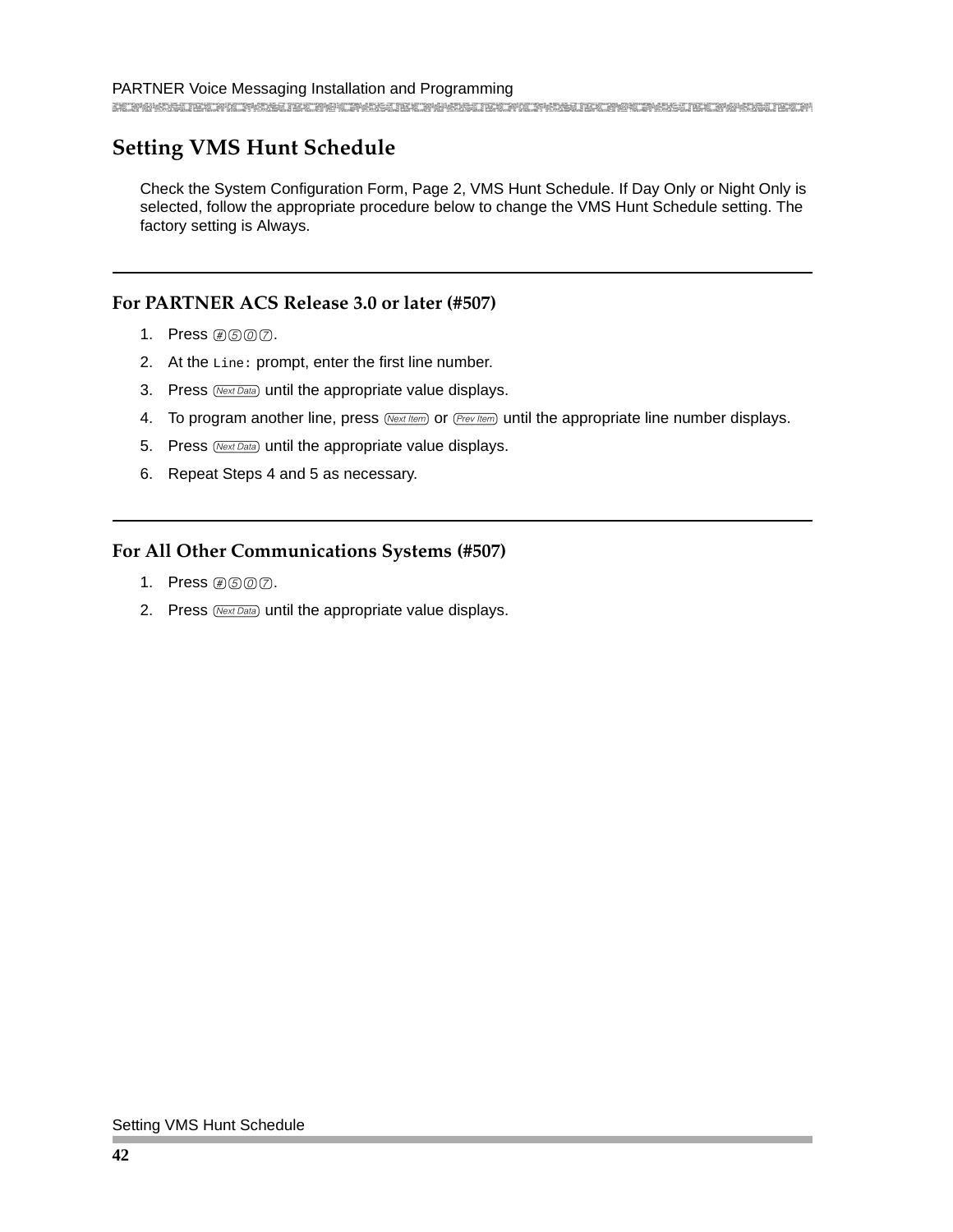<span id="page-42-6"></span>.<br>그리 한 시 전 사람의 그만 하나 있는 사람들이 그만 있는 것 같은 것 같은데 그만 있는 것 같은 것 같은데, 그만 하나 사람들이 나 있는 것 같은 것 같은 것 같은데, 그만 있는 것 같은 것 같은

# <span id="page-42-0"></span>**Centralized Telephone Programming**

<span id="page-42-4"></span>Before you begin, locate the Button Assignments Form of the System Planner for the communications system. Be sure you have a copy of the form for each subscriber's phone. Use this section to program buttons on subscribers' phones, including the receptionist's phone. When you are finished programming, be sure to label the buttons on all phones.

# <span id="page-42-1"></span>**Manual VMS Cover (F15)**

<span id="page-42-5"></span>This button allows the subscriber to turn voice mail coverage on and off.

To program a VMS Cover button as specified on the Button Assignments Form:

- 1. Press  $[Feature]$  (0) (0) (System Program) (System Program) (Central Tel Program).
- 2. Enter the number of the extension to be programmed.
- 3. Press a programmable button with lights.
- 4. Press  $(Feature)$  (1)  $(5)$ .
- 5. Do one of the following:
	- Go to Step 3 of the next procedure to program another button for this extension.
	- Press Contral Tel Program) and go to Step 2 of any button programming procedure in this section to program a button for a different extension.
	- $-$  Press  $F_{\text{feature}}$  @ to exit.

#### <span id="page-42-7"></span><span id="page-42-2"></span>**Do Not Disturb (F01)**

Used in conjunction with either automatic VMS cover or manual VMS cover, this button lets a subscriber send calls immediately to his or her mailbox (instead of ringing the extension first).

<span id="page-42-3"></span>To program a Do Not Disturb (DND) button as specified on the Button Assignments Form:

- 1. Press  $[Feature]$  ( O ( System Program System Program Central Tel Program ).
- 2. Enter the number of the extension to be programmed.
- 3. Press a programmable button with lights.
- 4. Press  $(Feature)$   $(0)$   $(1)$ .
- 5. Do one of the following:
	- Go to Step 3 of the next procedure to program another button for this extension.
	- Press  $\overline{C^{entail}$  Fel Program) and go to Step 2 of any button programming procedure in this section to program a button for a different extension.
	- $\longrightarrow$  Press  $(Feature)$  (0) to exit.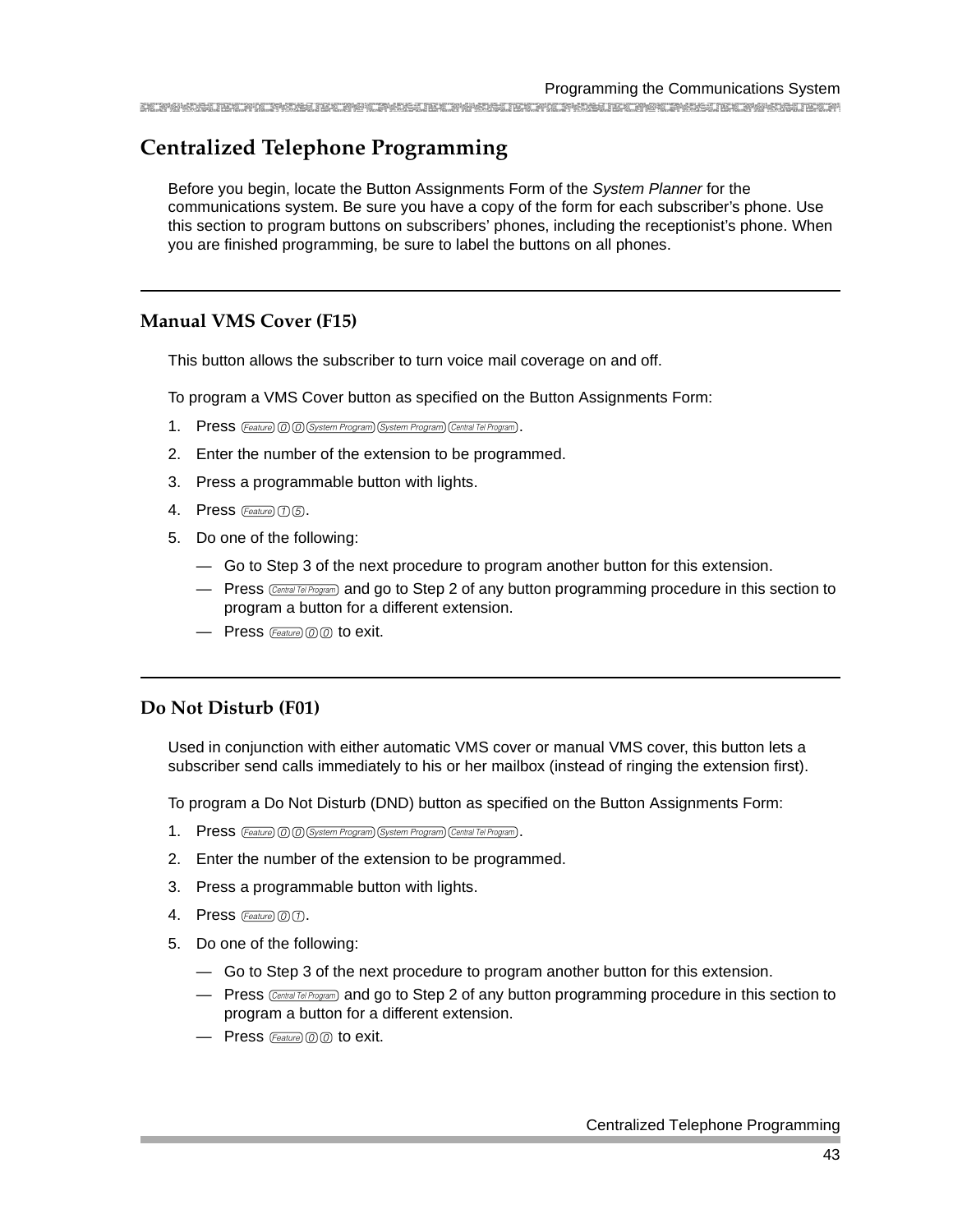.<br>그리 한 시 전 사람의 그만 하나 있는 사람들이 그만 있는 것 같은 것 같은데 그만 있는 것 같은 것 같은데, 그만 하나 사람들이 나 있는 것 같은 것 같은 것 같은데, 그만 있는 것 같은 것 같은

#### <span id="page-43-7"></span><span id="page-43-0"></span>**Voice Mailbox Transfer (F14)**

This button lets any system user transfer calls directly to a PARTNER Voice Messaging mailbox without ringing the associated extension first.

<span id="page-43-5"></span><span id="page-43-3"></span>To program a Voice Mailbox Transfer (VMBox) button as specified on the Button Assignments Form:

- 1. Press  $[Feature]$  @ **@** System Program System Program Central Tel Program .
- 2. Enter the number of the extension to be programmed.
- 3. Press a programmable button.
- 4. Press  $(Teature)$  (1)  $(4)$ .
- 5. Do one of the following:
	- Go to Step 3 of the next procedure to program another button for this extension.
	- Press Central Tel Program) and go to Step 2 of any button programming procedure in this section to program a button for a different extension.
	- Press Feature @ @ to exit.

#### <span id="page-43-6"></span><span id="page-43-1"></span>**Voice Mail Auto Dial**

<span id="page-43-2"></span>This intercom Auto Dial button allows the subscriber to access PARTNER Voice Messaging with the touch of one button.

<span id="page-43-4"></span>To program a Voice Mail Auto Dial button as specified on the Button Assignments Form:

- 1. Press  $[Feature]$  (0 (0) (System Program) (System Program) (Central Tel Program).
- 2. Dial the number of the extension to be programmed.
- 3. Press a programmable button.
- 4. Press left (Intercom) 700.
- 5. At this point, do one of the following:
	- Press Central Tel Program) and go to Step 2 of any button programming procedure in this section to program a button for a different extension.
	- $\longrightarrow$  Press (Feature)  $(0, 0)$  to exit.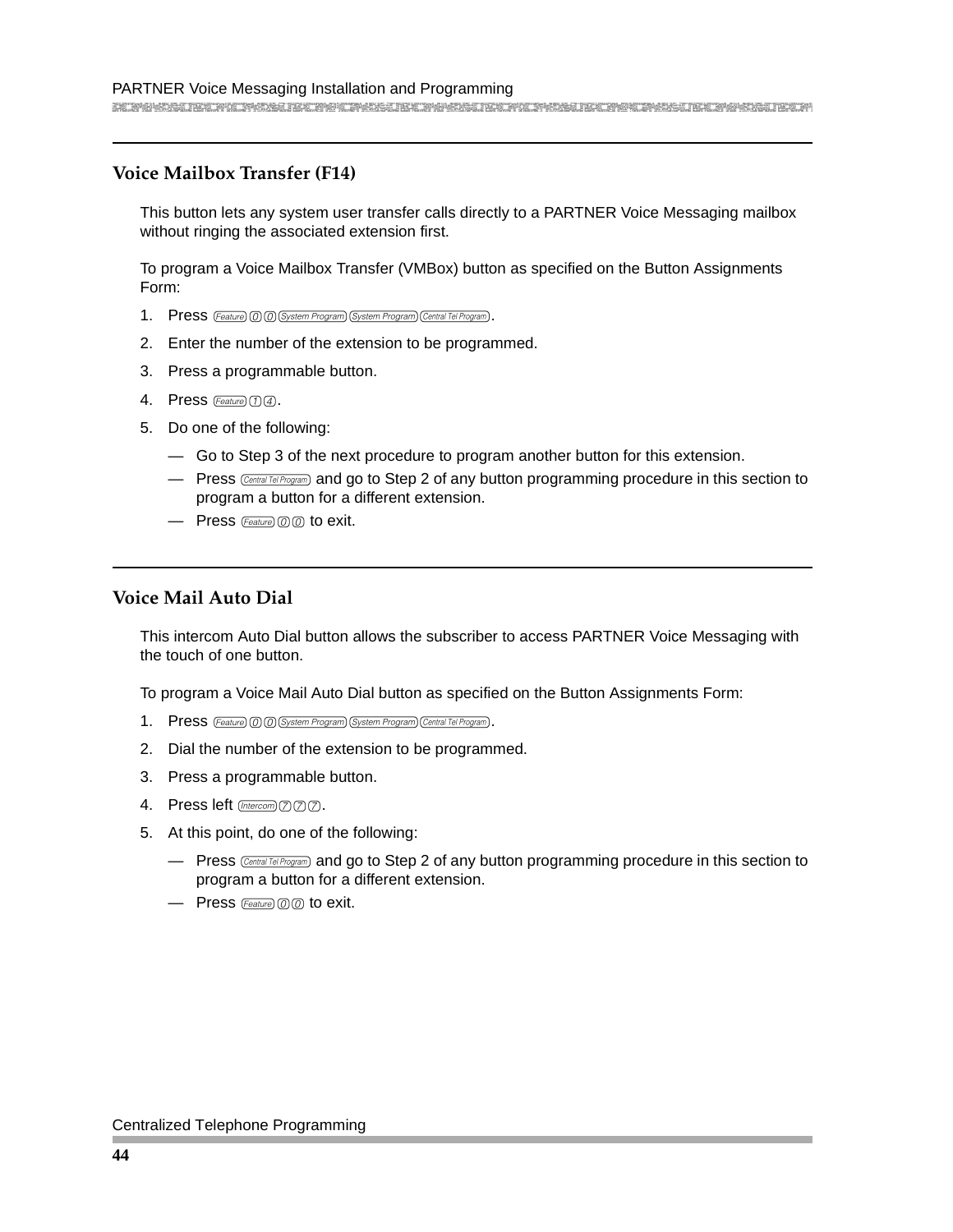# <span id="page-44-0"></span>**Testing Your System's Operation 6**

# <span id="page-44-1"></span>**Overview**

<span id="page-44-4"></span>If you cannot solve a problem with your voice messaging system after using the procedures contained in this section, contact your local Authorized Dealer.

# <span id="page-44-2"></span>**Verifying the System Programming**

<span id="page-44-3"></span>After you finish programming the PARTNER Voice Messaging and the communications system, you should perform the tests identified in the following table to verify system operation. If you have a display phone at extension 11, you should perform these tests from extension 11 leaving extension 10 for the receptionist to handle calls.

| To verify:                                              | Perform:          |
|---------------------------------------------------------|-------------------|
| Automated Attendant Service programming   Tests 1 and 2 |                   |
| Call Answer Service programming                         | Tests 1, 3, and 4 |

Overview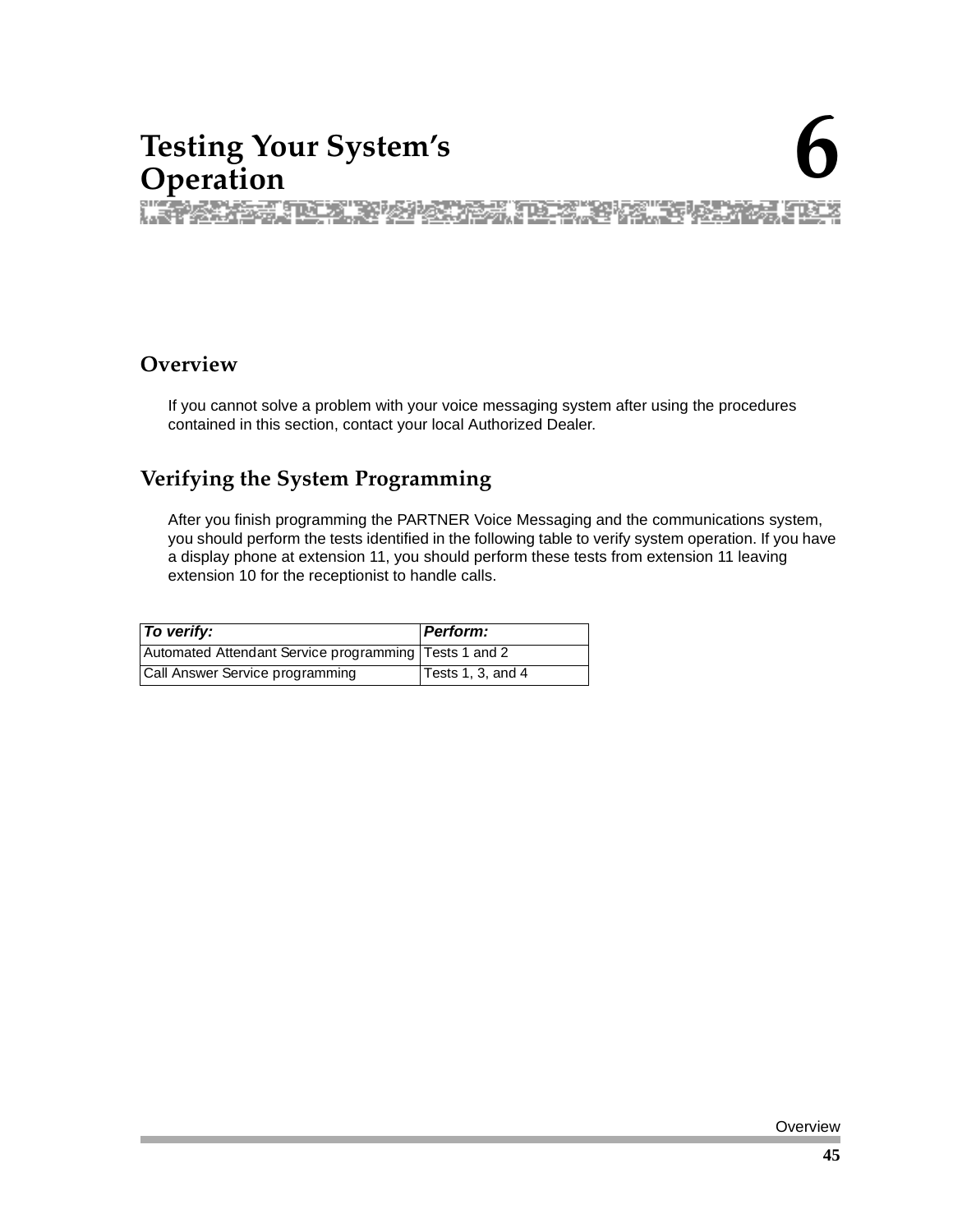#### <span id="page-45-0"></span>**Test 1**

Make an internal call to the ports that have been assigned to the VMS Hunt Group by doing the following:

- 1. Press (*Intercom*) (7) (8). See "Result." Hang up and go to Step 2.
- 2. Press (Intercom) [7] (9). See "Result."

#### **Expected Result:**

You should hear the following:

"Welcome to PARTNER Voice Messaging. Please enter extension and # sign."

#### **Problem Resolution:**

If you do not hear the correct system response, verify that extensions 78 and 79 have been assigned to Hunt Group 7 (#505). You may also need to verify that the PC card is fully inserted.

#### <span id="page-45-1"></span>**Test 2**

- If the VMS Hunt Schedule for the communications system (or for the line for PARTNER ACS 3.0 or later) is set for Day Only, make sure the communications system is set to Day Mode and follow the procedure below.
- If the VMS Hunt Schedule for the communications system (or for the line for PARTNER ACS 3.0 or later) is set for Night Only, select the communications system Night Service button and follow the procedure below.
- 1. Call in on a line answered by the Automated Attendant Service.
- 2. Check the system response.
	- For the PARTNER ACS Release 3.0 or later: The Automated Attendant Service should answer on the appropriate number of rings (0 to 6 rings).
	- For all other systems: If the system is set for
	- Immediate, Automated Attendant Service should answer the call on the second ring.
	- Delayed, Automated Attendant Service should answer the call after the fourth ring.
- 3. Listen for the Automated Attendant Menu Prompt.
- 4. Choose an option from the menu.

#### **Expected Result:**

Make sure your call is transferred to the appropriate extension or group. Then do the following:

- 1. Repeat Steps 1 through 4 for each option on the menu.
- 2. Repeat Steps 1 through 3 for each line that has Automated Attendant Service coverage.

Verifying the System Programming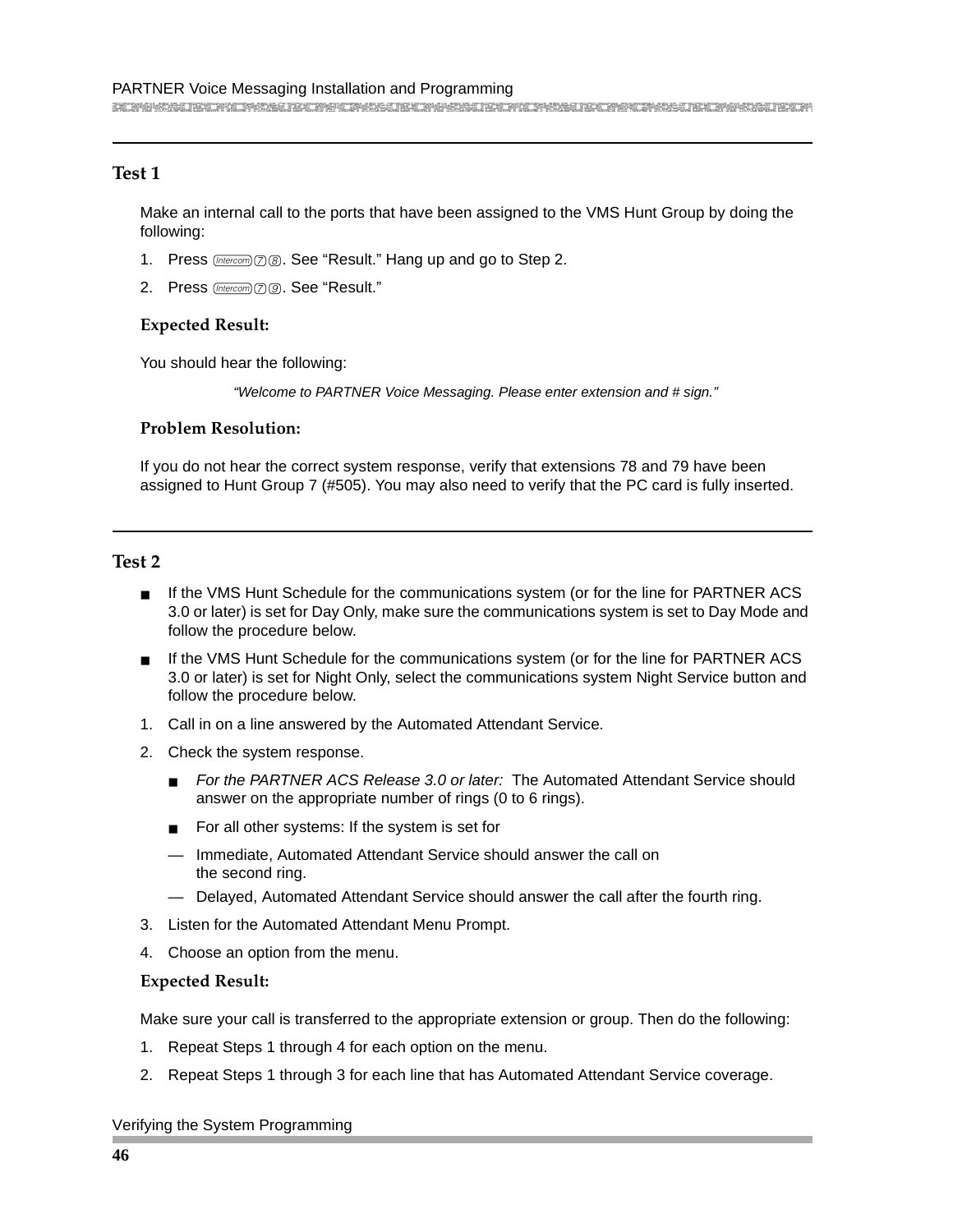.<br>그리고 있는 사람의 그만 하나 있는 사람들이 그만 있는 것 같은 것이다. 그만 있는 것 같은 사람이 있는 것이 있는 것이라고 그만 있는 것이 없는 것이 있는 것이 있는 것이 있는 것이 있는 것이 있는<br>그리고 있는 사람들은 그만 있는 것이 있는 것이 있는 것이 있는 것이 있는 것이 있는 것이 있는 것이 있는 것이 있는 것이 있는 것이 있는 것이 있는 것이 있는 것이 있는 것이 있는 것이

#### **Problem Resolution:**

- If the system does not respond, verify that the line is assigned for Automated Attendant Service (#206, Option 1 or 3). Also, check the VMS Hunt Schedule (#507).
- If the system does not respond within the appropriate number of rings, check the Hunt Group Delay setting (#505 or #506).
- If your call is not transferred to the appropriate extension or group for a particular option, verify that the menu options (Selector Codes) have been appropriately assigned.
- If you hear the Call Answer Service system greeting (rather than the Automated Attendant Greeting) or your call is not answered, verify that Automated Attendant Service has been assigned to the line (#206, Option 1 or 3).

#### <span id="page-46-0"></span>**Test 3**

- 1. For extensions that do not have Automatic VMS Cover, turn on coverage by pressing the VMS Cover button at those extensions.
- 2. Press the Do Not Disturb button at the appropriate destination extensions to quickly route your test calls to Call Answer Service.
- 3. Call the first extension that has either automatic or manual VMS coverage.
- 4. Repeat this procedure for every extension that has voice mail coverage.

#### **Expected Result:**

If Do Not Disturb is on at the extension, PARTNER Voice Messaging should answer the call after one ring and you should hear the factory-set or personal greeting for the mailbox. (If Do Not Disturb is not on, the call rings at the extension before Call Answer Service answers it.)

#### **Problem Resolution:**

- If the call is transferred to the receptionist five seconds after the greeting has finished, the extension has not been assigned to a mailbox. Assign a mailbox for this extension.
- If the call does not go to Call Answer Service, either the extension does not have VMS coverage assigned or VMS coverage is turned off. Verify that the extension has been assigned VMS coverage and that VMS coverage is turned on.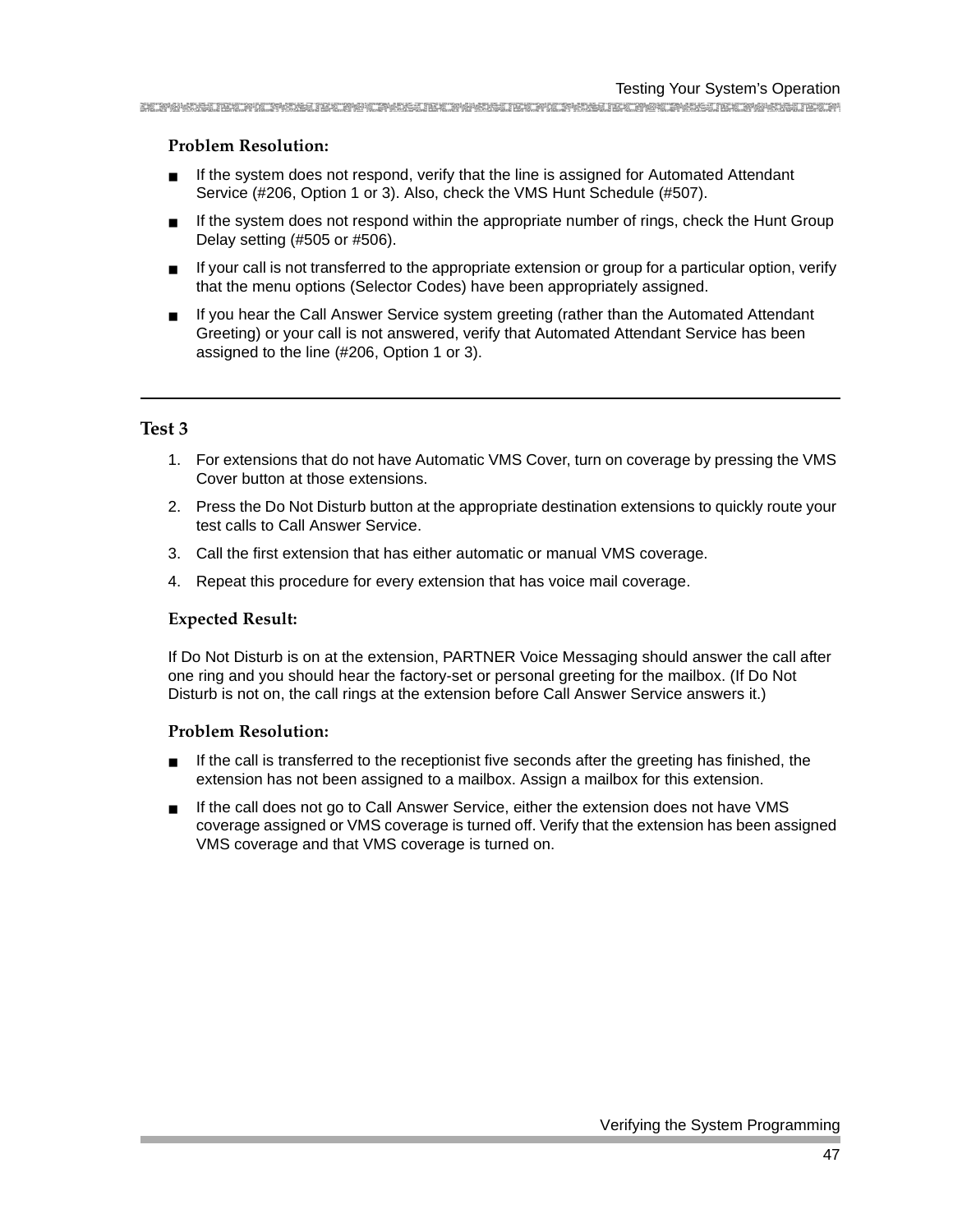#### <span id="page-47-0"></span>**Test 4**

- 1. Make sure VMS Cover is on at the owner's extension.
- 2. Call in on the assigned line and make sure the call goes to VMS Cover by the number of rings specified by VMS Cover Rings (#321 on PARTNER ACS Release 3.0 or later, #117 for all other PARTNER communications systems).
- 3. Repeat this procedure for every line that has been assigned coverage (#208).

#### **Expected Result:**

Verify that you hear the mailbox greeting for each line that has been assigned coverage.

#### **Problem Resolution:**

- Verify that a mailbox has been assigned for this extension.
- Verify that the extension has been assigned VMS coverage, and VMS coverage is turned on.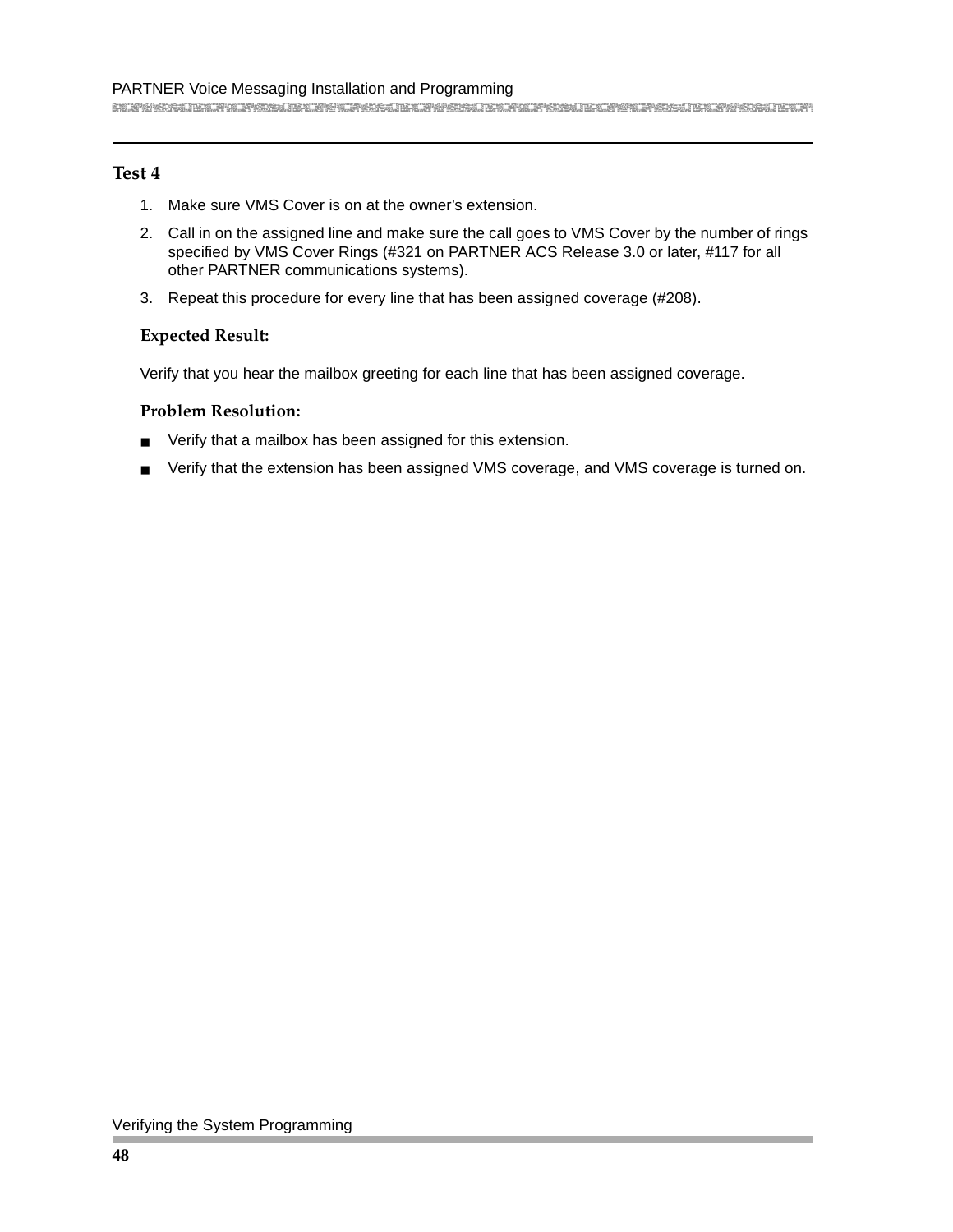<span id="page-48-6"></span>MA MARKA TERTIFIKI PATISI KOLORI TERTIFIKI PARA TERTIFIKI TERTIFIKI TERTIFIKI TERTIFIKI MANTIFIKI TERTIFIKI TERTIFIKI TERTIFIKI TERTIFIKI TERTIFIKI TERTIFIKI TERTIFIKI TERTIFIKI TERTIFIKI TERTIFIKI TERTIFIKI TERTIFIKI TERT

# <span id="page-48-0"></span>**Troubleshooting**

# <span id="page-48-1"></span>**Responding to Caller Complaints About System Operation**

#### <span id="page-48-2"></span>**Outside callers hear ringing, but the system does not answer.**

- 1. If this problem occurs when Automated Attendant Service answers calls, reduce the number of options on (or length of) the Automated Attendant menu prompt to reduce the amount of time VMS extensions are busy.
- 2. Use #206 (Option 1 or 3) to verify that lines have been assigned for Automated Attendant Service, or use #208 to verify that lines have been assigned to Call Answer Service. If lines have been assigned to Call Answer Service, also verify that VMS coverage is turned on for the extension.
- 3. Use Hunt Group Extensions (#505) to verify that the VMS extensions are assigned to Hunt Group 7.
- 4. If all programming is correct, call for technical assistance.

#### <span id="page-48-3"></span>**The system takes too long to answer calls.**

- 1. If this problem occurs when Automated Attendant Service answers calls:
	- Verify that the VMS Hunt Delay is set to Immediate (or to a minimum number of rings for the PARTNER ACS Release 3.0 or later).
	- Reduce the number of options on (or length of) the Automated Attendant Menu Prompt to reduce the amount of time VMS extensions are busy.
- 2. For Call Answer Service, adjust the VMS Cover Ring setting (#321 for PARTNER ACS 3.0 or later, or #117 for all other PARTNER communications systems) to fewer rings.
- 3. For Call Answer Service, recommend that subscribers program a Do Not Disturb button on their system telephones. They should turn on the feature when they leave their desks or whenever they are too busy to answer calls. Calls to extensions with Do Not Disturb on are answered immediately.

#### <span id="page-48-4"></span>**The system cuts off part of the greeting.**

■ Re-record the greeting. Use the handset while recording and be sure to wait until after the tone before speaking. Do not press any dialpad keys until after you have finished recording.

#### <span id="page-48-5"></span>**The system transfers calls to a receptionist before playing the menu prompt (for Automated Attendant Service).**

■ Use Hunt Group Extensions (#505) to verify that the VMS extensions (78 and 79) are assigned to Hunt Group 7. If programming is correct, call for technical assistance.

Troubleshooting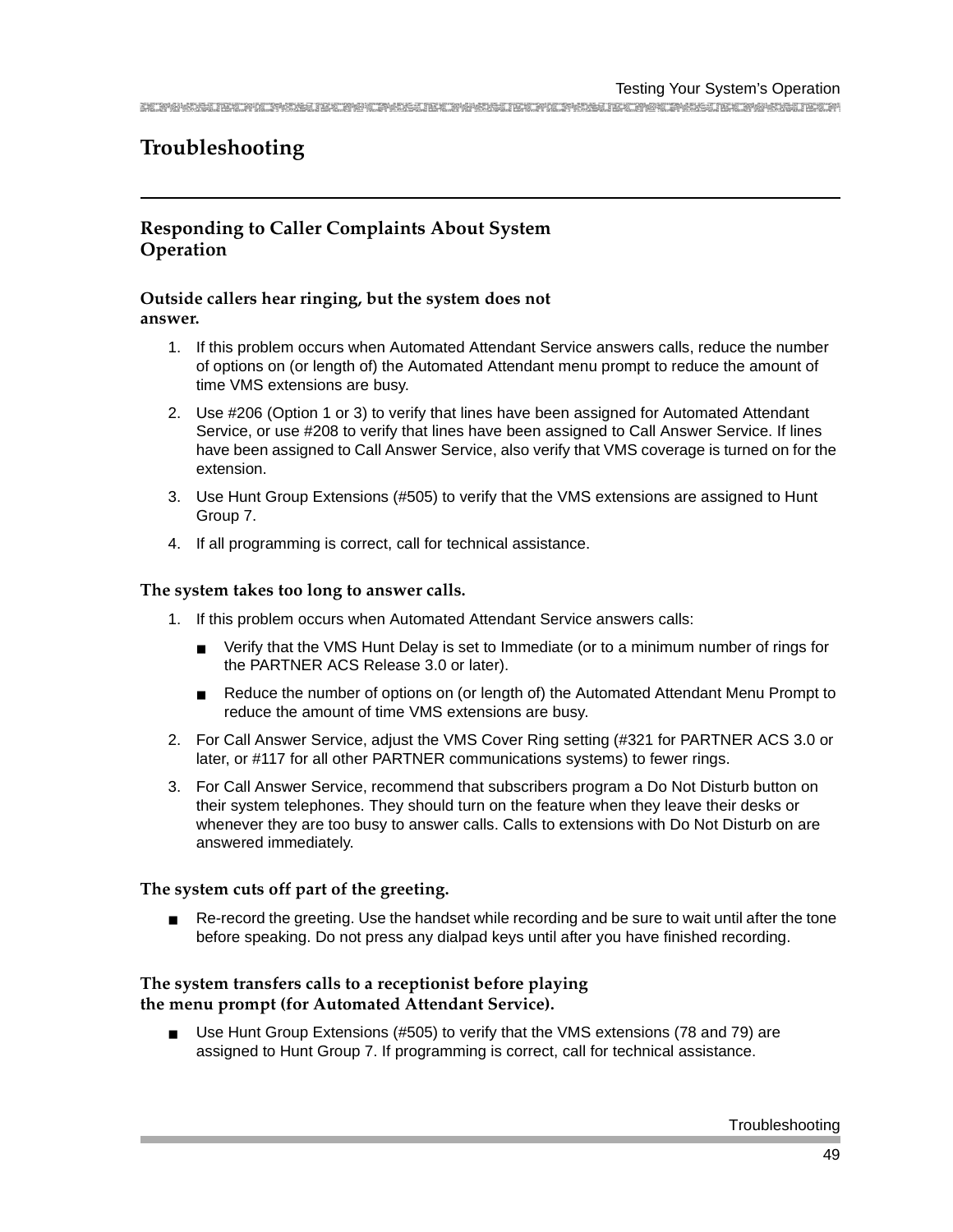#### <span id="page-49-0"></span>**Outside callers hear silence, tones, or ringing during transfer.**

■ See Music On Hold (#602) in the documentation for your communications system.

#### <span id="page-49-1"></span>**The system does not transfer calls properly.**

- 1. If this problem occurs when the Automated Attendant Service answers calls, verify that the menu has been programmed correctly by performing Test 2, earlier in this section. If calls are not transferred to the correct extension or group in Test 2, reprogram the Selector Code assignments for the menu.
- 2. If this problem occurs when the Automated Attendant Service answers calls, verify that the Automated Attendant Menu Prompt matches the Selector Code programming.
- 3. If calls are transferred correctly in Test 2, make sure that the caller entered a valid destination.

#### <span id="page-49-2"></span>**System does not respond to entered digits.**

- 1. If you are using a speakerphone, turn off the microphone.
- 2. If this problem occurs when the Automated Attendant Service answers calls, verify that the menu has been programmed correctly by performing Test 2, earlier in this section. If calls are not transferred to the correct extension or group in Test 2, reprogram the Selector Code assignments for the menu.
- 3. Contact your local telephone company to check for "noise" on the line.

#### <span id="page-49-3"></span>**Unanswered transferred calls ring continuously.**

■ To ensure that a line does not remain up even after a caller hangs up, verify that your local telephone company is providing a forward disconnect signal. It is also recommended that you assign voice mail coverage to all extensions.

#### <span id="page-49-4"></span>**The system stops recording while the caller is leaving a message.**

- The maximum message length of two minutes may have been reached, or the mailbox may be full. You may be able to reconfigure the voice messaging system size (Release 3.0 or later) to gain message space.
- If Automatic Extension Privacy (#304) is not administered and an extension user picks up the line while the message was being recorded, the voice messaging system drops.
- The caller's spoken words may have been interpreted as touch tones that interrupted recording.

#### <span id="page-49-5"></span>**The mailbox is full and messages cannot be deposited in the mailbox.**

Remind subscribers to delete old messages from their mailboxes on a regular basis. Also let callers know that they can press  $# \otimes$  to transfer to another extension.

#### **Troubleshooting**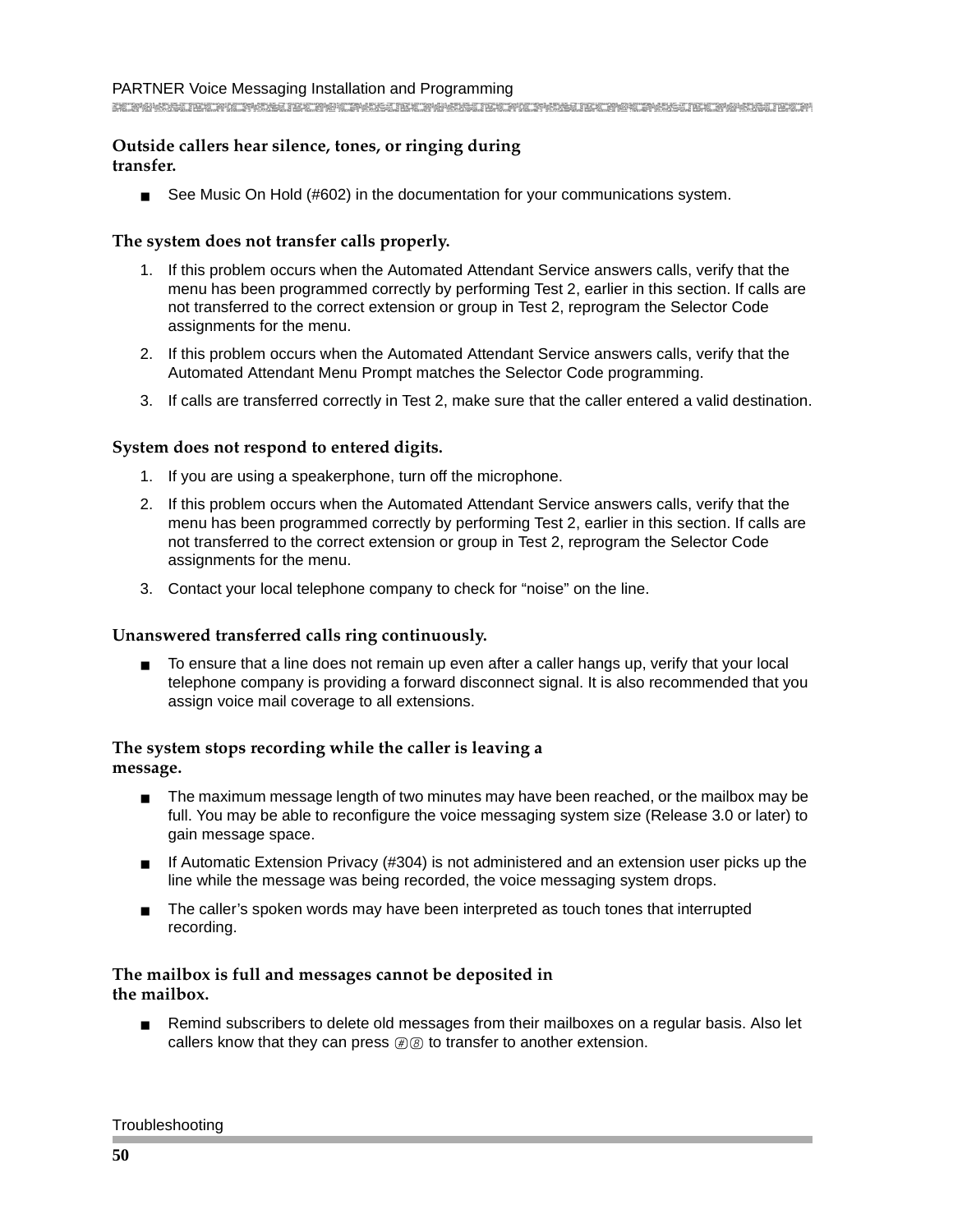# <span id="page-50-0"></span>**Responding to Problems Reported by Subscribers**

#### <span id="page-50-1"></span>**A subscriber is unable to log into voice mail.**

- 1. Make sure the subscriber enters the correct extension number followed by  $\mathcal{D}$ . If the subscriber tries again and succeeds, the problem is resolved. If the subscriber cannot log in, go to Step 2.
- 2. Make sure the subscriber enters his or her password correctly. If the subscriber tries again and succeeds, the problem is resolved. If the subscriber still cannot log in, reinitialize the password (according to the procedure in "Reinitializing a Password," earlier in this guide).
- 3. If the system configuration has been changed, verify whether the subscriber's original mailbox has been removed and whether a new mailbox has been assigned to the subscriber.

#### <span id="page-50-2"></span>**The date or time in message headers is incorrect.**

■ Refer to System Date (#101), System Day (#102), or System Time (#103) in the documentation for the communications system to check the day, date, and time settings. If the day, date, and time are incorrect, choose one of these procedures to re-enter the correct value. After one minute, this change will update the day, date, and time on the voice messaging system. If message headers for the new messages that arrive after the reset are still incorrect, call for technical assistance.

#### <span id="page-50-3"></span>**Subscribers hear a busy signal when calling into voice mail.**

- 1. Use Hunt Group Extensions (#505) to verify that the VMS extensions are assigned to Hunt Group 7.
- 2. PARTNER Voice Messaging can handle a maximum of two calls simultaneously. If this is not sufficient for your needs, contact your local Authorized Dealer for another Lucent solution.

#### <span id="page-50-4"></span>**The message light does not turn off.**

Listen to or delete all new messages from the mailbox.

#### <span id="page-50-5"></span>**All saved messages in the mailbox are missing.**

If the system configuration has been changed, all messages that had been left in existing mailboxes were deleted during the system reconfiguration.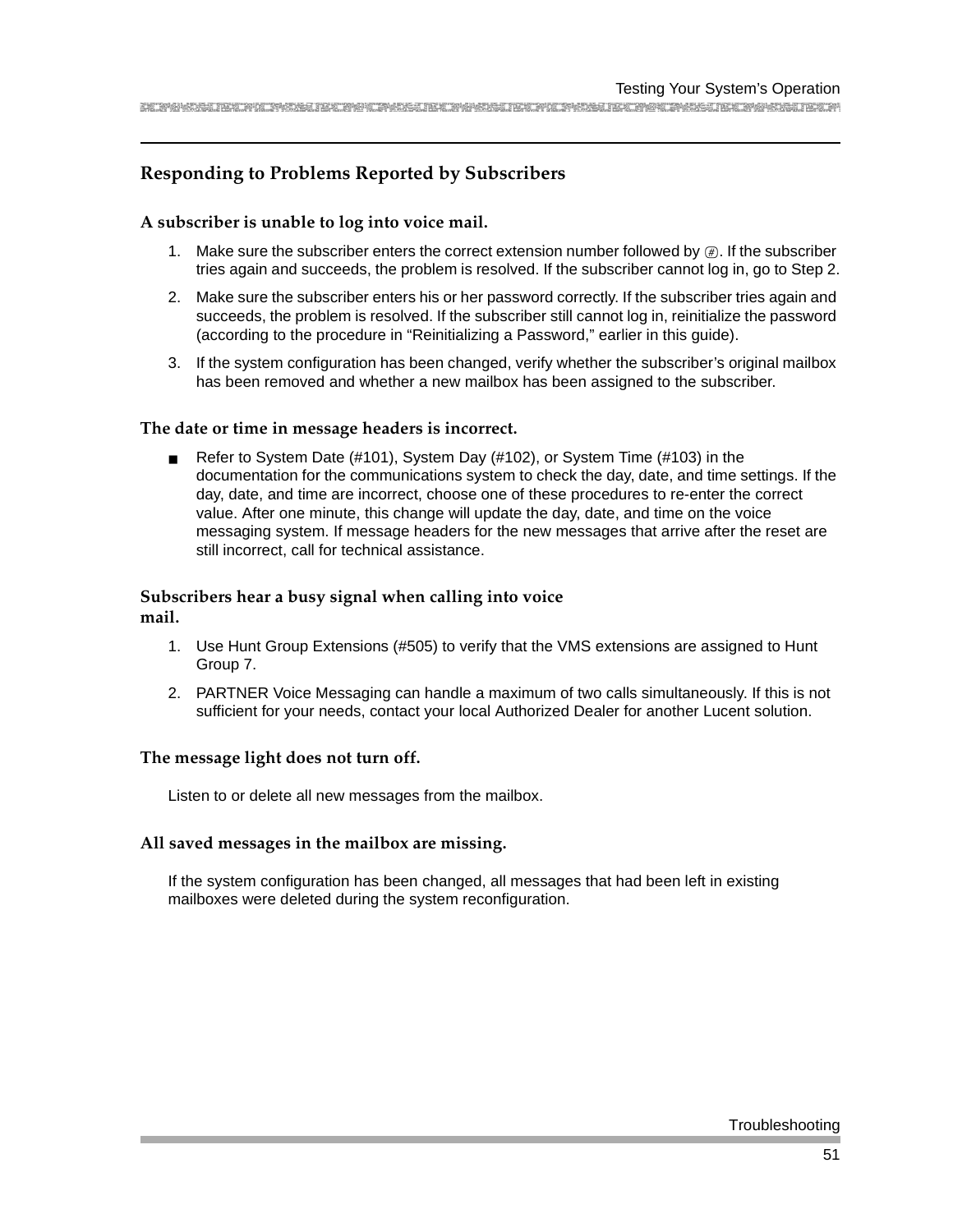PARTNER Voice Messaging Installation and Programming<br>FERWERKERTER PRENDITIE FOR THE ENGINEERS OF THE PRENDITIE TO THE ENGINEERS OF THE ENGINEERS

a sa kacamatan ing Kabupatèn Kabupatèn Ing

Troubleshooting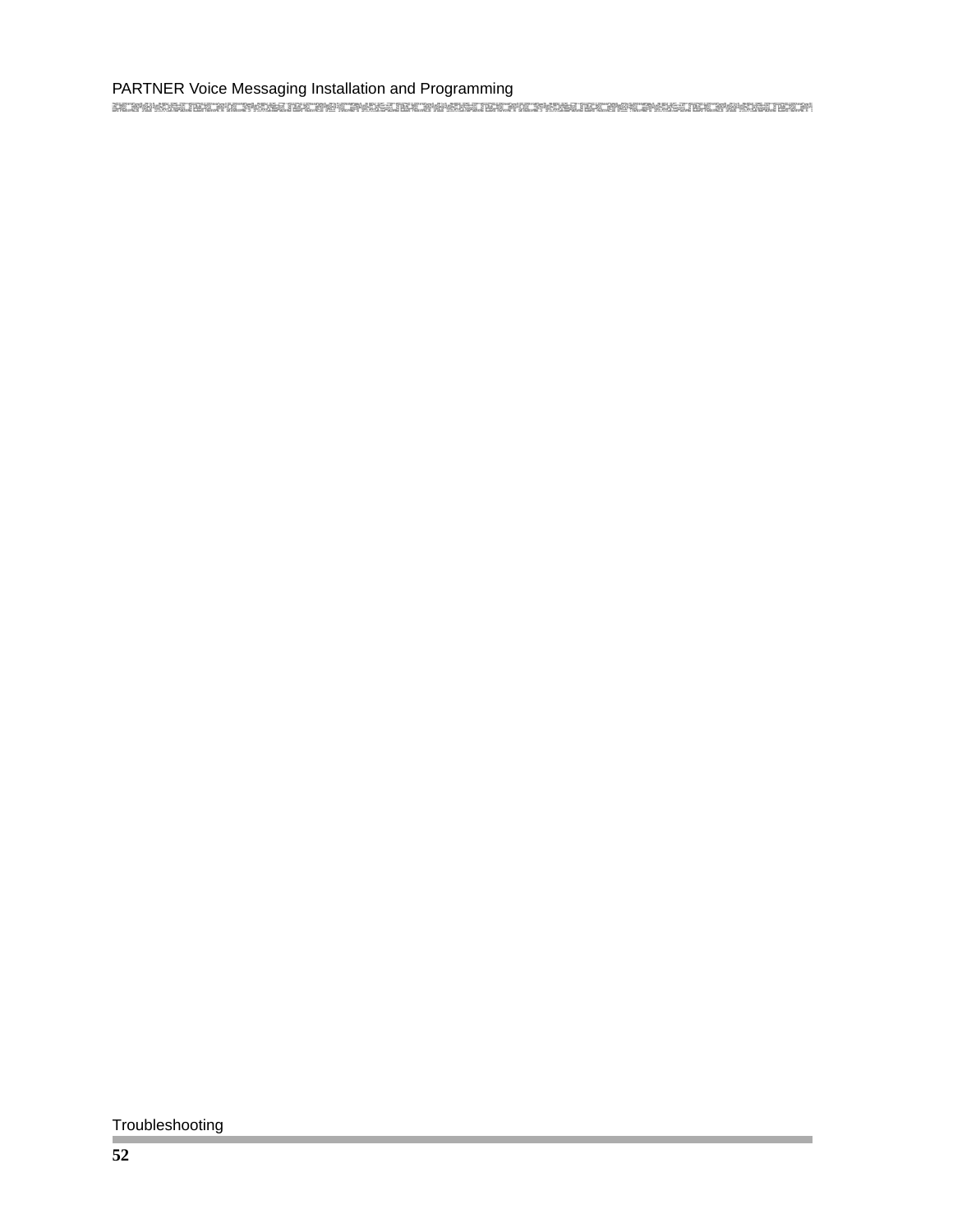

# <span id="page-52-2"></span><span id="page-52-0"></span>Planning Forms<br> **ARE ARE TO BUSE APPEAL TO BUSE ARE**

# <span id="page-52-1"></span>**Form 1: System Configuration and Mailbox Assignments**

Factory settings are indicated by the  $\checkmark$ .

R3S: \_\_\_ 2 mailboxes \_\_\_ 4 mailboxes✔

R3L: \_\_\_ 4 mailboxes \_\_\_ 6 mailboxes \_\_\_ 8 mailboxes✔ \_\_\_ 10 mailboxes

\_\_\_ 12 mailboxes \_\_\_ 14 mailboxes \_\_\_ 16 mailboxes

| <b>Mailbox</b>   | <b>Extension Assignment</b> | <b>Subscriber Name</b> |
|------------------|-----------------------------|------------------------|
| $\mathbf{1}$     |                             |                        |
| $\overline{2}$   |                             |                        |
| $\mathbf{3}$     |                             |                        |
| $\overline{4}$   |                             |                        |
| $\sqrt{5}$       |                             |                        |
| $\,6\,$          |                             |                        |
| $\overline{7}$   |                             |                        |
| $\,8\,$          |                             |                        |
| $\boldsymbol{9}$ |                             |                        |
| 10               |                             |                        |
| 11               |                             |                        |
| 12               |                             |                        |
| 13               |                             |                        |
| 14               |                             |                        |
| 15               |                             |                        |
| 16               |                             |                        |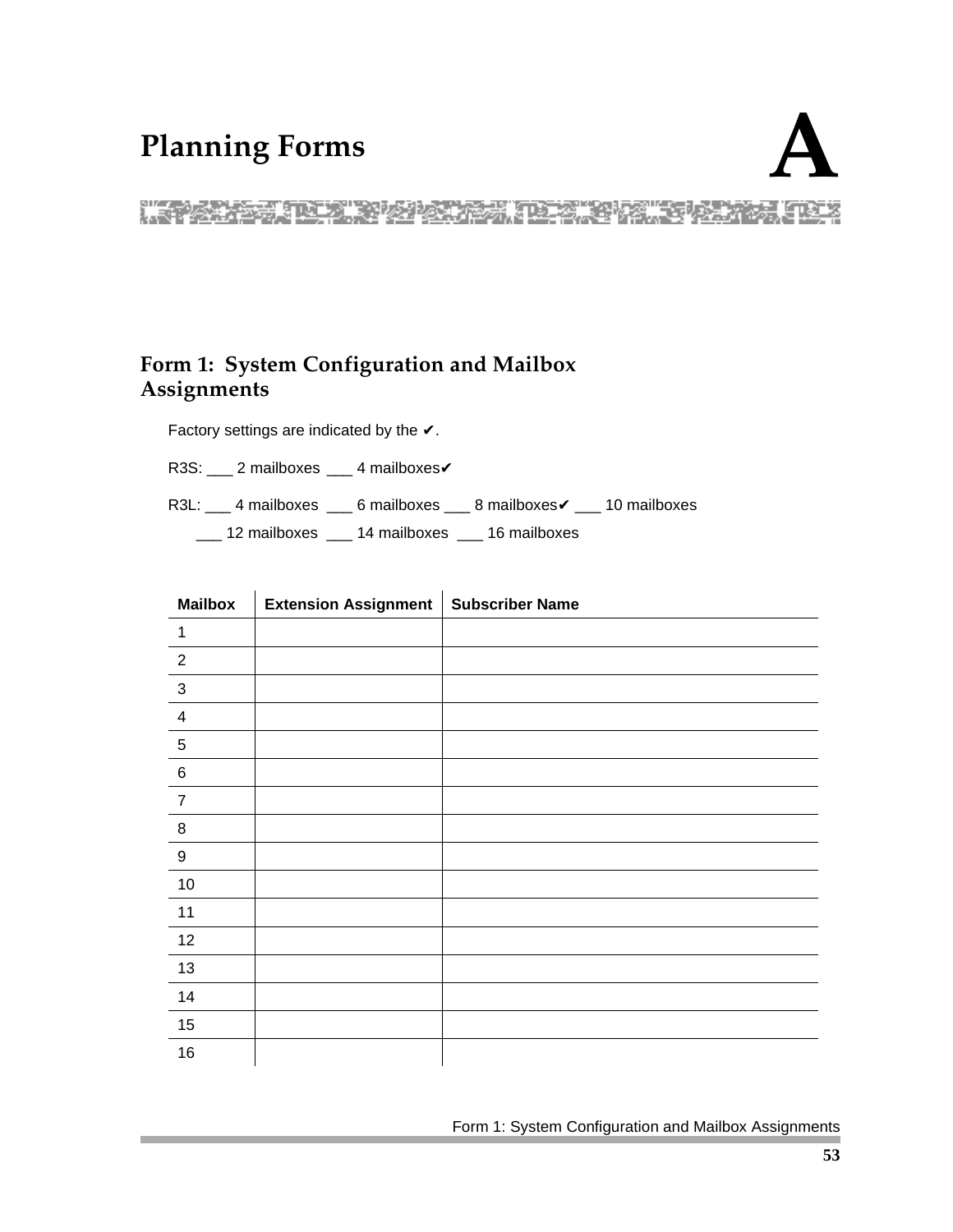# **NOTE**

Release 2 supports up to 4 mailboxes, which are identified as 01, 02, 03, and 04.

# <span id="page-53-0"></span>**Completing this form**

To identify your system configuration (that is, the number of mailboxes supported), place a checkmark  $(V)$  in the appropriate area (for Release 3.0 or later).

# NOTE<sup>></sup>

The R3S configuration can support up to 4 mailboxes, which is the factory setting indicated by the  $\checkmark$ , and the R3L configuration can support up to 16 mailboxes (factory set at 8 mailboxes). The amount of message recording time available for each mailbox depends on how system capacity is configured (see "System Specifications" in Chapter 1).

To assign a mailbox to an extension other than the factory setting, write in the extension to be used.

- For PARTNER Advanced Communication System R1.1, use an extension number from 10– 41.
- For PARTNER ACS Release 2.0, use an extension number from 10–49.
- For PARTNER Endeavor Release 1.0, use an extension number from 10–49.

For every mailbox in use, write the name of the mailbox subscriber.

# <span id="page-53-1"></span>**Programming Procedure**

- To change the system configuration, dial ② from the System Administration Menu (Release 3.0 or later).
- To assign a mailbox to an extension, dial  $\sigma$  from the System Administration Menu.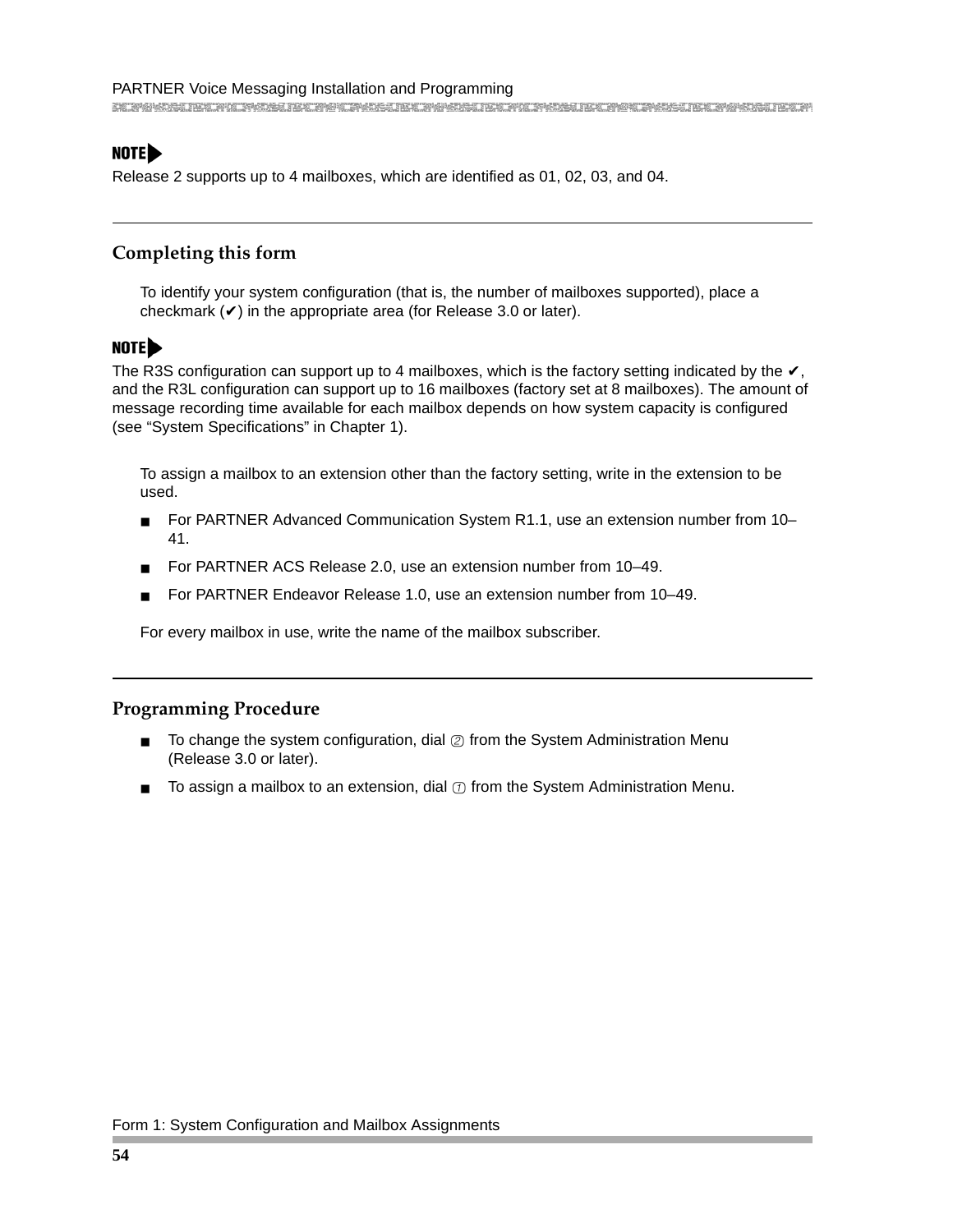.<br>그리 한 시 전 사람의 그만 하나 있는 사람들이 그만 있는 것 같은 것 같은데 그만 있는 것 같은 것 같은데, 그만 하나 사람들이 나 있는 것 같은 것 같은 것 같은데, 그만 있는 것 같은 것 같은

|                    |                         | <b>Selector Code Action</b><br>(Choose One)                                        |                                                                                                  |               |
|--------------------|-------------------------|------------------------------------------------------------------------------------|--------------------------------------------------------------------------------------------------|---------------|
| <b>Description</b> | <b>Selector</b><br>Code | Range of<br><b>Extensions</b><br>for Direct<br><b>Extension</b><br><b>Transfer</b> | <b>Extension # or Group</b><br><b>Extension # for</b><br><b>Selector Code</b><br><b>Transfer</b> | <b>Unused</b> |
|                    |                         | $10-19$                                                                            |                                                                                                  |               |
|                    | $\overline{2}$          | $20 - 29$                                                                          |                                                                                                  |               |
|                    | 3                       | 30-39                                                                              |                                                                                                  |               |
|                    | 4                       | 40-49                                                                              |                                                                                                  |               |
|                    | 5                       |                                                                                    |                                                                                                  |               |
|                    | 6                       |                                                                                    |                                                                                                  |               |
|                    |                         | 71-74, 76,<br>771-776                                                              |                                                                                                  |               |
|                    | 8                       |                                                                                    |                                                                                                  |               |
|                    | 9                       |                                                                                    |                                                                                                  |               |

# <span id="page-54-0"></span>**Form 2: Automated Attendant Selector Codes**

# <span id="page-54-1"></span>**General Information**

- The factory settings are listed in the "Range of Extensions for Direct Extension Transfer" column.
- The Selector Code is the first digit dialed by the caller in response to the menu prompts.
- In Direct Extension Transfer, Selector Codes 1-5 and 7 represent the first digit for a range of extensions. These Selector Codes let callers dial extension numbers directly.
- In Selector Code Transfer, Selector Codes 1-9 represent a specific extension, Group Calling Extension (if available), or Hunt Group extension to which the caller will be transferred. Selector Code Transfer lets callers dial a single digit to reach a single extension or group, such as the VP of Sales at extension 37 or the order processing operators assigned to Hunt Group extension 774.
- The Description and Selector Code number from this form will be used to complete the Automated Attendant Prompt (Form 2).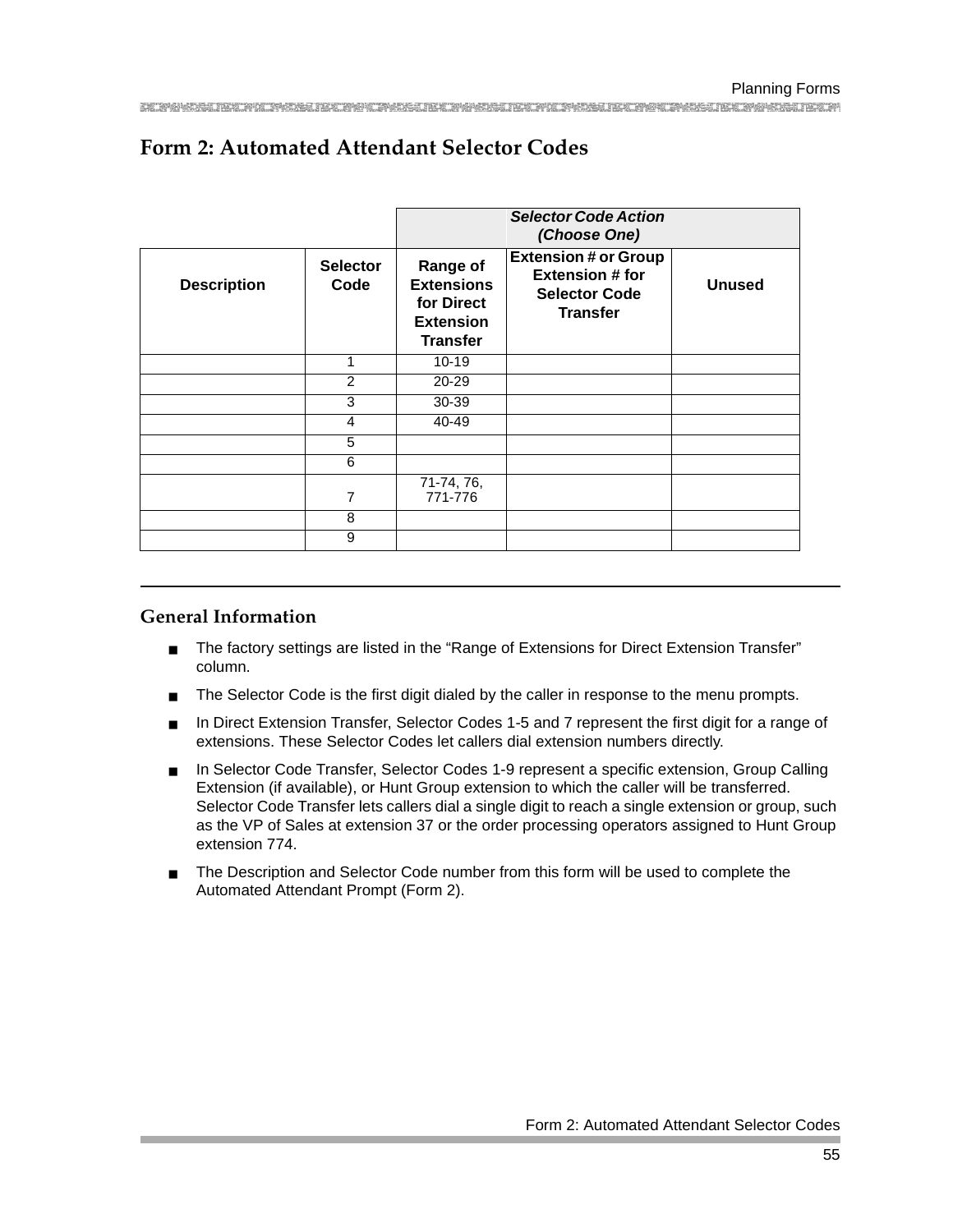.<br>그리 한 시 전 사람의 그만 하나 있는 사람들이 그만 있는 것 같은 것 같은데 그만 있는 것 같은 것 같은데, 그만 하나 사람들이 나 있는 것 같은 것 같은 것 같은데, 그만 있는 것 같은 것 같은

# <span id="page-55-0"></span>**Completing this Form**

#### For Direct Extension Transfer:

- 1. In the "Description" column, write "Direct Extension Transfer."
- 2. Do one of the following:
	- In the "Range of Extensions for Direct Extension Transfer" column, leave the factory setting in the range of extensions.
	- Leave blank the "Extension # or Group Extension # for Selector Code Transfer" and "Unused" columns.

#### For Selector Code Transfer:

- 1. In the "Description" column, write the name of the person or group to receive the transfer.
- 2. In the "Range of Extensions for Direct Extension Transfer" column, cross out the factory setting.
- 3. In the "Extension # or Group Extension # for Selector Code Transfer" column, write the extension or group extension number to receive the transfer.
- <span id="page-55-2"></span>4. If a Selector Code will not be used, cross out the corresponding factory setting in the "Range of Extensions for Direct Extension Transfer" column. Write a checkmark (✔) in the "Unused" column.

# **NOTE**

Using a mailbox, you can create a customized business announcement rather than a personal greeting for callers to hear. (The announcement should include not only the information about your business, but also instructions for transferring to the receptionist for assistance.) To do so, assign a mailbox to an extension (for example, extension 49) not associated with physical equipment. Follow the procedure above for Selector Code Transfer.

# <span id="page-55-1"></span>**Programming the Menu Selector Codes**

**■** To program the menu selector codes, dial  $\mathbb{Q}$  from the System Administration Menu.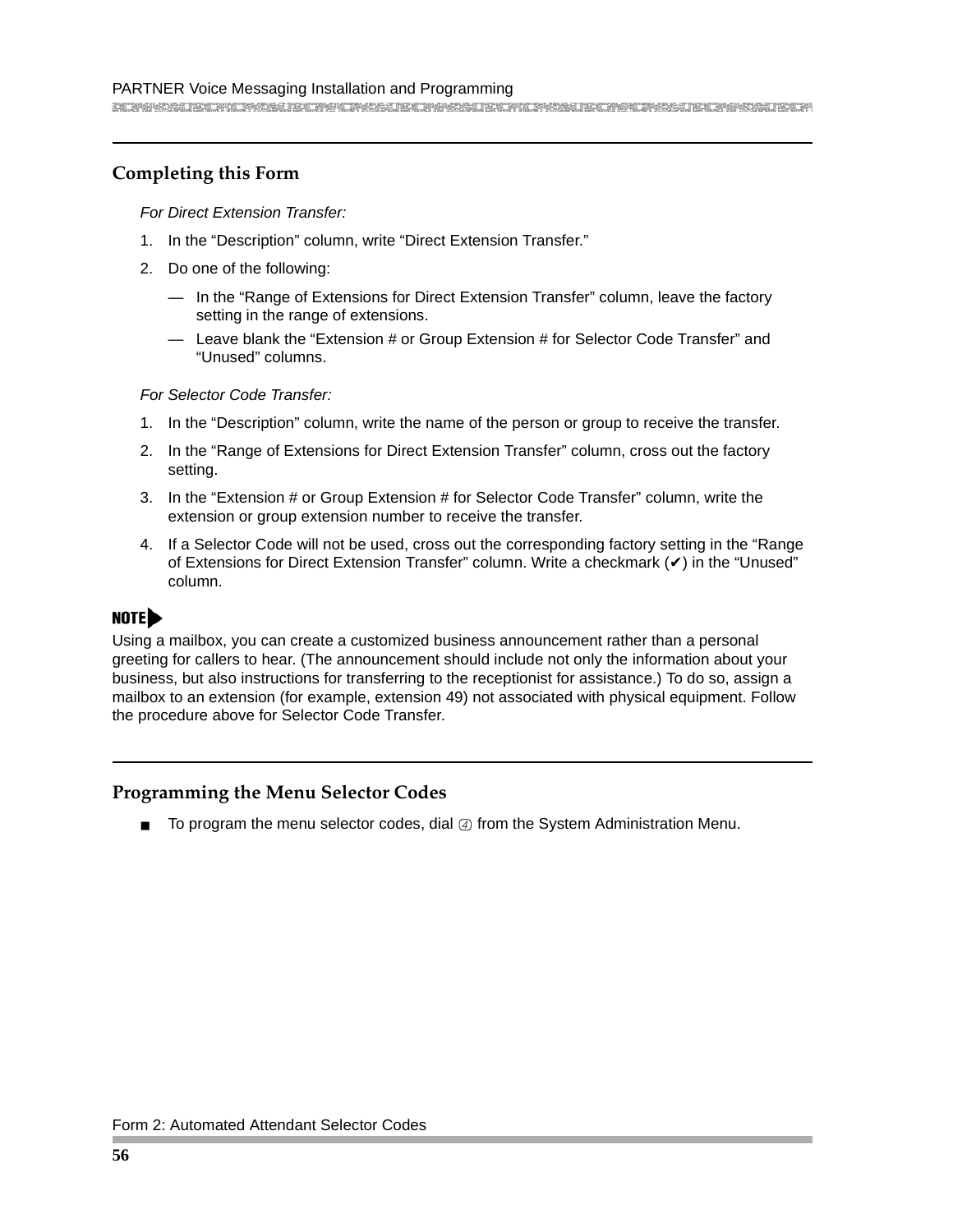Maleyeva Maleya Maleyayeva Texteyeva Alyang Texteyeva Maleya Texteya Texteyeva Maleyayeva Exteyeva Malet Textey

# <span id="page-56-0"></span>**Form 3: Automated Attendant Menu Prompt**

The menu prompt can assist your callers in reaching their desired destination so that your staff is free to perform other tasks.

The menu prompt can be up to two minutes long.

| <b>Menu Prompt:</b> |  |
|---------------------|--|
|                     |  |
|                     |  |
|                     |  |
|                     |  |
|                     |  |
|                     |  |
|                     |  |
|                     |  |
|                     |  |
|                     |  |
|                     |  |
|                     |  |
|                     |  |

# <span id="page-56-1"></span>**General Information**

- The Automated Attendant Menu Prompt should contain a welcome and a list of menu options.
- The welcome should introduce the company. For example, "Thank you for calling the Any Travel Agency."
- The menu options should contain instructions that correspond to the Menu Definition set up on Form 3.
	- If callers can dial extension numbers (Direct Extension Transfer), the prompt should instruct callers to dial the extension number. For example, "If you know the extension of the person you want to reach, dial it now."
	- If callers can dial a single digit to transfer to an extension or group (Selector Code Transfer), the prompt should provide instructions such as "To speak with a sales agent, press 6."
	- $-$  Let callers know they can get assistance by pressing  $\oslash$  or waiting on the line.

It is recommended that you keep the number of menu options to five (5) or fewer to avoid confusing the caller.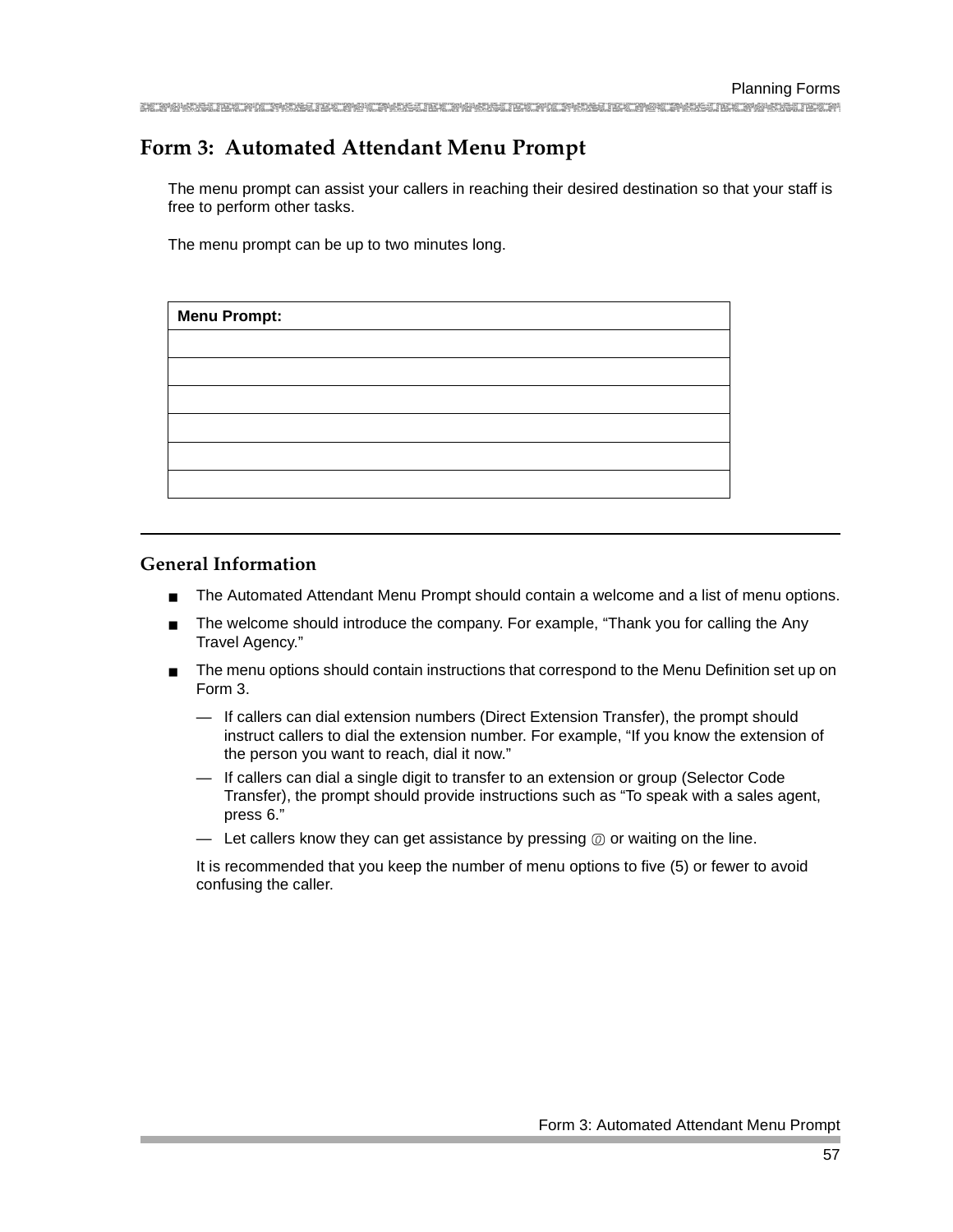# <span id="page-57-0"></span>**Completing this Form**

Write the message that you want callers to hear when they call, including the instructions to the caller for selecting menu options.

Suggested options include:

- "Remain on the line for assistance."
- "Dial @ for assistance."
- **To hear this menu again, dial**  $\mathcal{A}$ **.**"

# <span id="page-57-1"></span>**Recording the Automated Attendant Menu Prompt**

■ To record the Automated Attendant Menu Prompt, dial 3 from the System Administration Menu.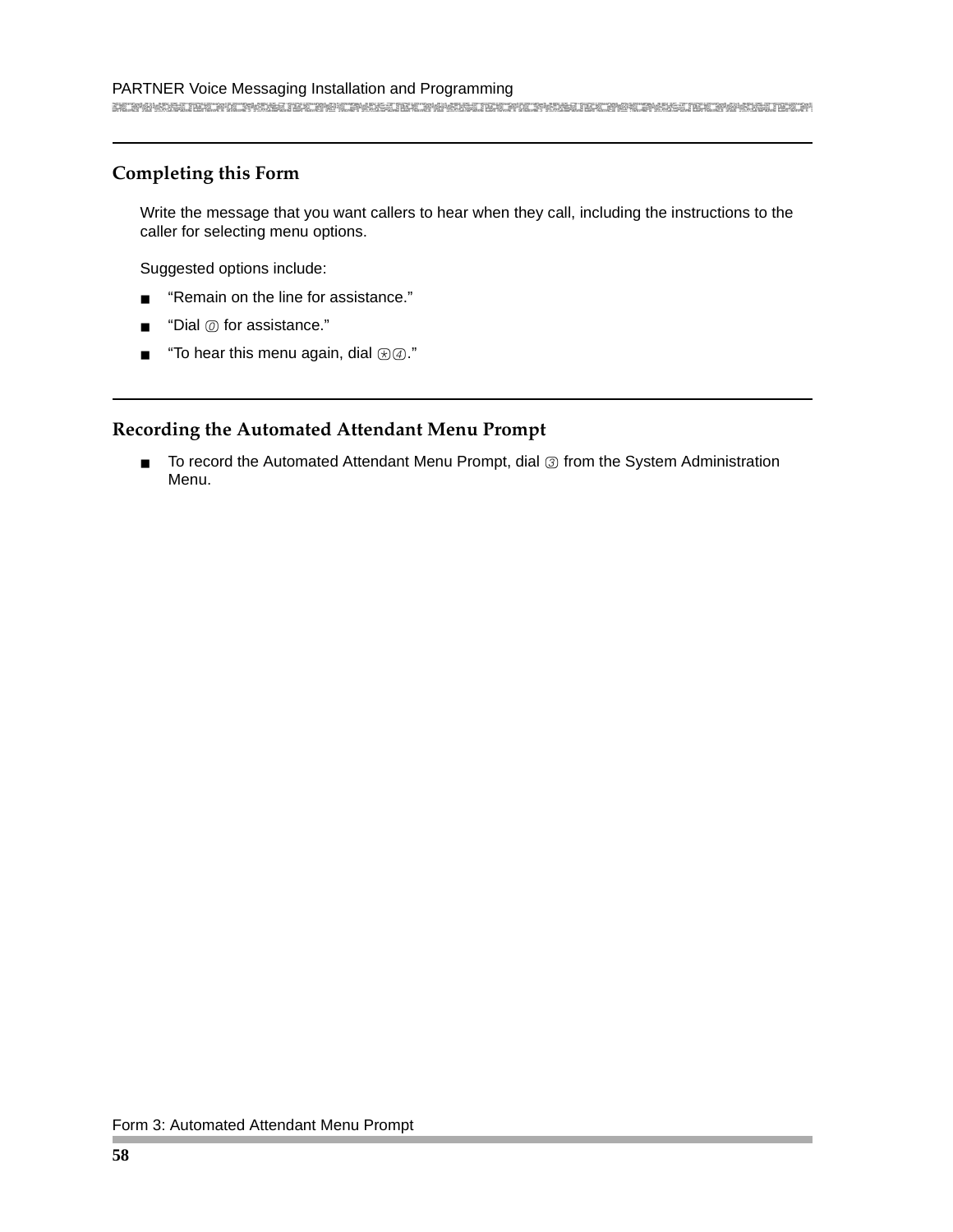# <span id="page-58-4"></span><span id="page-58-0"></span>**Mailbox Extension Assignments B**

# <span id="page-58-1"></span>**Overview**

计双子 经分

PARTNER Voice Messaging PC Cards are available in two versions: R3S (small) and R3L (large). The R3S configuration can support from 2 to 4 mailboxes (with a factory setting of 4), and the R3L configuration can support from 4 to 16 mailboxes (with a factory setting of 8). You can change the system configuration (see Chapter 4) to accommodate changes in staff size or to gain more message storage space for your system. When you reconfigure the voice messaging system you must ensure that all configuration information and mailbox extension assignments are current (see Form 1 in Appendix A).

PARNTER Voice Messaging Release 2.0 supports from 2 to 4 mailboxes.

The following tables illustrate the factory-set mailbox assignments for each configuration.

# <span id="page-58-3"></span><span id="page-58-2"></span>**Mailbox Extension Assignments for Factory-Set Configurations**

Table 3 shows the 4-mailbox (factory-set) PVM R3S configuration assignments.

| <b>Mailbox</b> | <b>Extension</b> |
|----------------|------------------|
|                | 10               |
| 2              | 11               |
| 3              | 12               |
|                | 13               |

**Table 3. PVM R3S Factory-Set Mailbox Extension Assignments**

# **NOTED**

The mailbox extension assignments shown in Table 3 also illustrate the factory settings for Release 2. However, for Release 2 the mailboxes must be identified by two digits (that is, 01, 02, 03, and 04).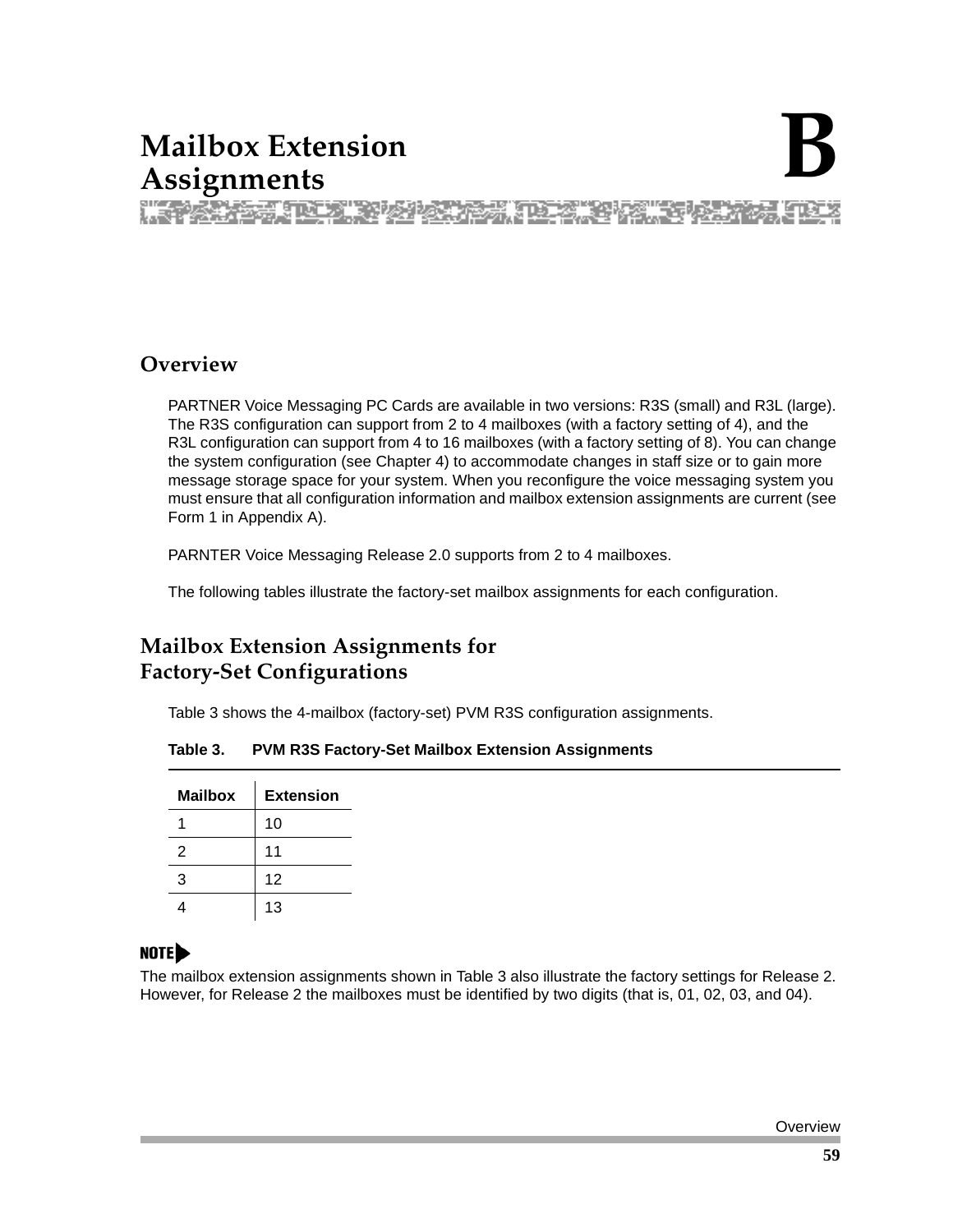Table 4 shows the 8-mailbox (factory-set) PVM R3L configuration assignments. Note that you can assign mailboxes to any extension from 10 through 49.

| <b>Mailbox</b> | <b>Extension</b> |
|----------------|------------------|
| 1              | 10               |
| $\overline{2}$ | 11               |
| 3              | 12               |
| 4              | 13               |
| 5              | 14               |
| 6              | 15               |
| 7              | 16               |
| 8              | 17               |

**Table 4. PVM R3L Factory-Set Mailbox Extension Assignments**

# <span id="page-59-0"></span>**Extension Assignments for Changed Configurations**

The following tables show the mailbox extension assignments that result when you decrease the system size. For information on mailbox extension assignments that result when you increase system capacity, see "Mailbox Extension Assignments for Systems with Increased Capacity," later in this chapter.

Table 5 shows the extension assignments for a 2-mailbox PVM R3S configuration, when you decrease the system size from four to two mailboxes.

| Table 5. | PVM R3S Mailbox Extension Assignments for a 2-Mailbox Configuration |  |  |  |
|----------|---------------------------------------------------------------------|--|--|--|
|----------|---------------------------------------------------------------------|--|--|--|

| <b>Mailbox</b> | <b>Extension</b> |
|----------------|------------------|
|                | 10               |
| ッ              |                  |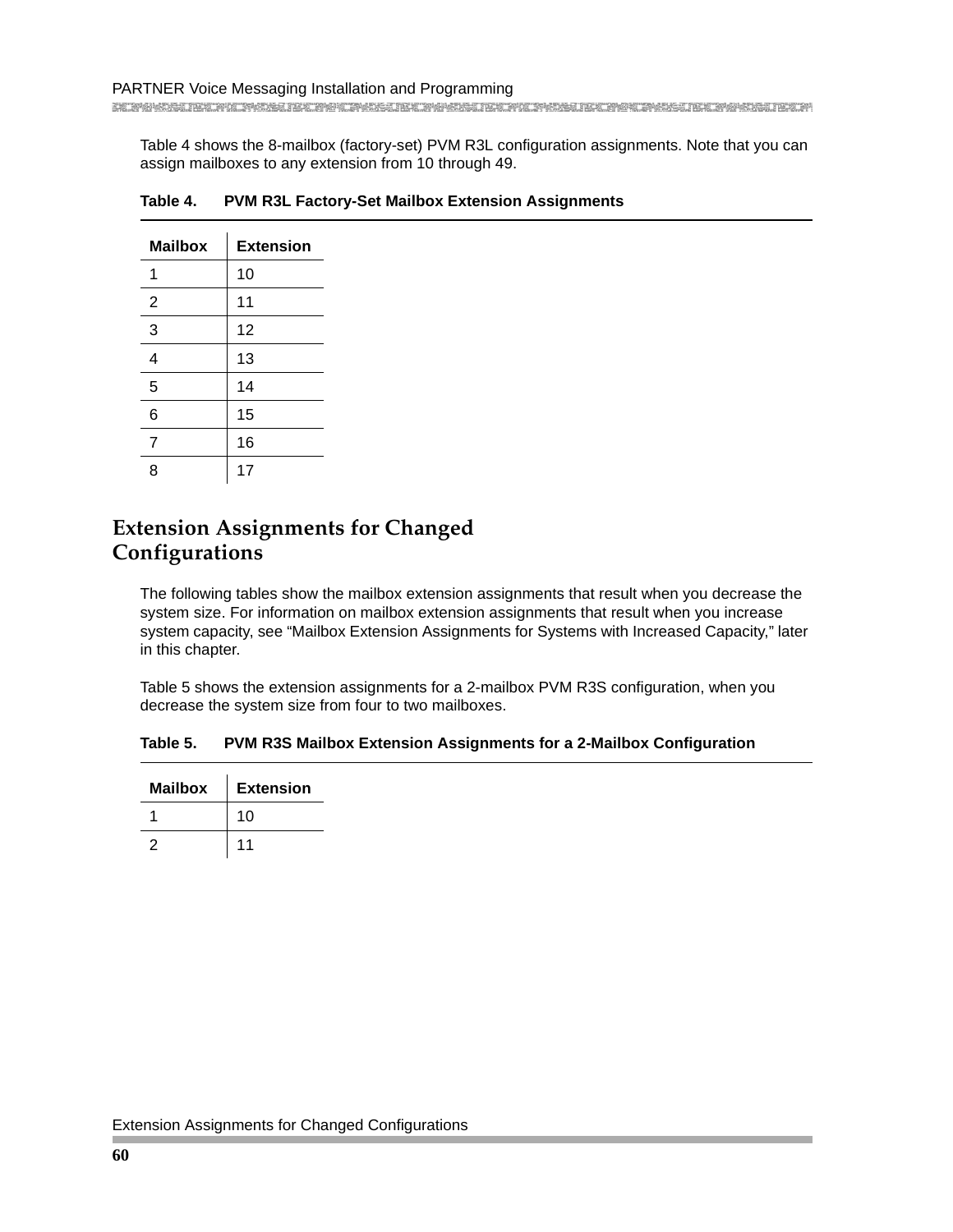e de la production de la control de la control de la construction de la control de la control de la control de

Table 6 shows the extension assignments for a PVM R3L configuration, when you decrease the system size to four mailboxes.

| PVM R3L Mailbox Extension Assignments for a 4-Mailbox Configuration<br>Table 6. |  |
|---------------------------------------------------------------------------------|--|
|---------------------------------------------------------------------------------|--|

| <b>Mailbox</b> | <b>Extension</b> |
|----------------|------------------|
|                | 10               |
| 2              | 11               |
| 3              | 12               |
|                | 13               |

Table 7 shows the extension assignments for a PVM R3L configuration, when you decrease the system size to six mailboxes.

| <b>Mailbox</b> | <b>Extension</b> |
|----------------|------------------|
|                | 10               |
| 2              | 11               |
| 3              | 12               |
| 4              | 13               |
| 5              | 14               |
| 6              | 15               |

**Table 7. PVM R3L Mailbox Extension Assignments for a 6-Mailbox Configuration**

Table 8 shows the extension assignments for a PVM R3L configuration, when you decrease the system size to eight mailboxes.

| <b>Mailbox</b> | <b>Extension</b> |
|----------------|------------------|
| 1              | 10               |
| $\overline{2}$ | 11               |
| 3              | 12               |
| 4              | 13               |
| 5              | 14               |
| 6              | 15               |
| 7              | 16               |
| 8              | 17               |

**Table 8. PVM R3L Mailbox Extension Assignments for an 8-Mailbox Configuration**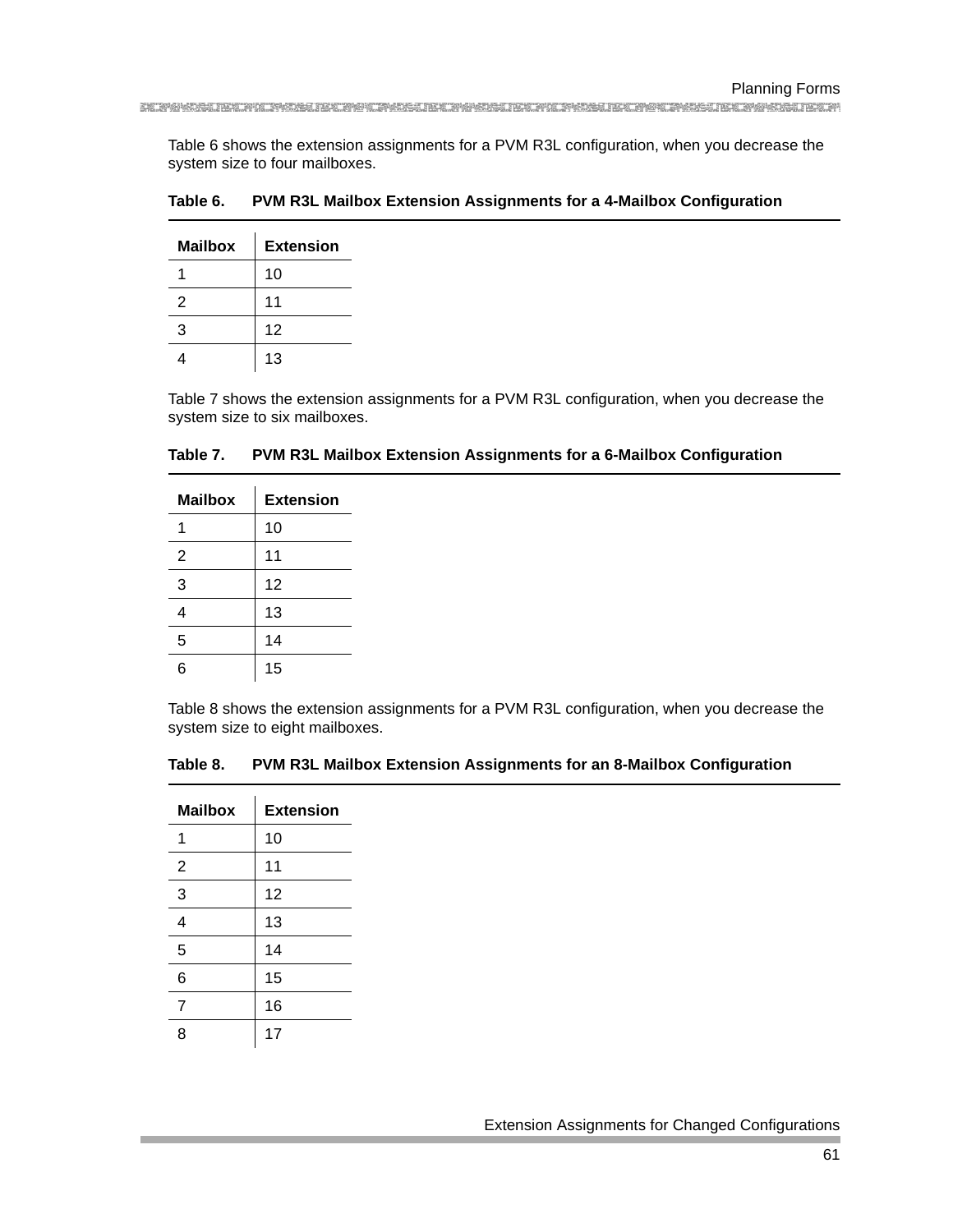PARTNER Voice Messaging Installation and Programming<br>FLEW STALLATION INSTALLATION CONTRACTORS IN THE PROPERTY PROPERTY PROPERTY INTERFERENCE

Table 9 shows the extension assignments for a PVM R3L configuration, when you decrease the system size to 10 mailboxes.

| <b>Mailbox</b> | <b>Extension</b> |
|----------------|------------------|
| 1              | 10               |
| $\overline{2}$ | 11               |
| 3              | 12               |
| 4              | 13               |
| 5              | 14               |
| 6              | 15               |
| $\overline{7}$ | 16               |
| 8              | 17               |
| 9              | 18               |
| 10             | 19               |

| Table 9. | <b>PVM R3L Mailbox Extension Assignments for an 10-Mailbox Configuration</b> |  |  |  |  |  |
|----------|------------------------------------------------------------------------------|--|--|--|--|--|
|----------|------------------------------------------------------------------------------|--|--|--|--|--|

Table 10 shows the extension assignments for a PVM R3L configuration, when you decrease the system size to 12 mailboxes.

| <b>Mailbox</b> | <b>Extension</b> |
|----------------|------------------|
| 1              | 10               |
|                |                  |
| $\overline{c}$ | 11               |
| 3              | 12               |
| 4              | 13               |
| 5              | 14               |
| 6              | 15               |
| $\overline{7}$ | 16               |
| 8              | 17               |
| 9              | 18               |
| 10             | 19               |
| 11             | 20               |
| 12             | 21               |

**Table 10. PVM R3L Mailbox Extension Assignments for an 12-Mailbox Configuration**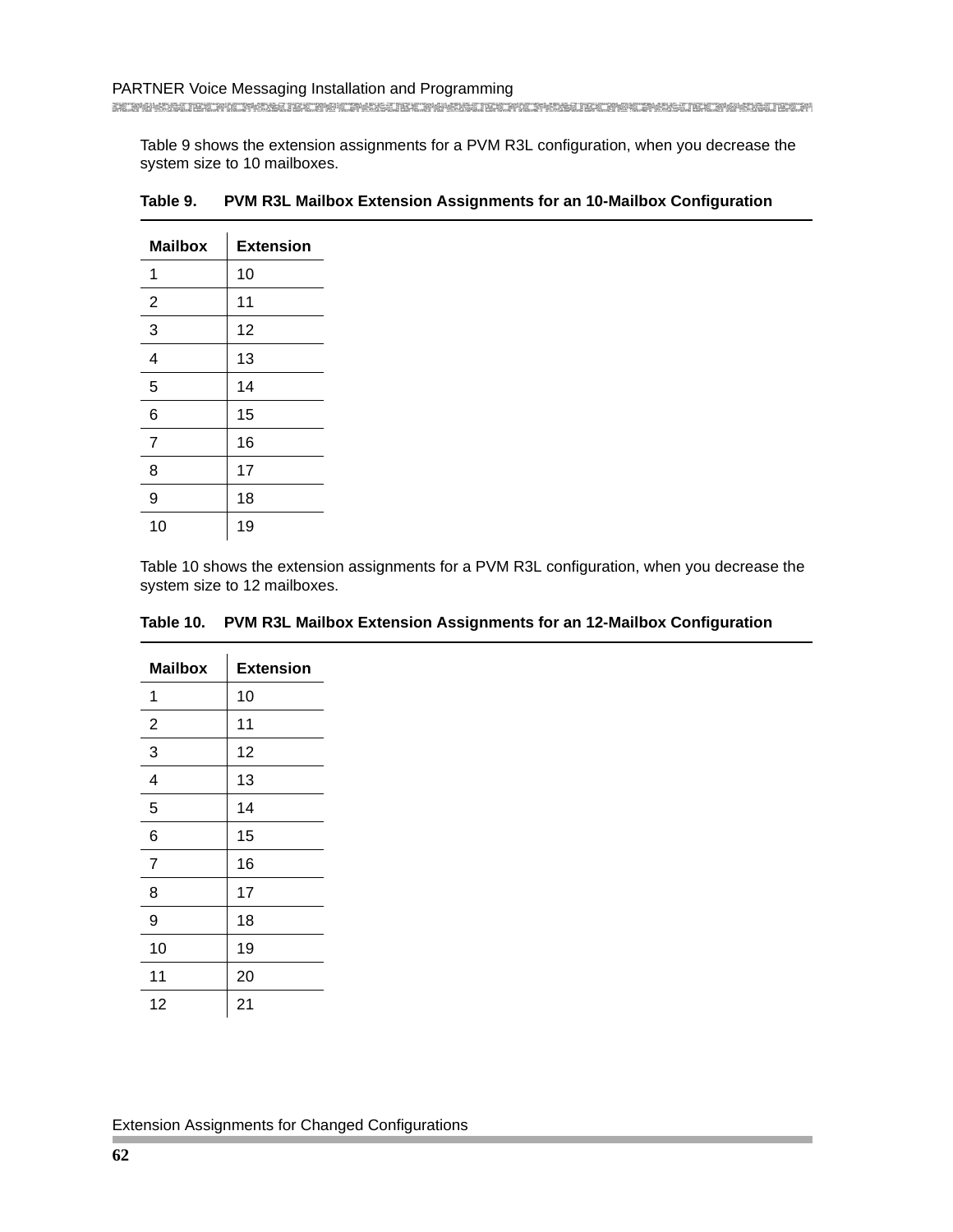Maleyeva Maleya Maleyayeva Texteyeva Alyang Texteyeva Maleya Texteya Texteyeva Maleyayeva Exteyeva Malet Textey

Table 11 shows the extension assignments for a PVM R3L configuration, when you decrease the system size to 14 mailboxes.

| <b>Mailbox</b> | <b>Extension</b> |
|----------------|------------------|
| 1              | 10               |
| $\overline{c}$ | 11               |
| 3              | 12               |
| 4              | 13               |
| 5              | 14               |
| 6              | 15               |
| 7              | 16               |
| 8              | 17               |
| 9              | 18               |
| 10             | 19               |
| 11             | 20               |
| 12             | 21               |
| 13             | 22               |
| 14             | 23               |

**Table 11. PVM R3L Mailbox Extension Assignments for an 14-Mailbox Configuration**

# <span id="page-62-0"></span>**Mailbox Extension Assignments for Systems with Increased Capacity**

It is important to note that when you increase system capacity (see "Reconfiguring System Capacity" in Chapter 4), all existing mailbox assignments remain unchanged. The new (added) mailboxes are assigned in consecutive order, starting at the lowest available extension and skipping any existing assignments.

For example, Table 12 illustrates the mailbox extension assignments for a PVM 3RL configuration that has been increased in capacity from 8 mailboxes to 14 mailboxes. The original mailboxes were assigned to extensions 13, 14, 15, 18, 19, 20, 21, and 22 (which are indicated by the  $\checkmark$ ). When the system capacity was increased, the system assigned the first new mailbox (that is, mailbox 9) to the first available extension--ext. 10. The next new mailbox (mailbox 10) was assigned to extension 11. The third new mailbox (mailbox 11) was assigned to extension 12.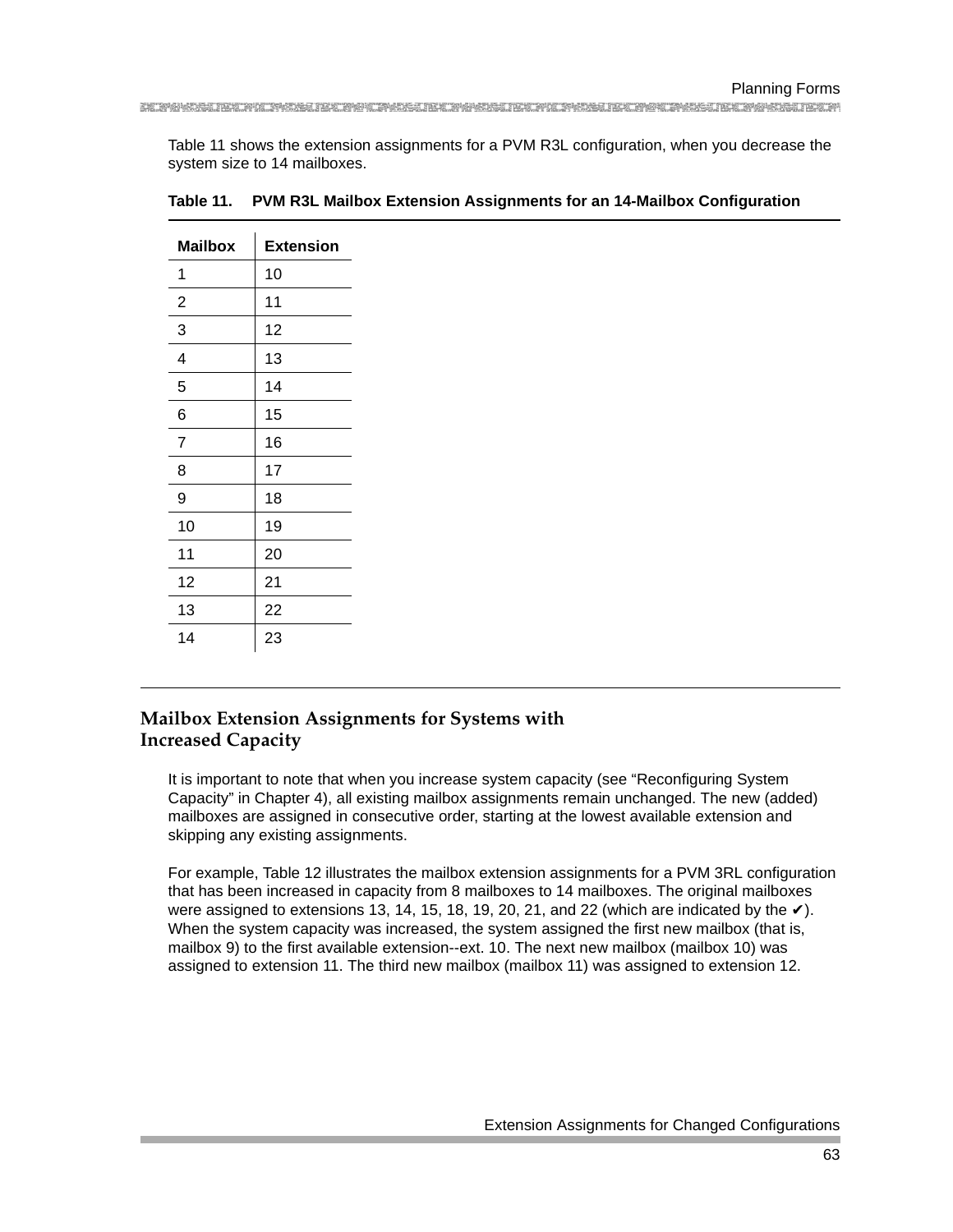When the system encountered the mailboxes (mailboxes 1, 2, and 3) already assigned to extensions 13, 14, and 15, it skipped these extensions and continued assigning new mailboxes to the next available extensions. So, mailboxes 12 and 13 were assigned to extensions 16 and 17. Similarly, mailbox 14 was assigned to extension 23, the next available extension.

#### **Table 12. Sample Mailbox Extension Assignments for a 14-Mailbox Configuration when PVM R3L System Capacity is increased**

| <b>Mailbox</b> | Extension                    |
|----------------|------------------------------|
| 1              | 13 $\boldsymbol{\mathsf{v}}$ |
| $\overline{2}$ | 14V                          |
| 3              | 15V                          |
| 4              | 18V                          |
| 5              | 19V                          |
| 6              | 20V                          |
| 7              | 21V                          |
| 8              | 22V                          |
| 9              | 10                           |
| 10             | 11                           |
| 11             | 12                           |
| 12             | 16                           |
| 13             | 17                           |
| 14             | 23                           |

Extension Assignments for Changed Configurations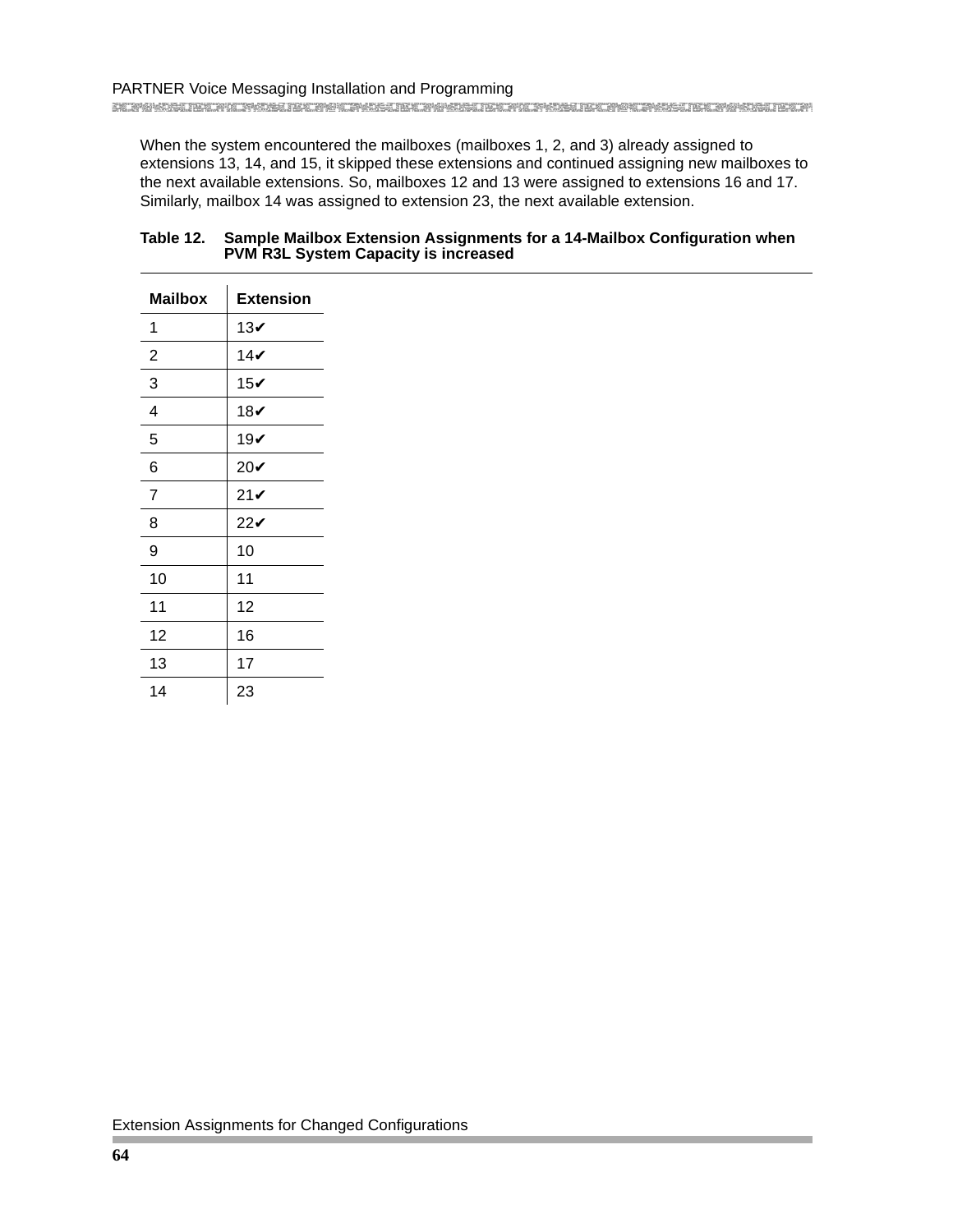# <span id="page-64-0"></span>**Index** LG

ka 37.

# **A**

announcement, creating customized, [56](#page-55-2) Answer-Only Mode, [10](#page-9-1) Answer-Only Mode options, [10](#page-9-2) Auto Dial button, [44](#page-43-2) Automated Attendant Menu Prompt listening to, [31](#page-30-2) recording, [31](#page-30-3) Automated Attendant Selector Codes assigning, [30](#page-29-1) Automated Attendant Service, [10](#page-9-3) communications system options, [17](#page-16-2) programming checklist, [35](#page-34-3) Automatic Extension Privacy, [16](#page-15-1), [37](#page-36-2) Automatic VMS Cover, [37](#page-36-3)

# **B**

buttons Do Not Disturb, [18,](#page-17-1) [43](#page-42-3) programming, [43](#page-42-4) VMBox, [44](#page-43-3) VMS Cover, [43](#page-42-5) Voice Mail Auto Dial, [44](#page-43-4)

# **C**

Call Answer Mode options, [10](#page-9-4) Call Answer Service, [10](#page-9-5) programming checklist, [36](#page-35-2) centralized telephone programming, [43](#page-42-6) communications system forms, [19](#page-18-1) programming, [36](#page-35-3) Customer support, see Appendix A

# **D**

Direct Extension Transfer, [10](#page-9-6) Do Not Disturb, [18](#page-17-2) Do Not Disturb button, [43](#page-42-7)

# **F**

factory settings, [12](#page-11-3) factory-set configurations mailbox extension assignments, [59](#page-58-3)

# **G**

Group Call Distribution initial programming, [38](#page-37-3) interactions with Automated Attendant Service, [16](#page-15-2)

# **H**

Helpline, Lucent Technologies, see Appendix A

# **I**

initial settings, [23](#page-22-0) installation, [21](#page-20-3)

# **L**

Line Coverage Extension, [18](#page-17-3) log in procedures, [26](#page-25-2)

# **M**

mailbox assigning to an extension, [29](#page-28-1) reinitializing, [32](#page-31-2) System Manager, [26](#page-25-3) using, [11](#page-10-1) mailbox extension assignments, [59](#page-58-4) mailbox password reinitializing, [33](#page-32-2) Music On Hold, [17](#page-16-3), [38](#page-37-4)

# **N**

Night Service initial programming, [39](#page-38-2)

# **P**

PARTNER Voice Messaging PC Card Release 3 versions, [9](#page-8-2) password reinitializing, [33](#page-32-3) System Manager, [33,](#page-32-4) [34](#page-33-1) personal greeting, [32](#page-31-3) programming guidelines, [27](#page-26-2)